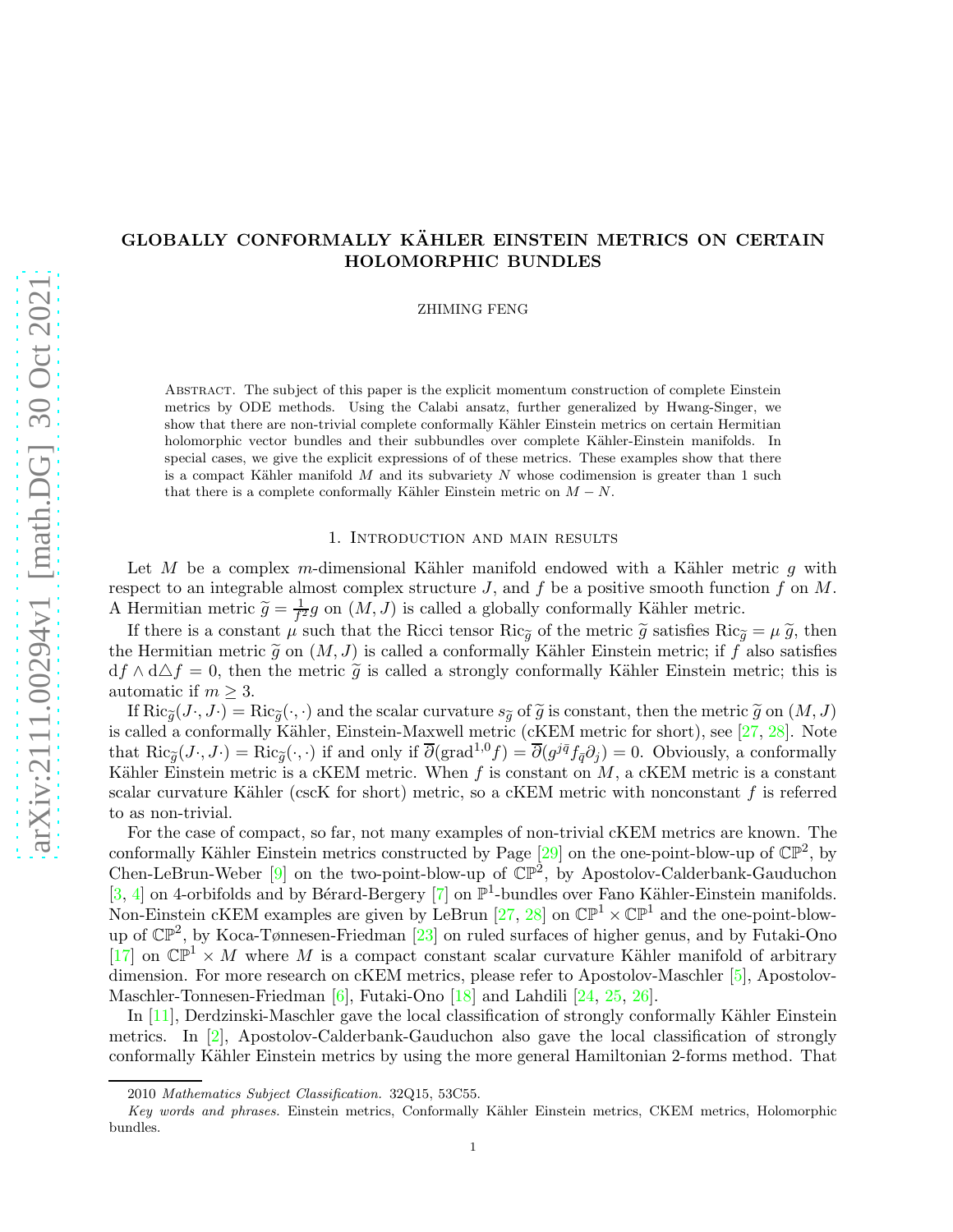#### 2 ZHIMING FENG

is, if  $\widetilde{g} = \frac{1}{f^2}$  $\frac{1}{f^2}g$  is a strongly conformally Kähler Einstein metric, then the metric g can be expressed as

$$
g = zg_0 + \frac{z^{m-1}}{F(z)}dz^2 + \frac{F(z)}{z^{m-1}}\theta^2,
$$
  
\n
$$
\omega = dd^c \int^z \frac{u^m}{F(u)} du = z\omega_0 + dz \wedge \theta, d\theta = \omega_0, Jdz = \frac{F(z)}{z^{m-1}}\theta, J\theta = -\frac{z^{m-1}}{F(z)}dz,
$$
  
\n
$$
\rho_0 = c\omega_0,
$$

where c is a constant,  $f = qz + p$  and

(1.1) 
$$
F''(z) - \left(\frac{2(m-1)q}{qz+p} + \frac{m}{z}\right)F'(z) + \frac{2m(m-1)q}{z(qz+p)}F(z) + 2cz^{m-2} = 0.
$$

In  $[12, 13]$  $[12, 13]$ , Derdzinski-Maschler gave the classification compact conformally Einstein Kähler manifolds M, namely M are the total spaces of holomorphic  $\mathbb{CP}^1$  bundles over compact Kähler-Einstein manifolds.

For the case of non-compact, in [\[15\]](#page-47-15), we study the existence of cKEM metrics on rotationally invariant domains in  $\mathbb{C}^d$ . For non-compact examples of conformally Kähler Einstein metrics, see [\[10,](#page-47-16) [1\]](#page-46-4).

Let N be the generic norm of an irreducible bounded symmetric domain  $\Omega$ , for  $\lambda > 0$  and  $r \in \mathbb{N}_+ = \mathbb{N} - \{0\}$ , the Cartan-Hartogs domain defined by

$$
M = \left\{ (z, w) \in \Omega \times \mathbb{C}^r : e^{\lambda \phi(z)} ||w||^2 < 1 \right\}, \phi(z) = -\log N(z, z),
$$

its holomorphic invariant Kähler metrics can be expressed as

$$
\omega = \sqrt{-1}\partial\overline{\partial}\left(\nu\phi(z) + F(t)\right), t = \lambda\phi(z) + \log||w||^2, \nu > 0.
$$

So holomorphic invariant conformally Kähler metrics  $\tilde{g}$  associated with Kähler forms  $\tilde{\omega}$  on the Cartan-Hartogs domain M can be expressed as

$$
\widetilde{\omega} = \frac{\sqrt{-1}}{f^2(t)} \partial \overline{\partial} (\nu \phi(z) + F(t)).
$$

In this paper, using the Calabi ansatz and the momentum construction [\[22\]](#page-47-17), we construct nontrivial complete conformally Kähler Einstein metrics  $\tilde{q}$  associated with Kähler forms  $\tilde{\omega}$  on certain holomorphic bundles, which are locally expressed as

$$
M = \left\{ (z, w) \in \Omega \times \mathbb{C}^r : e^{\lambda \phi(z)} ||w||^2 \in \mathcal{I} \right\} (\mathcal{I} \text{ are intervals on } \mathbb{R})
$$

and

$$
\widetilde{\omega} = \frac{\sqrt{-1}}{f^2(t)} \partial \overline{\partial} (\nu \phi(z) + F(t)), \, t = \lambda \phi(z) + \log ||w||^2, \, \nu \ge 0.
$$

The following Theorem [1.1](#page-1-0) is the main result of this paper.

<span id="page-1-0"></span>**Theorem 1.1.** Let  $(L_0, h_0, \Pi_0)$  be a Hermitian holomorphic line bundle over a complete Kähler *manifold*  $(M_0, g_0)$  *of complex dimension* d *such that*  $2\pi c_1(L_0, h_0) = -\lambda \omega_0$ *, where*  $\omega_0$  *denotes the K*ähler form associated with the Kähler metric  $g_0$ ,  $c_1(L_0, h_0)$  denotes the curvature of the Chern *connection on the Hermitian holomorphic bundle*  $(L_0, h_0)$ *, and*  $\Pi_0: L_0 \to M_0$  *is the bundle projection. The curvature*  $c_1(L_0, h_0)$  *is given by* 

$$
c_1(L_0, h_0) = -\frac{\sqrt{-1}}{2\pi} \partial \bar{\partial} \log h_0(\sigma(z), \sigma(z))
$$

*for a trivializing holomorphic section*  $\sigma: U \to L_0 \setminus \{0\}.$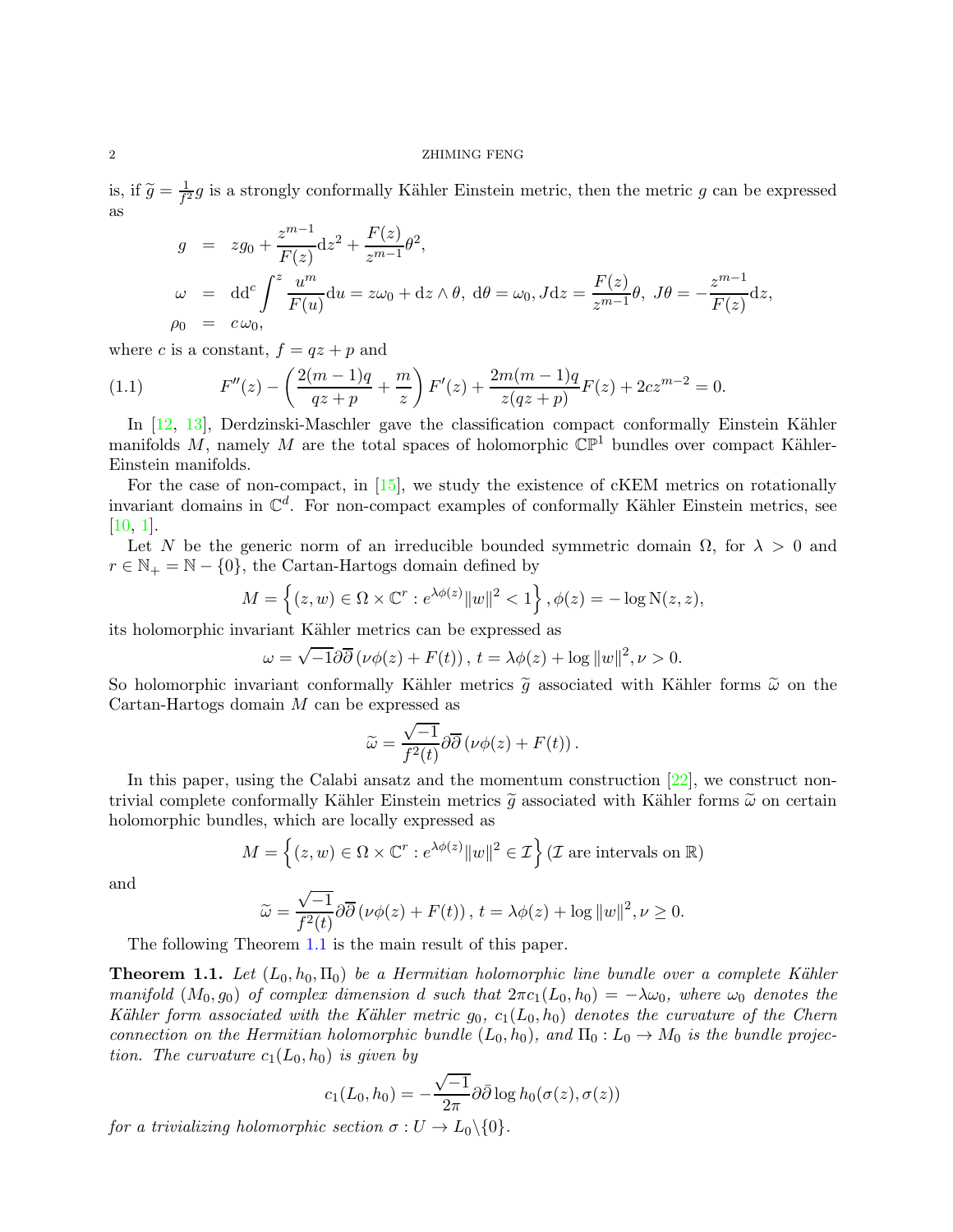Let E be the direct sum of r copies of  $L_0$ , i.e.  $E = L_0^{\oplus r}$  with an associated hermitian metric *denoted by* h. The projective bundle  $\mathbb{P}(E \oplus 1)$  can be viewed as a compactification of E, where 1 *stands for the trivial line bundle*  $M_0 \times \mathbb{C}$ *. The projection of the vector bundle* E *to*  $M_0$  *denoted by*  $\Pi: E \to M_0$ .

*Let* M *be one of the following sets:*

$$
E = L_0^{\oplus r}, \ E^* = \{u \in E : 0 < h(u, u)\}, E - \{u \in E : h(u, u) \le 1\},\
$$

$$
\mathbb{B}^r_{L_0}=\{u\in E: h(u,u)<1\},\ \mathbb{B}^{r*}_{L_0}=\{u\in E: 0
$$

$$
\mathbb{P}(E \oplus 1) - M_0 \text{ and } \mathbb{P}(E \oplus 1) - \{u \in E : h(u, u) \le 1\}.
$$

*Let* g<sup>F</sup> *be a K¨ahler metric on* M *associated with the K¨ahler form*

$$
\omega_F(u) = \nu \left( \Pi^* \omega_0 \right)(u) + \sqrt{-1} \partial \overline{\partial} F(\log h(u, u)) \ \ (u \in E, \nu = 0 \text{ or } 1).
$$

 $(\omega_F \text{ can be extended across } M - E \text{ if } M = \mathbb{P}(E \oplus 1), \text{ the extension of } \omega_F \text{ on } M \text{ is still expressed}$  $as \omega_F$ ).

*Set*

$$
t = \log h(u, u), \ x = F'(t), \ \varphi(x) = F''(t), \ n = d + r,
$$
  

$$
x_0 = \inf\{F'(t)\}, \ x_1 = \sup\{F'(t)\}, \ f = aF'(t) + b = ax + b > 0, \ a\lambda \neq 0.
$$

Let  $\widetilde{g} = \frac{1}{f^2}$  $\frac{1}{f^2}g_F$  be a conformally Kähler metric on M. The following conclusions hold. (I) For  $\nu = 1$  and  $b = 1$ ,  $\widetilde{g}$  is a complete Einstein metric (namely  $\text{Ric}_{\widetilde{g}} = \mu \widetilde{g}$ ) M if and only if

(1.2) 
$$
\begin{cases}\n\text{Ric}_{g_0} = (\lambda + \mu - 2a) g_0, \\
\varphi(x) = \frac{(1+ax)^{2d+1}(a\lambda x + 2a - \lambda)}{(1+\lambda x)^d} \int_0^x \frac{(1+\lambda u)^d (\mu(1+\lambda u) - (\lambda + \mu - 2a)(1+au)^2)}{(1+au)^{2d+2}(a\lambda u + 2a - \lambda)^2} du, x_0 \leq x < x_1, \\
\mu \leq 0, a \leq \lambda, a < 0, r = 1,\n\end{cases}
$$

*here*  $x_0 = 0$ ,  $x_1 = -\frac{1}{a}$ ,  $M = \mathbb{B}_{L_0}^r$  for  $\mu < 0$ , and  $M = L_0^{\oplus r}$  for  $\mu = 0$ . (II)  $(II-1) \tilde{g}$  *is a complete Einstein metric (namely*  $\text{Ric}_{\tilde{g}} = \mu \tilde{g}$ ) *on*  $\mathbb{B}_{L_0}^{r*}$  *if and only if* 

(1.3) 
$$
\begin{cases}\n\text{Ric}_{g_0} = \mu \frac{\nu + \lambda x_0}{(b + ax_0)^2} g_0, \\
\varphi(x) = \mu \frac{(b + ax)^{2d + 1} (a\lambda x + 2a\nu - b\lambda)}{(\nu + \lambda x)^d} \int_{x_0}^x \frac{(\nu + \lambda u)^d \left((\nu + \lambda u) - \frac{\nu + \lambda x_0}{(b + ax_0)^2} (b + au)^2\right)}{(b + au)^{2d + 2} (a\lambda u + 2a\nu - b\lambda)^2} du, & x_0 < x < x_1, \\
\mu < 0, a < 0, r = 1,\n\end{cases}
$$

*where*

$$
\begin{cases}\n-\infty \le x_0 < x_1 = -\frac{b}{a} \text{ for } \lambda < 0 \text{ and } -\frac{b}{a} \le -\frac{\nu}{\lambda}, \\
-\frac{\nu}{\lambda} \le x_0 < x_1 = -\frac{b}{a} \text{ for } \lambda > 0 \text{ and } -\frac{\nu}{\lambda} < -\frac{b}{a}.\n\end{cases}
$$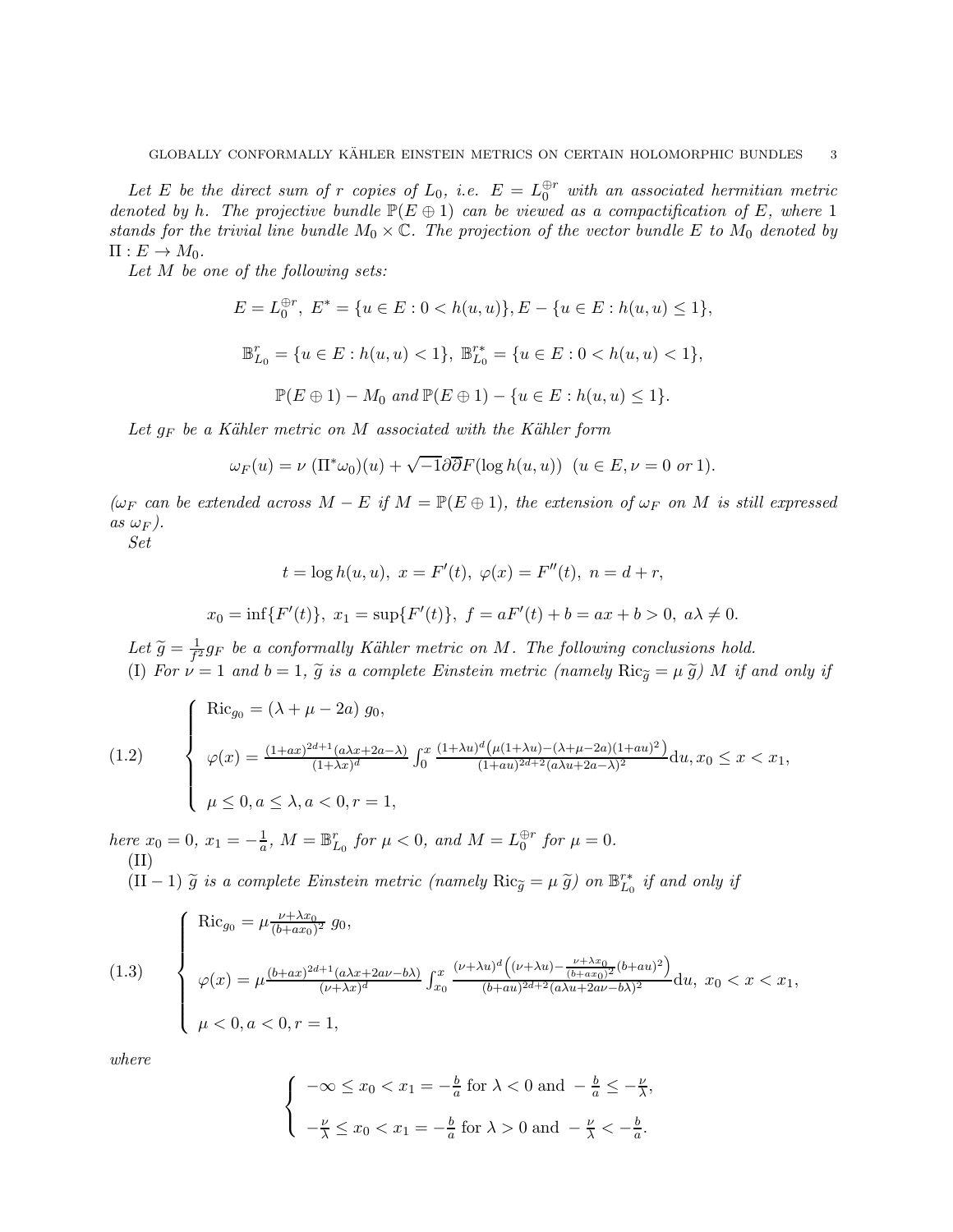### 4 ZHIMING FENG

 $(I<sup>I</sup> - 2)$   $\widetilde{g}$  *is a complete Einstein metric (namely* Ric $\widetilde{g} = \mu \widetilde{g}$ ) *on*  $M = E - \{u \in E : h(u, u) \leq 1\}$ *if and only if*

(1.4)  
\n
$$
\begin{cases}\n\text{Ric}_{g_0} = \mu \frac{\nu + \lambda x_1}{(b + ax_1)^2} g_0, \\
\varphi(x) = \mu \frac{(b + ax)^{2d + 1} (a\lambda x + 2av - b\lambda)}{(\nu + \lambda x)^d} \int_{x_1}^x \frac{(\nu + \lambda u)^d ((\nu + \lambda u) - \frac{\nu + \lambda x_1}{(b + ax_1)^2} (b + au)^2)}{(b + au)^{2d + 2} (a\lambda u + 2av - b\lambda)^2} du, \ x_0 < x < x_1, \\
\mu < 0, a > 0, r = 1,\n\end{cases}
$$

*where*

$$
\begin{cases}\n-\frac{b}{a} = x_0 < x_1 \leq +\infty \text{ for } \lambda > 0 \text{ and } -\frac{b}{a} \geq -\frac{\nu}{\lambda}, \\
-\frac{b}{a} = x_0 < x_1 \leq -\frac{\nu}{\lambda} \text{ for } \lambda < 0 \text{ and } -\frac{\nu}{\lambda} > -\frac{b}{a}.\n\end{cases}
$$

(III) *Let*  $r = 1$ *.* 

(III − 1)  $\tilde{g}$  *is a complete Einstein metric (namely* Ric $_{\tilde{g}} = \mu \tilde{g}$ ) on  $M = \mathbb{P}(E \oplus 1) - M_0$  *if and only if*

(1.5)  
\n
$$
\begin{cases}\n\text{Ric}_{g_0} = \gamma g_0, \\
\gamma = \frac{a\lambda x_1 + 2a\nu - b\lambda}{ax_1 + b}, \\
\varphi(x) = -\gamma \frac{(a\lambda x + 2a\nu - b\lambda)(ax + b)^{2d+1}}{(\nu + \lambda x)^d} \int_{x_1}^x \frac{(\nu + \lambda u)^d}{(au + b)^{2d}(a\lambda u + 2a\nu - b\lambda)^2} \mathrm{d}u, \ x_0 < x < x_1, \\
a > 0, \mu = 0,\n\end{cases}
$$

*where*

$$
\begin{cases}\n-\frac{b}{a} = x_0 < x_1 < +\infty \text{ for } \lambda > 0 \text{ and } -\frac{b}{a} \ge -\frac{\nu}{\lambda}, \\
-\frac{b}{a} = x_0 < x_1 \le -\frac{\nu}{\lambda} \text{ for } \lambda < 0 \text{ and } -\frac{\nu}{\lambda} > -\frac{b}{a}.\n\end{cases}
$$

(III − 2)  $\tilde{g}$  *is a complete Einstein metric (namely*  $\text{Ric}_{\tilde{g}} = \mu \tilde{g}$ ) *on*  $M = \mathbb{P}(E \oplus 1) - \{u \in E :$  $h(u, u) \leq 1$ *} if and only if* 

(1.6)  
\n
$$
\begin{cases}\n\operatorname{Ric}_{g_0} = \gamma g_0, \\
\gamma = \mu \frac{\nu + \lambda x_1}{(b + ax_1)^2} + \frac{a\lambda x_1 + 2a\nu - b\lambda}{ax_1 + b}, \\
\varphi(x) = \frac{(a\lambda x + 2a\nu - b\lambda)(ax + b)^{2d+1}}{(\nu + \lambda x)^d} \int_{x_1}^x \frac{(\nu + \lambda u)^d (\mu(\nu + \lambda u) - \gamma(b + au)^2)}{(au + b)^{2d}(a\lambda u + 2av - b\lambda)^2} du, \ x_0 < x < x_1, \\
a > 0, \mu < 0,\n\end{cases}
$$

*where*

$$
\begin{cases}\n-\frac{b}{a} = x_0 < x_1 < +\infty \text{ for } \lambda > 0 \text{ and } -\frac{b}{a} \ge -\frac{\nu}{\lambda}, \\
-\frac{b}{a} = x_0 < x_1 \le -\frac{\nu}{\lambda} \text{ for } \lambda < 0 \text{ and } -\frac{\nu}{\lambda} > -\frac{b}{a}.\n\end{cases}
$$
\n(IV) Let  $r > 1$ .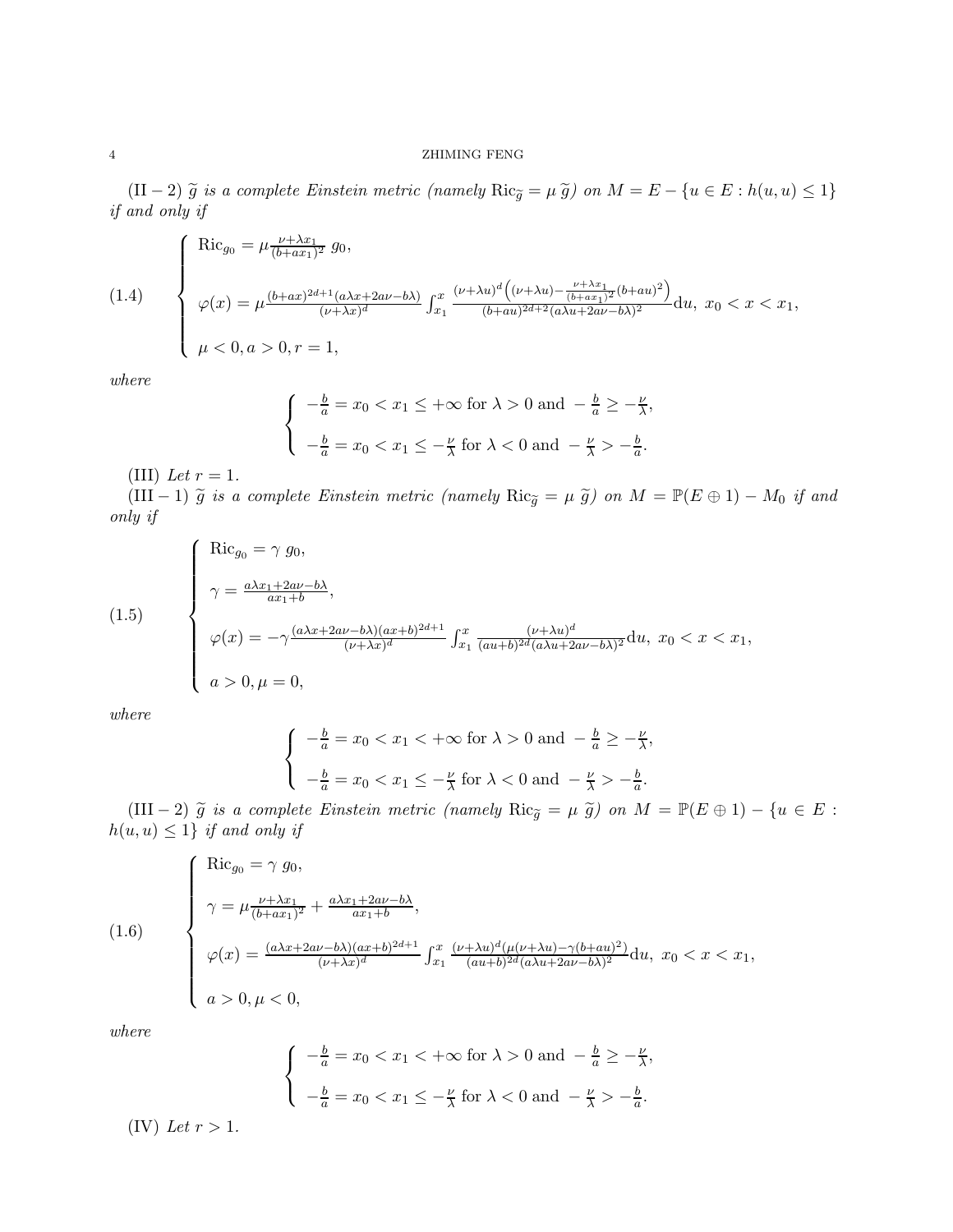(IV − 1)  $\tilde{g}$  *is a complete Einstein metric (namely* Ric $_{\tilde{g}} = \mu \tilde{g}$ ) on  $M = \mathbb{P}(E \oplus 1) - M_0$  *if and only if*

(1.7) 
$$
\begin{cases} \text{Ric}_{g_0} = r\lambda g_0, \\ \varphi(x) = -r \frac{(ax+b)^{2n-1}(ax-b)}{x^{n-1}} \int_{x_1}^x \frac{u^{n-1}}{(au+b)^{2n-2}(au-b)^2} du, \ -\frac{b}{a} = x_0 < x < x_1 = -\frac{(r+1)b}{(r-1)a}, \\ a > 0, b < 0, \lambda > 0, \mu = \nu = 0. \end{cases}
$$

(IV − 2)  $\tilde{g}$  *is a complete Einstein metric (namely* Ric<sub> $\tilde{g} = \mu \tilde{g}$ ) on  $M = \mathbb{P}(E \oplus 1) - \{u \in E :$ </sub>  $h(u, u) \leq 1$  *if and only if* 

(1.8)  
\n
$$
\begin{cases}\n\text{Ric}_{g_0} = r\lambda g_0, \\
\mu = \frac{(ax_1 + b)(r(ax_1 + b) - (ax_1 - b))}{x_1} < 0, \\
\varphi(x) = \frac{(ax + b)^{2n - 1}(ax - b)}{x^{n - 1}} \int_{x_1}^x \frac{u^{n - 1}(\mu u - r(b + au)^2)}{(b + au)^{2n}(au - b)^2} du, \ -\frac{b}{a} = x_0 < x < x_1 < -\frac{(r + 1)b}{(r - 1)a}, \\
a > 0, b < 0, \lambda > 0, \nu = 0.\n\end{cases}
$$

According to Theorem [1.1,](#page-1-0) we have Corollary [1.1,](#page-4-0) Corollary [1.2,](#page-5-0) Corollary [1.3,](#page-5-1) Corollary [1.4](#page-6-0) and Corollary [1.5](#page-6-1) for specific parameters  $a, b, \lambda, \mu$  and  $\nu$ .

<span id="page-4-0"></span>**Corollary 1.1.** *Under the situation of Theorem [1.1,](#page-1-0) let*  $a = \lambda = -1$  *and*  $b = \nu = 1$ *, then*  $\tilde{g}$  *is a complete Einstein metric (namely*  $\text{Ric}_{\tilde{q}} = \mu \tilde{g}$ ) on M *if and only if* 

<span id="page-4-1"></span>(1.9) 
$$
\begin{cases} \text{Ric}_{g_0} = (\mu + 1) g_0, \\ \varphi(x) = \frac{\mu + 1}{d + 1} \left( 1 - x - (1 - x)^{d + 2} \right) - \frac{\mu}{d + 2} \left( 1 - (1 - x)^{d + 2} \right), 0 \le x < 1, \\ \mu \le 0, r = 1, \end{cases}
$$

*here*  $M = \mathbb{B}_{L_0}^r$  *for*  $\mu < 0$ *, and*  $M = L_0^{\oplus r}$  *for*  $\mu = 0$ *. In particular, for*  $\mu = 0$ , [\(1.9\)](#page-4-1) *is simplified as* 

(1.10) 
$$
\begin{cases} \text{Ric}_{g_0} = g_0, \\ \varphi(x) = \frac{1}{d+1} \left( 1 - x - (1-x)^{d+2} \right), 0 \le x < 1, \\ r = 1. \end{cases}
$$

*For*  $\mu = -1$ *,* (1.9*) is simplified as* 

(1.11) 
$$
\begin{cases} \text{Ric}_{g_0} = 0, \\ \varphi(x) = \frac{1}{d+2} (1 - (1-x)^{d+2}), 0 \le x < 1, \\ r = 1. \end{cases}
$$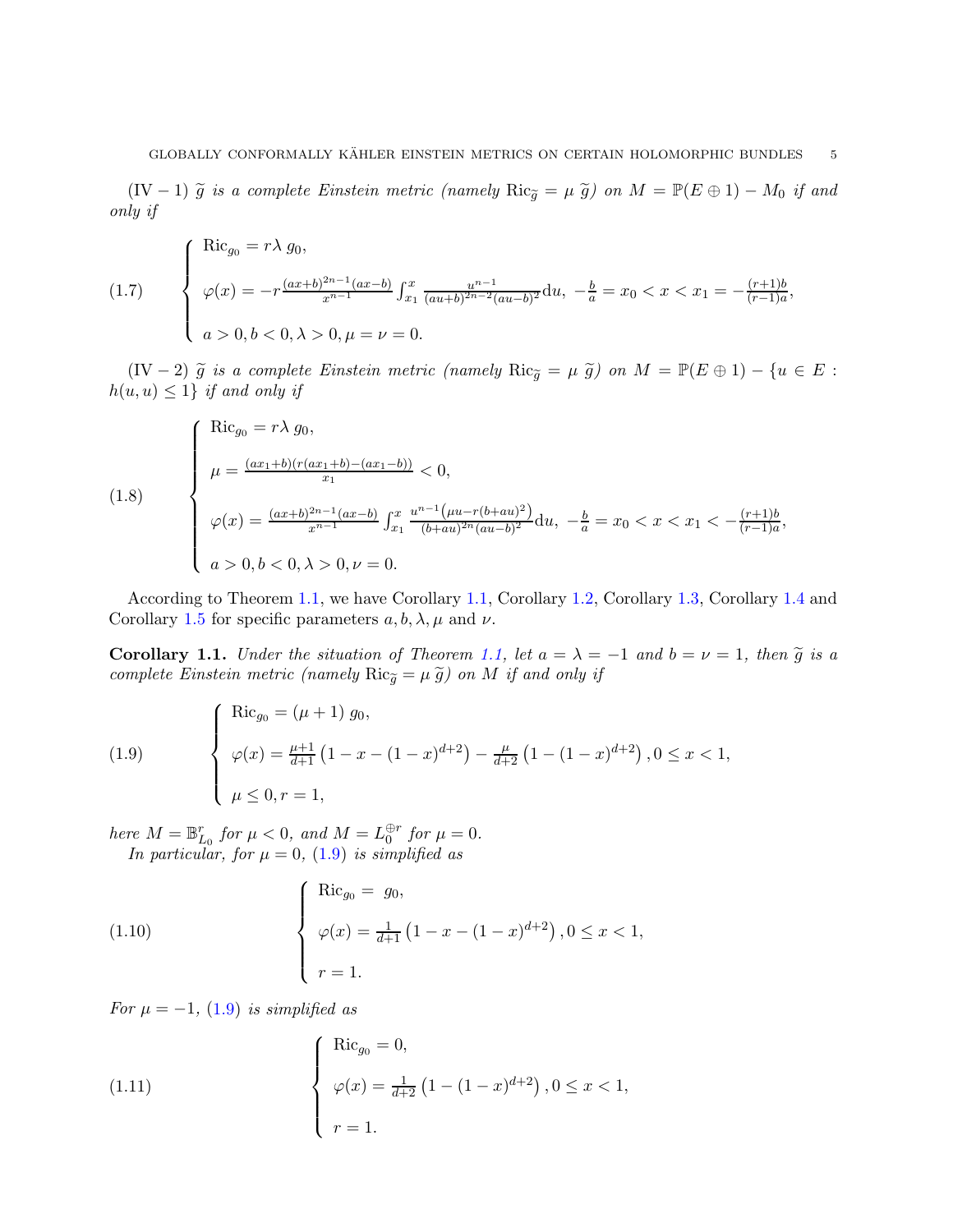*For*  $\mu = -(d+2)$ *,* [\(1.9\)](#page-4-1) *is simplified as* 

<span id="page-5-2"></span>(1.12) 
$$
\begin{cases}\n\text{Ric}_{g_0} = -(d+1) g_0, \\
\varphi(x) = x, 0 \le x < 1, \\
F(t) = e^t, -\infty \le t < 0, \\
r = 1.\n\end{cases}
$$

**Remark 1.1.** We denote the dimension d, the genus p, and the generic norm  $N(z, \overline{w})$  for a Cartan domain  $\Omega$  (an irreducible bounded symmetric domain  $\Omega$  in  $\mathbb{C}^d$ ). For a given positive integer r and a positive real number  $\mu$ , let

$$
\phi(z) = -\mu \log \mathcal{N}(z, \overline{z}), \ h = e^{\lambda \phi(z)} \|w\|^2, \ M = \left\{ (z, w) \in \Omega \times \mathbb{C}^r : \|w\|^2 < \mathcal{N}(z, \overline{z})^{\lambda \mu} \right\}
$$

.

When  $r = 1$  and  $\mu = \frac{p}{d+1}$ , by [\(1.12\)](#page-5-2),  $\frac{\sqrt{-1}}{1-h}$  $\frac{\sqrt{1-h}}{1-h}\partial\bar{\partial}(\phi+h)$  is the Kähler form of a complete conformally Kähler Einstein metric on M for  $\lambda = -1$ . Note that  $\sqrt{-1} \partial \overline{\partial} (\phi - \log(1 - h))$  is the Kähler form of a complete Kähler-Einstein metric on M when  $\mu = \frac{p}{d+1}$  and  $\lambda = 1$  [\[30\]](#page-47-18).

<span id="page-5-0"></span>**Corollary 1.2.** *Under the situation of Theorem [1.1,](#page-1-0) let*  $r = 1$ *,*  $a = \lambda = -1$  *and*  $b = v = 0$ *, then*  $\tilde{g}$ *is a complete Einstein metric (namely*  $\text{Ric}_{\tilde{g}} = \mu \, \tilde{g}$ ) on  $\mathbb{B}_{L_0}^{r*}$  *if and only if* 

<span id="page-5-3"></span>(1.13) 
$$
\begin{cases} \text{Ric}_{g_0} = -\frac{\mu}{x_0} g_0, \\ \varphi(x) = \mu \left( \frac{1}{d+2} \left( \left( \frac{x}{x_0} \right)^{d+2} - 1 \right) - \frac{\mu}{d+1} \frac{x}{x_0} \left( \left( \frac{x}{x_0} \right)^{d+1} - 1 \right) \right), -\infty \le x_0 < x < 0, \\ \mu < 0. \end{cases}
$$

*In particular, for*  $\mu = -(d+2)$  *and*  $x_0 = -\infty$ *,* [\(1.13\)](#page-5-3) *is simplified as* 

<span id="page-5-5"></span>(1.14) 
$$
\begin{cases} \text{Ric}_{g_0} = 0, \\ \varphi(x) = 1, -\infty < x < 0, \\ F(t) = \frac{1}{2}t^2, -\infty < t < 0. \end{cases}
$$

<span id="page-5-1"></span>Corollary 1.3. *Under the situation of Theorem [1.1,](#page-1-0) let*  $a < 0, \lambda > 0, r = 1, b = 1$  *and*  $\nu = 0$ *, then*  $\widetilde{g}$  is a complete Einstein metric (namely  $\text{Ric}_{\widetilde{g}} = \mu \widetilde{g}$ ) on  $\mathbb{B}_{L_0}^{r*}$  if and only if

<span id="page-5-4"></span>(1.15) 
$$
\begin{cases}\n\operatorname{Ric}_{g_0} = \frac{\lambda \mu x_0}{(1 + ax_0)^2} g_0, \\
\varphi(x) = -\frac{\mu}{(1 + ax_0)^2} \frac{(1 - ax)(1 + ax)^{2n - 1}}{x^{n - 1}} \int_{x_0}^x \frac{(u - x_0)u^{n - 1}(1 - a^2 x_0 u)}{(1 - au)^2(1 + au)^{2n}} du, \ 0 \le x_0 < x < -\frac{1}{a}, \\
\mu < 0.\n\end{cases}
$$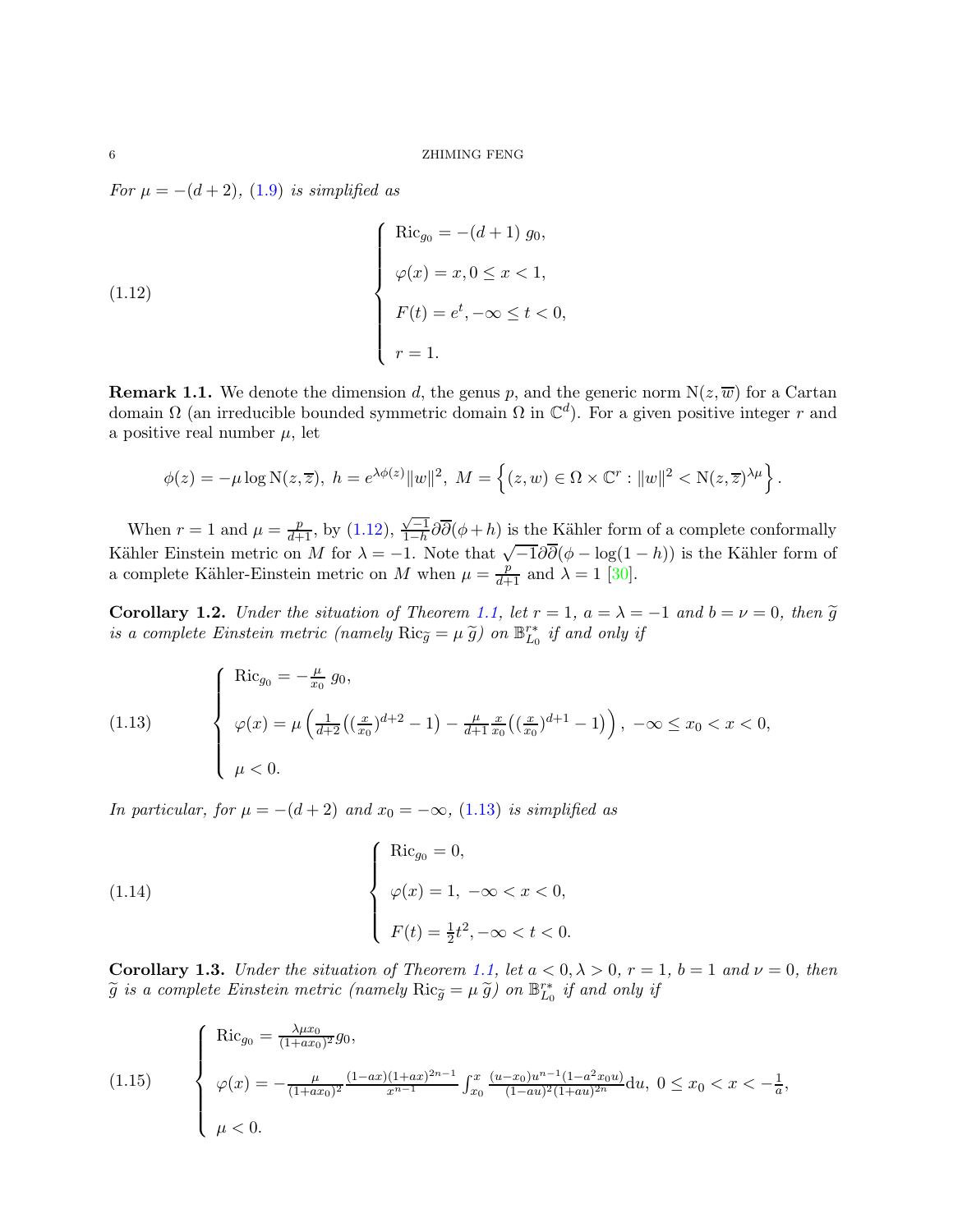*In particular, for*  $x_0 = 0$ , [\(1.15\)](#page-5-4) *is simplified as* 

<span id="page-6-2"></span>(1.16) 
$$
\begin{cases} \text{Ric}_{g_0} = 0, \\ \varphi(x) = -\frac{\mu}{n+1}x^2 - \frac{\mu}{a^2} \sum_{k=3}^{n+1} \left( \frac{k-1}{n+k-1} \prod_{j=1}^{k-2} \frac{n-j}{n+j} \right) (ax)^k, -1 < ax < 0, \\ \mu < 0. \end{cases}
$$

 $As a \rightarrow 0^-$ , the limit of  $(1.16)$  is

<span id="page-6-3"></span>(1.17) 
$$
\begin{cases} \text{Ric}_{g_0} = 0, \\ \omega_F = \frac{n+1}{\mu} \sqrt{-1} \partial \overline{\partial} \log |\lambda \phi + \log |w|^2, \\ \mu < 0. \end{cases}
$$

**Remark 1.2.** Let  $\phi = ||z||^2$ ,  $h = e^{\lambda ||z||^2} |w|^2$ , and  $M = \{(z, w) \in \mathbb{C}^d \times \mathbb{C} : 0 < |w|^2 < e^{-\lambda ||z||^2} \}$ . Then from [\(1.14\)](#page-5-5) and [\(1.17\)](#page-6-3),  $\frac{-\sqrt{-1}}{2 \log h} \partial \overline{\partial} (\log h)^2$  is the Kähler form of a complete conformally Kähler Einstein metric on M for  $\lambda = -1$ , and  $-\sqrt{-1} \partial \overline{\partial} \log(- \log h)$  is the Kähler form of a complete Kähler Einstein metric on M for  $\lambda = 1$ .

<span id="page-6-0"></span>**Corollary 1.4.** *Under the situation of Theorem [1.1,](#page-1-0) let*  $r = a = 1, \lambda > 0$  *and*  $b = \nu = 0$ *, then*  $\tilde{g}$  *is a complete Einstein metric (namely*  $\text{Ric}_{\tilde{q}} = \mu \tilde{g}$ ) *on*  $M = \mathbb{P}(E \oplus 1) - M_0$  *if* 

(1.18) 
$$
\begin{cases}\n\operatorname{Ric}_{g_0} = \lambda g_0, \\
\varphi(x) = \frac{1}{d+1} x \left(1 - \left(\frac{x}{x_1}\right)^{d+1}\right), \ 0 < x < x_1 < +\infty, \\
\mu = 0.\n\end{cases}
$$

<span id="page-6-1"></span>Corollary 1.5. Let  $M_0$  be an irreducible Hermitian symmetric space of compact type, i.e.  $M_0$  is *the compact dual of an irreducibly bounded symmetric domain*  $\Omega$  *in*  $\mathbb{C}^d$ ,  $\Omega \subset \mathbb{C}^d \subset M$  and  $\mathbb{C}^d$  is *dense in*  $M_0$ . There is a Kähler-Einstein metric  $\omega_0$  on  $M_0$ , the restriction of  $\omega_0$  on  $\mathbb{C}^d$  can be *expressed as*

$$
\omega_0 = \sqrt{-1}\partial\overline{\partial}\log N(z, -\overline{z}),
$$

*where*  $N(z, \overline{z})$  *is the generic norm of the Cartan domain*  $\Omega$ *.* 

*Set*  $\mathcal{O}(1)$  *is the positive generator of the Picard group*  $Pic(M_0) = \mathbb{Z}$ *. For positive integers*  $r > 1$ and  $\lambda$  *satisfying* a condition  $r\lambda = p$ , there exists a metric  $h_0$  on a holomorphic line bundle  $L_0 =$  $\mathcal{O}(-\lambda)$  *such that*  $2\pi c_1(L_0, h_0) = -\lambda \omega_0$ *, here* p *is the genus of the Cartan domain*  $\Omega$ *.* 

*Under the situation of Theorem [1.1,](#page-1-0) let*  $a = 1$ ,  $\nu = 0$  and  $b < 0$ , then  $\tilde{g}$  is a complete Einstein *metric (namely*  $\text{Ric}_{\tilde{g}} = \mu \, \tilde{g}$ ) on  $M = \mathbb{P}(L_0^{\oplus r} \oplus 1) - M_0$  *if* 

(1.19) 
$$
\begin{cases} \varphi(x) = -r \frac{(x+b)^{2n-1}(x-b)}{x^{n-1}} \int_{x_1}^x \frac{u^{n-1}}{(u+b)^{2n-2}(u-b)^2} \mathrm{d}u, \ -b < x < -\frac{(r+1)b}{(r-1)},\\ \mu = 0. \end{cases}
$$

**Remark 1.3.** By Gao-Yau-Zhou  $[19]$ , if M is a compact Kähler manifold and N is a subvariety with codimension greater than or equal to 2, then there are no complete Kähler-Einstein metrics on  $M - N$ . Corollary [1.5](#page-6-1) shows that this conclusion does not hold for the conformally Kähler Einstein metric.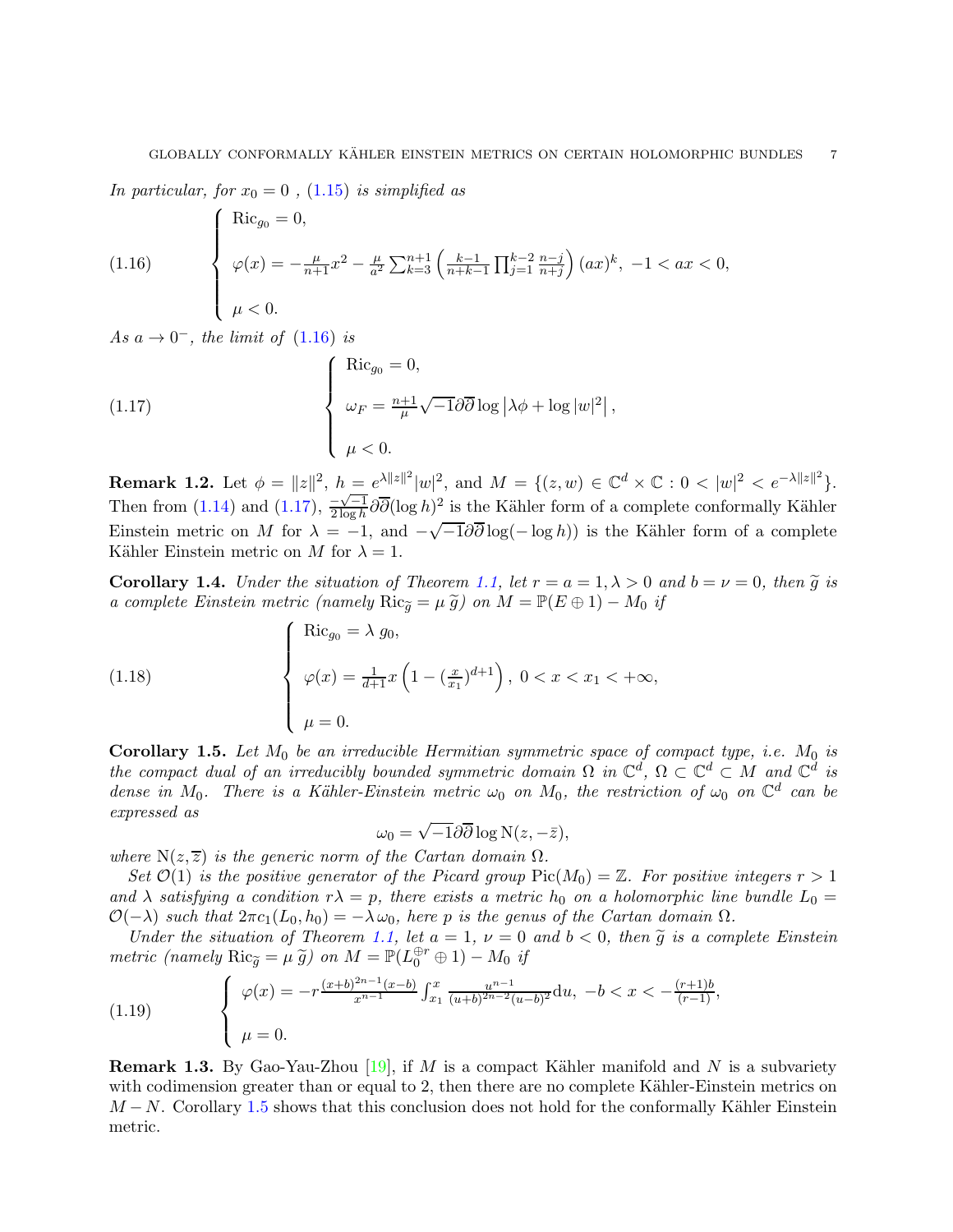8 ZHIMING FENG

The paper is organized as follows. In Section 2, by the momentum profiles  $\varphi(x)$  (refer to Hwang-Singer  $[22]$ ) of unitary-invariant Kähler metrics  $g_F$ , we derive ordinary differential equations for conformally Kähler, Einstein metrics. In Section 3, we discuss the completeness of conformally Kähler metrics. In Section 4, by using the conclusions of Section 2 and Section 3, we obtain the proof for Theorem [1.1.](#page-1-0)

# 2. EQUATIONS OF CONFORMALLY KÄHLER, EINSTEIN METRICS

For convenience, we need Lemma [2.1](#page-7-0) and Remark [2.1](#page-8-0) of [\[14\]](#page-47-20), namely:

<span id="page-7-0"></span>**Lemma 2.1.** Let  $\phi$  be globally defined real Kähler potentials on a domain  $\Omega \subset \mathbb{C}^d$ , F be a smooth *real-valued function on some interval* I ⊂ <sup>R</sup> *and*

$$
\Phi_F(z, w) = \nu \phi(z) + F(t),
$$

*where*  $z \in \mathbb{C}^d$ ,  $t = \lambda \phi(z) + \log \rho^2$ ,  $\rho = ||w||$ ,  $w \in \mathbb{C}^r$ , and  $\lambda, \nu \in \mathbb{R}$ . *Set*

$$
Z = (z, w), \ T \equiv (T_{i\bar{j}}) := \frac{\partial^2 \Phi_F}{\partial Z^t \partial \overline{Z}} \equiv \begin{pmatrix} T_{11} & T_{12} \\ T_{21} & T_{22} \end{pmatrix} \equiv \begin{pmatrix} \frac{\partial^2 \Phi_F}{\partial z^t \partial \overline{z}} & \frac{\partial^2 \Phi_F}{\partial z^t \partial \overline{w}} \\ \frac{\partial^2 \Phi_F}{\partial w^t \partial \overline{z}} & \frac{\partial^2 \Phi_F}{\partial w^t \partial \overline{w}} \end{pmatrix}
$$

*and*

$$
T^{-1} := \begin{pmatrix} (T^{-1})_{11} & (T^{-1})_{12} \\ (T^{-1})_{21} & (T^{-1})_{22} \end{pmatrix}.
$$

*Then*

$$
T_{11} = (\nu + \lambda F') \frac{\partial^2 \phi}{\partial z^t \partial \bar{z}} + \lambda^2 F'' \frac{\partial \phi}{\partial z^t} \frac{\partial \phi}{\partial \bar{z}}, \quad T_{12} = \lambda \frac{F''}{\rho^2} \frac{\partial \phi}{\partial z^t} w,
$$
  
\n
$$
T_{21} = \lambda \frac{F''}{\rho^2} \overline{w}^t \frac{\partial \phi}{\partial \bar{z}}, \quad T_{22} = \frac{F'}{\rho^2} I_r + \frac{F'' - F'}{\rho^4} \overline{w}^t w,
$$
  
\n
$$
\det T = \frac{1}{\rho^{2r}} (F')^{r-1} F''(\nu + \lambda F')^d \det(\frac{\partial^2 \phi}{\partial z^t \partial \bar{z}}).
$$
  
\n
$$
(T^{-1})_{11} = \frac{1}{\nu + \lambda F'} \left(\frac{\partial^2 \phi}{\partial z^t \partial \bar{z}}\right)^{-1},
$$
  
\n
$$
(T^{-1})_{12} = -\frac{\lambda}{\nu + \lambda F'} \left(\frac{\partial^2 \phi}{\partial z^t \partial \bar{z}}\right)^{-1} \frac{\partial \phi}{\partial z^t} w,
$$
  
\n
$$
(T^{-1})_{21} = -\frac{\lambda}{\nu + \lambda F'} \overline{w}^t \frac{\partial \phi}{\partial \bar{z}} \left(\frac{\partial^2 \phi}{\partial z^t \partial \bar{z}}\right)^{-1}
$$

*and*

$$
(T^{-1})_{22} = \frac{\rho^2}{F'}I_r + \left(\frac{1}{F''} - \frac{1}{F'}\right)\overline{w}^tw + \frac{\lambda^2}{\nu + \lambda F'}\frac{\partial \phi}{\partial \overline{z}}\left(\frac{\partial^2 \phi}{\partial z^t \partial \overline{z}}\right)^{-1} \frac{\partial \phi}{\partial z^t}\overline{w}^tw.
$$

Where  $Z^t$  and  $\overline{Z}$  denote the transpose and the conjugate of the row vector  $Z = (z, w)$ , respectively, I<sup>r</sup> *denotes the identity matrix of order* r*, and symbols*

$$
\frac{\partial}{\partial z^t} = \left(\frac{\partial}{\partial z_1}, \cdots, \frac{\partial}{\partial z_d}\right)^t, \frac{\partial}{\partial \bar{z}} = \left(\frac{\partial}{\partial \bar{z_1}}, \cdots, \frac{\partial}{\partial \bar{z_d}}\right), \frac{\partial^2}{\partial z^t \partial \bar{z}} = \left(\frac{\partial^2}{\partial z_i \partial \bar{z}_j}\right).
$$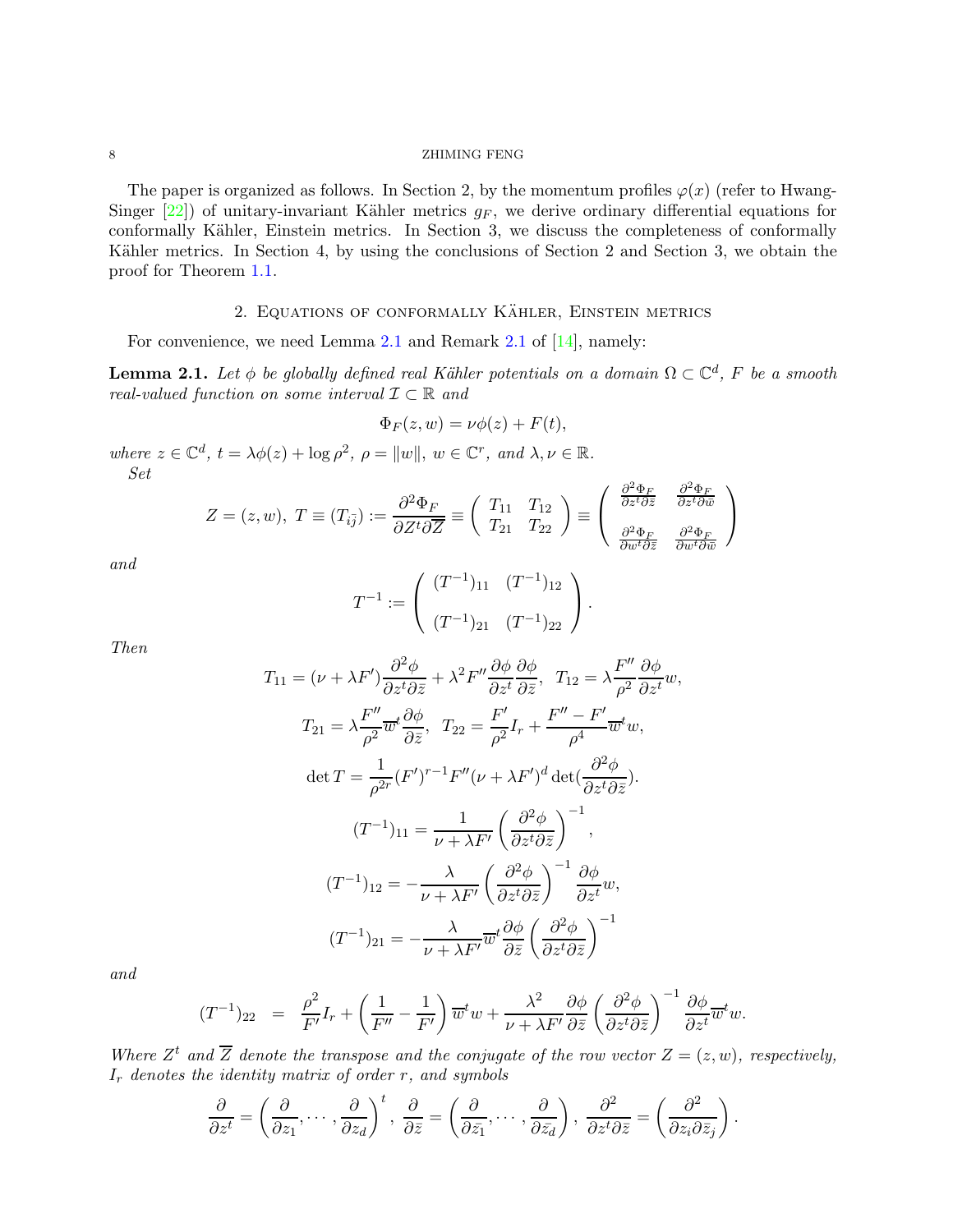<span id="page-8-0"></span>**Remark 2.1.** Under assumptions of Lemma [2.1,](#page-7-0)  $\Phi_F$  is a Kähler potential on a domain  $M =$  $\{(z,w) \in \Omega \times \mathbb{C}^r : t \in \mathcal{I}\}\)$  if and only if

(i)  $\nu + \lambda F'(t) > 0$ ,  $F''(t) > 0$  for  $r = 1$ ;

(ii)  $\nu + \lambda F'(t) > 0$ ,  $F'(t) > 0$ ,  $F''(t) > 0$  for  $r > 1$ .

<span id="page-8-1"></span>Lemma 2.2. *Under the situation of Lemma [2.1,](#page-7-0) if a Hermitian matrix* T *is positive definite,* f *is a function in* t *and*  $\overline{\partial}$   $\left(\frac{\partial f}{\partial \overline{z}}\right)$  $\frac{\partial f}{\partial \overline{z}}T^{-1}$  = 0, *then there exist constants* a, b *such that*  $f = aF'(t) + b$ .

*Proof.* Let  $x = F'(t)$  and  $\varphi(x) = F''(t)$ . By Lemma [2.1,](#page-7-0) we have

$$
\frac{\partial f}{\partial \overline{Z}} = \frac{\mathrm{d}f}{\mathrm{d}x} \varphi(x) \left( \lambda \frac{\partial \phi}{\partial \overline{z}}, \frac{w}{\rho^2} \right)
$$

and

$$
\frac{\partial f}{\partial \overline{Z}}T^{-1} = \left(0, \frac{\mathrm{d}f}{\mathrm{d}x}w\right).
$$

Thus

$$
\overline{\partial}\left(\frac{\partial f}{\partial \overline{Z}}T^{-1}\right) = \left(0, \overline{\partial}\left(\frac{\mathrm{d}f}{\mathrm{d}x}\right)w\right) = 0.
$$

That is  $\overline{\partial}\left(\frac{\mathrm{d}f}{\mathrm{d}\tau}\right)$  $dx$  $= 0.$ Since  $\overline{\partial} \left( \frac{\mathrm{d} f}{\mathrm{d} x} \right)$ 

 $dx$  $=\frac{d^2f}{dx^2}\varphi(x)\overline{\partial}t$  and  $\varphi(x)>0$ , so  $\frac{d^2f}{dx^2}=0$ . Then there exist constants a, b such that  $f = ax + b$ .  $\Box$ 

By Lemma [2.2,](#page-8-1) if  $g_F$  is a Kähler metric associated with the Kähler form  $\omega_F = \sqrt{-1} \partial \overline{\partial} \Phi_F$ , and  $\widetilde{g} = \frac{1}{f^2} g_F$  is a cKEM metric, then f must be forms  $f = aF'(t) + b$ .

<span id="page-8-4"></span>**Theorem 2.1.** Let  $g_{\phi}$  be a Kähler metric on a domain  $\Omega \subset \mathbb{C}^d$  associated with the Kähler form  $\omega_{\phi} = \sqrt{-1} \partial \overline{\partial} \phi$ *, namely*  $g_{\phi}(X, Y) = \omega_{\phi}(X, JY)$ *, where*  $\phi$  *is globally defined the Kähler potential on* Ω*, and* J *is the canonical complex structure on the complex Euclidean space. Suppose that* F *is a smooth real-valued function on some interval* I ⊂ <sup>R</sup> *such that*

$$
\Phi_F(z, w) := \nu \phi(z) + F(t) \ (t = \lambda \phi(z) + \log ||w||^2, \ \nu = 0, 1, \ \lambda \neq 0)
$$

*is a Kähler potential on a domain*  $M = \{(z, w) \in \Omega \times \mathbb{C}^r : \underline{t} \in \mathcal{I}\}\)$ . Set  $g_F$  *is a Kähler metric on the domain* M *associated with the Kähler form*  $\omega_F = \sqrt{-1} \partial \overline{\partial} \Phi_F$ .

Let  $\widetilde{g} = \frac{1}{f^2}$  $\frac{1}{f^2}g_F$ ,  $n = d + r$ ,  $x = F'(t)$ ,  $\varphi(x) = F''(t)$  and  $f = ax + b \neq 0$  on M.

(I) If the scalar curvature  $s_{\tilde{g}}$  is constant on M for the metric  $\tilde{g} = \frac{1}{f^2}$  $\frac{1}{f^2}$ g<sub>F</sub>, then the scalar curvature  $s_{g_\phi}$  *is constant on*  $\Omega$  *for the metric*  $g_\phi$  *and* 

<span id="page-8-2"></span>(2.1) 
$$
\left(\frac{(\nu + \lambda x)^d x^{r-1}}{f^{2n-1}} \varphi\right)^{\prime\prime} = \frac{(\nu + \lambda x)^d x^{r-1}}{f^{2n-1}} \left(\frac{1}{\nu + \lambda x} k_{g_{\phi}} + \frac{r(r-1)}{x} - \frac{k_{\widetilde{g}}}{f^2}\right),
$$

*where*  $k_{g_{\phi}} = \frac{1}{2}$  $\frac{1}{2} s_{g_{\phi}}$  and  $k_{\widetilde{g}} = \frac{1}{2}$  $rac{1}{2} s_{\widetilde{g}}$ (II)  $\widetilde{g} = \frac{1}{f^2}$  $\frac{1}{f^2}g_F$  *is an Einstein metric on* M *( that is*  $\text{Ric}_{\widetilde{g}} = \mu \widetilde{g}$ *) if and only if* 

<span id="page-8-3"></span>(2.2) 
$$
\begin{cases}\n\operatorname{Ric}_{g_{\phi}} = \gamma g_{g_{\phi}}, \\
\varphi'(x) + \left(\frac{d\lambda}{\lambda x + \nu} - \frac{(2d+1)a}{ax+b} - \frac{\lambda a}{a\lambda x + 2a\nu - b\lambda}\right) \varphi(x) - \frac{\mu(\nu + \lambda x) - \gamma(ax+b)^2}{(ax+b)(a\lambda x + 2a\nu - b\lambda)} = 0, \\
r = 1\n\end{cases}
$$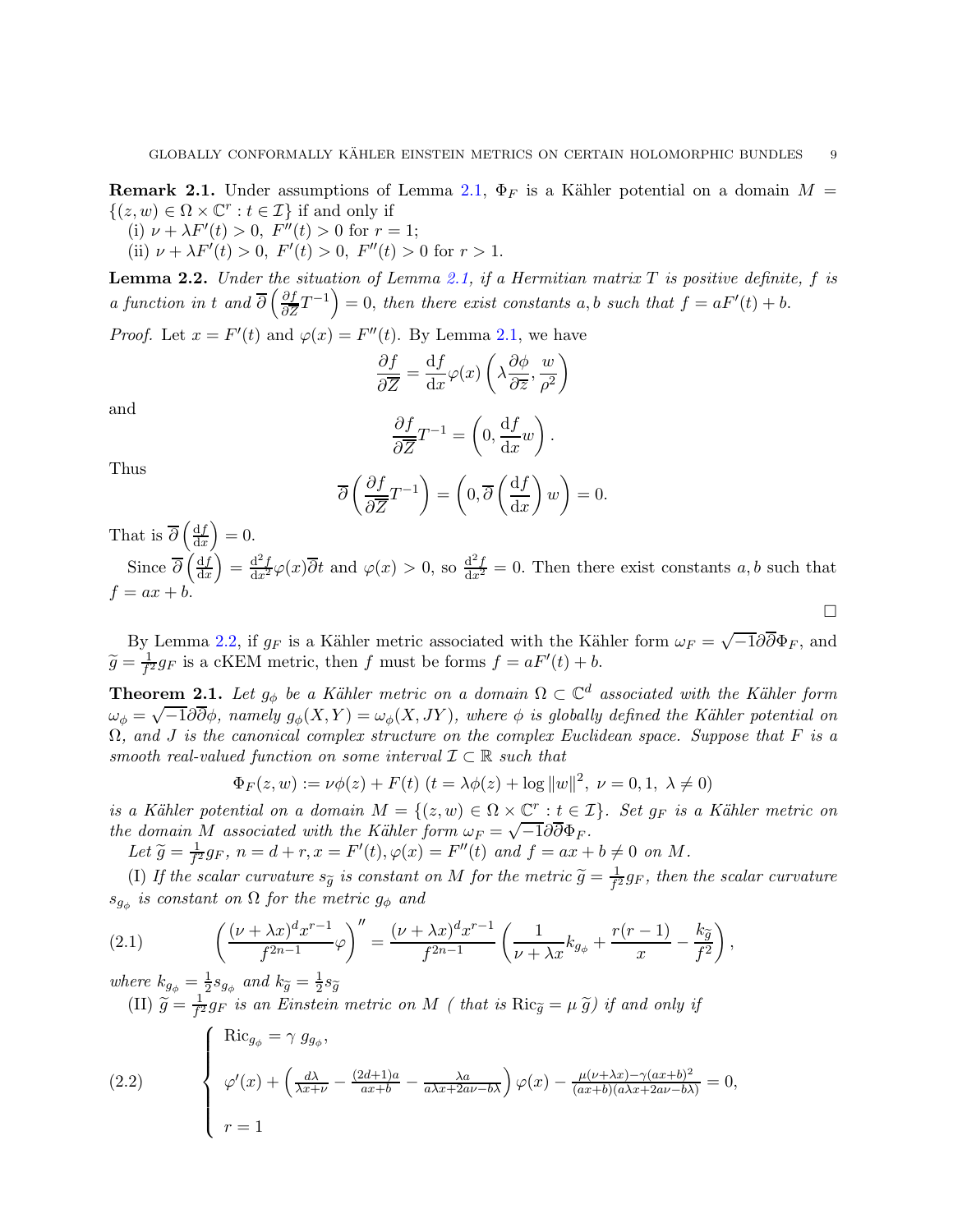*for*  $\nu a \neq 0$ *, and* 

<span id="page-9-0"></span>(2.3) 
$$
\begin{cases} \text{Ric}_{g_{\phi}} = \gamma g_{g_{\phi}}, \\ \varphi'(x) + \left(\frac{d\lambda}{\lambda x + \nu} + \frac{r-1}{x} - \frac{(2n-1)a}{ax+b} - \frac{\lambda a}{a\lambda x + 2a\nu - b\lambda}\right) \varphi(x) - \frac{\mu(\nu + \lambda x) - \gamma(ax+b)^2}{(ax+b)(a\lambda x + 2a\nu - b\lambda)} = 0 \end{cases}
$$

*for*  $\nu a = 0$ *. Where*  $\gamma$  *is a constant, and*  $\gamma = \frac{\mu \nu}{f^2}$  $\frac{\mu\nu}{f^2} + r\lambda = \frac{\mu\nu}{b^2}$  $\frac{d\omega}{b^2} + r\lambda$  *for*  $r > 1$  *and*  $\nu a = 0$ *.* 

*Proof.* (I)

Set

$$
\rho = ||w||, Z = (z, w), T \equiv (T_{i\bar{j}}) := \frac{\partial^2 \Phi_F}{\partial Z^t \partial \overline{Z}} \equiv \begin{pmatrix} T_{11} & T_{12} \\ T_{21} & T_{22} \end{pmatrix} \equiv \begin{pmatrix} \frac{\partial^2 \Phi_F}{\partial z^t \partial \overline{z}} & \frac{\partial^2 \Phi_F}{\partial z^t \partial \overline{w}} \\ \frac{\partial^2 \Phi_F}{\partial w^t \partial \overline{z}} & \frac{\partial^2 \Phi_F}{\partial w^t \partial \overline{w}} \end{pmatrix}
$$

and

$$
T^{-1} := \left( \begin{array}{cc} (T^{-1})_{11} & (T^{-1})_{12} \\ (T^{-1})_{21} & (T^{-1})_{22} \end{array} \right).
$$

Let  $k_{\widetilde{g}} = \frac{1}{2}$  $\frac{1}{2} s_{\widetilde{g}}$  and  $k_{g_F} = \frac{1}{2}$  $\frac{1}{2} s_{g_F}$ , then

$$
k_{\tilde{g}} = f^2 k_{g_F} + 2(2n - 1)f \triangle_{g_F} f - n(2n - 1)|df|_{g_F}^2 = f^2 k_{g_F} - \frac{2(2n - 1)}{n - 1} f^{n+1} \triangle_{g_F} f^{-n+1},
$$

where

$$
\triangle_{g_F} = \text{Tr}\left(T^{-1}\frac{\partial^2}{\partial Z^t \partial \bar{Z}}\right), \ k_{g_F} = -\text{Tr}\left(T^{-1}\frac{\partial^2 \log \det T}{\partial Z^t \partial \bar{Z}}\right),
$$

for the expression of  $T$ , see Lemma [2.1.](#page-7-0)

Since

$$
\frac{\partial t}{\partial Z} = \left(\lambda \frac{\partial \phi}{\partial z}, \frac{\overline{w}}{\rho^2}\right), \frac{\partial t}{\partial \overline{Z}} = \left(\lambda \frac{\partial \phi}{\partial \overline{z}}, \frac{w}{\rho^2}\right), \frac{\partial^2 t}{\partial Z^t \partial \overline{Z}} = \left(\begin{array}{cc} \lambda \frac{\partial^2 \phi}{\partial z^t \partial \overline{z}} & 0\\ 0 & \frac{1}{\rho^2} I_r - \frac{\overline{w}^t w}{\rho^4} \end{array}\right)
$$

and

$$
\frac{\partial^2 f^{\alpha}}{\partial Z^t \partial \overline{Z}} = ((f^{\alpha})' \varphi)' \varphi \frac{\partial t}{\partial Z^t} \frac{\partial t}{\partial \overline{Z}} + (f^{\alpha})' \varphi \frac{\partial^2 t}{\partial Z^t \partial \overline{Z}},
$$

by Lemma [2.1,](#page-7-0) it follows that

$$
\operatorname{Tr}\left(T^{-1}\frac{\partial t}{\partial Z^t}\frac{\partial t}{\partial \overline{Z}}\right) = \frac{\partial t}{\partial \overline{Z}}T^{-1}\frac{\partial t}{\partial Z^t}
$$
\n
$$
= \left(\lambda \frac{\partial \phi}{\partial \overline{z}}, \frac{w}{\rho^2}\right) \left(\frac{(T^{-1})_{11}}{(T^{-1})_{21}}\frac{(T^{-1})_{12}}{(T^{-1})_{22}}\right) \left(\lambda \frac{\frac{\partial \phi}{\partial \overline{z}}}{\frac{\overline{w}^t}{\rho^2}}\right)
$$
\n
$$
= \lambda^2 \frac{\partial \phi}{\partial \overline{z}}(T^{-1})_{11} \frac{\partial \phi}{\partial z^t} + \lambda \frac{\partial \phi}{\partial \overline{z}}(T^{-1})_{12} \frac{\overline{w}^t}{\rho^2} + \lambda \frac{w}{\rho^2}(T^{-1})_{21} \frac{\partial \phi}{\partial z^t} + \frac{1}{\rho^4} w(T^{-1})_{22} \overline{w}^t
$$
\n
$$
= \frac{\lambda^2}{\nu + \lambda F'} (1 - 1 - 1 + 1) \frac{\partial \phi}{\partial \overline{z}} \left(\frac{\partial^2 \phi}{\partial z^t \partial \overline{z}}\right)^{-1} \frac{\partial \phi}{\partial z^t} + \frac{1}{F'} + \left(\frac{1}{F''} - \frac{1}{F'}\right)
$$
\n
$$
= \frac{1}{F''} = \frac{1}{\varphi},
$$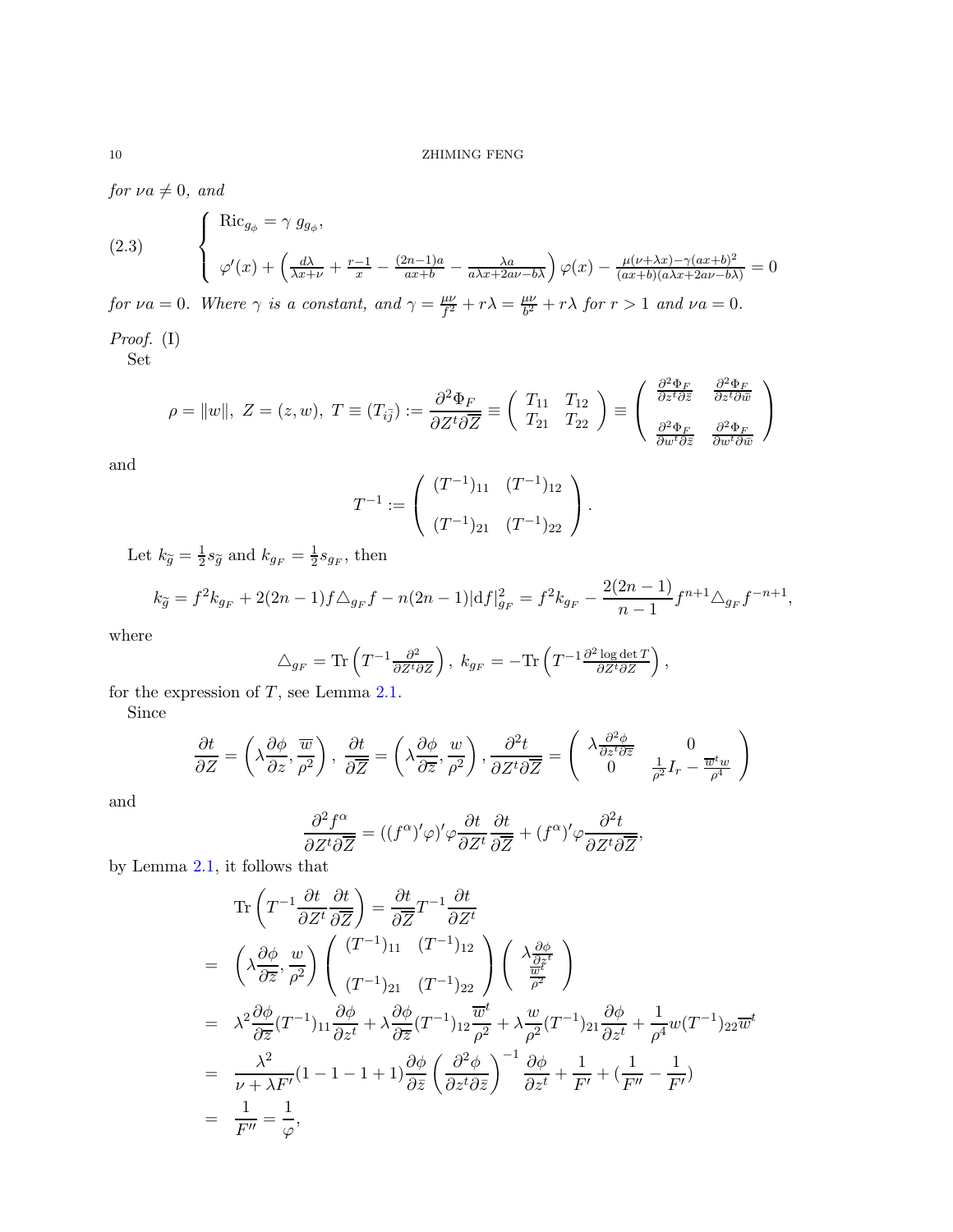$$
\operatorname{Tr}\left(T^{-1}\frac{\partial^2 t}{\partial Z^t \partial \overline{Z}}\right)
$$
\n
$$
= \lambda \operatorname{Tr}\left((T^{-1})_{11} \frac{\partial^2 \phi}{\partial z^t \partial \overline{z}}\right) + \operatorname{Tr}\left((T^{-1})_{22} \left(\frac{1}{\rho^2} I_r - \frac{\overline{w}^t w}{\rho^4}\right)\right)
$$
\n
$$
= \frac{\lambda d}{\nu + \lambda F'} + \frac{1}{F'} \operatorname{Tr}\left(I_r - \frac{\overline{w}^t w}{\rho^2}\right)
$$
\n
$$
= \frac{\lambda d}{\nu + \lambda F'} + \frac{r - 1}{F'} = \frac{\lambda d}{\nu + \lambda x} + \frac{r - 1}{x},
$$
\n
$$
\Delta_{g_F} f^{\alpha} = \operatorname{Tr}\left(T^{-1} \frac{\partial^2 f^{\alpha}}{\partial Z^t \partial \overline{Z}}\right)
$$
\n
$$
= ((f^{\alpha})' \varphi)' \varphi \operatorname{Tr}\left(T^{-1} \frac{\partial t}{\partial Z^t} \frac{\partial t}{\partial \overline{Z}}\right) + (f^{\alpha})' \varphi \operatorname{Tr}\left(T^{-1} \frac{\partial^2 t}{\partial Z^t \partial \overline{Z}}\right)
$$
\n
$$
= \frac{((f^{\alpha})' \varphi)' \varphi}{\varphi} + (f^{\alpha})' \varphi \left(\frac{\lambda d}{\nu + \lambda x} + \frac{r - 1}{x}\right)
$$
\n
$$
= ((f^{\alpha})' \varphi)' + \left(\frac{\lambda d}{\nu + \lambda x} + \frac{r - 1}{x}\right) (f^{\alpha})' \varphi
$$

and

$$
f^{-\alpha} \triangle_{g_F} f^{\alpha} = \frac{(f^{\alpha})'}{f^{\alpha}} \varphi' + \left( \frac{(f^{\alpha})''}{f^{\alpha}} + \frac{(f^{\alpha})'}{f^{\alpha}} \frac{p'}{p} \right) \varphi,
$$

 $\boldsymbol{x}$ 

where  $p := (\nu + \lambda x)^d x^{r-1}$ .

So by  $(2.24)$  of  $[14]$ , we have

$$
\frac{k_{\tilde{g}}}{f^2} = k_{gF} + \frac{2(2n-1)}{\alpha} f^{-\alpha} \Delta_{gF} f^{\alpha}
$$
\n
$$
= \left( \frac{1}{\nu + \lambda x} k_{g_{\phi}} + \frac{r(r-1)}{x} - \frac{(p\varphi)''}{p} \right) + \frac{2(2n-1)}{\alpha} \left( \frac{(f^{\alpha})'}{f^{\alpha}} \varphi' + \left( \frac{(f^{\alpha})''}{f^{\alpha}} + \frac{(f^{\alpha})'}{f^{\alpha}} \frac{p'}{p} \right) \varphi \right)
$$
\n
$$
= \frac{1}{\nu + \lambda x} k_{g_{\phi}} + \frac{r(r-1)}{x} - \left( \varphi'' + 2\left( \frac{p'}{p} - \frac{(2n-1)}{\alpha} \frac{(f^{\alpha})'}{f^{\alpha}} \right) \varphi' + \left( \frac{p''}{p} - \frac{2(2n-1)}{\alpha} \left( \frac{(f^{\alpha})''}{f^{\alpha}} + \frac{(f^{\alpha})'}{f^{\alpha}} \frac{p'}{p} \right) \right) \varphi \right),
$$

here  $\alpha = 1 - n$ . Thus, we get

$$
\varphi'' + 2\left(\frac{p'}{p} - \frac{(2n-1)}{\alpha} \frac{(f^{\alpha})'}{f^{\alpha}}\right) \varphi' + \left(\frac{p''}{p} - \frac{2(2n-1)}{\alpha} \left(\frac{(f^{\alpha})''}{f^{\alpha}} + \frac{(f^{\alpha})'}{f^{\alpha}} \frac{p'}{p'}\right)\right) \varphi
$$
  
= 
$$
\frac{1}{\nu + \lambda x} k_{g_{\phi}} + \frac{r(r-1)}{x} - \frac{k_{\widetilde{g}}}{f^2}.
$$

Using

$$
\frac{(f^{\alpha})''}{f^{\alpha}} + \left(\frac{2n-1}{\alpha} + 1\right) \left(\frac{(f^{\alpha})'}{f^{\alpha}}\right)^2 = 0,
$$

we have  $(2.1)$ .

(II) We complete the proof in four steps.

 $(II - 1)$  In this part, we prove the following conclusions: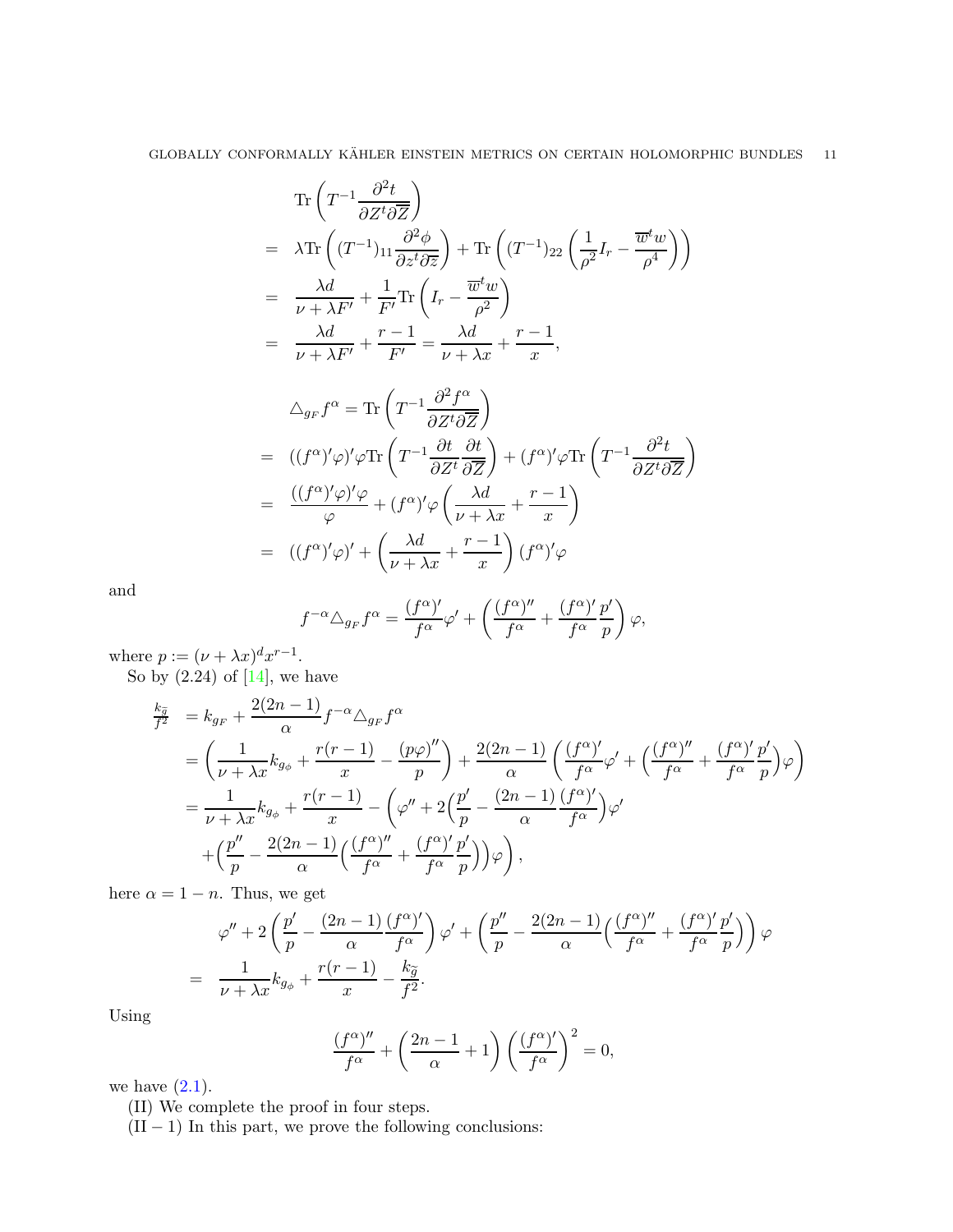# 12 ZHIMING FENG

<span id="page-11-4"></span> $\widetilde{g} = \frac{1}{f^2}$  $\frac{1}{f^2}g_F$  is an Einstein metric on M (that is  $Ric_{\widetilde{g}} = \mu \widetilde{g}$ ) if and only if (2.4)  $\operatorname{Ric}_{g_{\phi}} = \gamma g_{g_{\phi}},$ 

<span id="page-11-0"></span>(2.5) 
$$
\varphi' + \left(\frac{p'}{p} - \frac{(2n-1)a}{f} + \frac{a\lambda}{\lambda f - 2a(\nu + \lambda x)}\right)\varphi + \frac{\mu(\nu + \lambda x) - \gamma f^2}{f(\lambda f - 2a(\nu + \lambda x))} = 0
$$

and

<span id="page-11-2"></span>(2.6) 
$$
\varphi''(x) + \left(\frac{p'}{p} - \frac{2an}{f}\right)\varphi' + \left(\frac{2(2n-1)a^2}{f^2} - \frac{2ap'}{pf} + \left(\frac{p'}{p}\right)'\right)\varphi + \frac{\mu}{f^2} = 0,
$$

where  $p = (\nu + \lambda x)^d x^{r-1}$ , and  $\gamma$  is a constant. For  $r > 1$ ,  $\varphi(x)$  is also satisfied

$$
(2.7) \qquad \left(1 - \frac{2ax}{f}\right)\varphi' + \left(\frac{p'}{p} - \frac{2a(n-1)}{f} - \frac{2axp'}{pf} + \frac{2(2n-1)a^2x}{f^2}\right)\varphi + \frac{\mu x}{f^2} - r = 0.
$$

Using (see e.g. [\[8\]](#page-47-21), 1.161)

<span id="page-11-3"></span>
$$
\operatorname{Ric}_{\widetilde{g}} = \operatorname{Ric}_{g_F} + \frac{2(n-1)}{f} D_{g_F}^2 f - \frac{1}{f^2} (-2f \triangle_{g_F} f + (2n-1)|df|_{g_F}^2)g_F,
$$

here  ${\cal D}_{g_F}$  denotes the Levi-Civita connection of  $g_F,$  we get

$$
\operatorname{Ric}_{g_F} + \frac{2(n-1)}{f} D_{g_F}^2 f = \frac{1}{f^2} (\mu - 2f \triangle_{g_F} f + (2n-1) |\mathrm{d} f|_{g_F}^2) g_F,
$$

namely

$$
\frac{2(n-1)}{f}\sqrt{-1}\partial\overline{\partial}f = \frac{1}{f^2}(\mu - 2f\triangle_{g_F}f + (2n-1)|df|_{g_F}^2)\sqrt{-1}\partial\overline{\partial}\Phi_F + \sqrt{-1}\partial\overline{\partial}\log\det(\partial\overline{\partial}\Phi_F)
$$

or

(2.8) 
$$
\frac{2(n-1)}{f} \frac{\partial^2 f}{\partial Z^t \partial \overline{Z}} = \frac{1}{f^2} (\mu - 2f \triangle_{g_F} f + (2n-1) |\mathrm{d} f|_{g_F}^2) \frac{\partial^2 \Phi_F}{\partial Z^t \partial \overline{Z}} + \frac{\partial^2 \log \det(\partial \overline{\partial} \Phi_F)}{\partial Z^t \partial \overline{Z}}.
$$

<span id="page-11-1"></span>Let

$$
Q = (r-1)\log F'(t) + \log F''(t) + d\log(\nu + \lambda F'(t)) - rt,
$$

$$
P = \log \det(\partial \overline{\partial} \Phi_F) = Q + \log \det(\partial \overline{\partial} \phi) + \lambda r \phi,
$$

$$
Ric_{g_{\phi}} = -\frac{\partial^2}{\partial z^t \partial \bar{z}} \log \left( \det \left( \frac{\partial^2 \phi}{\partial z^t \partial \bar{z}} \right) \right).
$$

Note that

$$
Q'(t) = r - 1 \frac{F''(t)}{F'(t)} + \frac{F'''(t)}{F''(t)} + d \frac{\lambda F''(t)}{\nu + \lambda F'(t)} - r
$$
  

$$
= \varphi'(x) + \left(\frac{r - 1}{x} + \frac{\lambda d}{\nu + \lambda x}\right) \varphi(x) - r
$$
  

$$
= \frac{(p\varphi)'}{p}(x) - r
$$

and

$$
Q''(t) = \left(\frac{(p\varphi)'}{p}\right)'(x) \cdot \varphi(x),
$$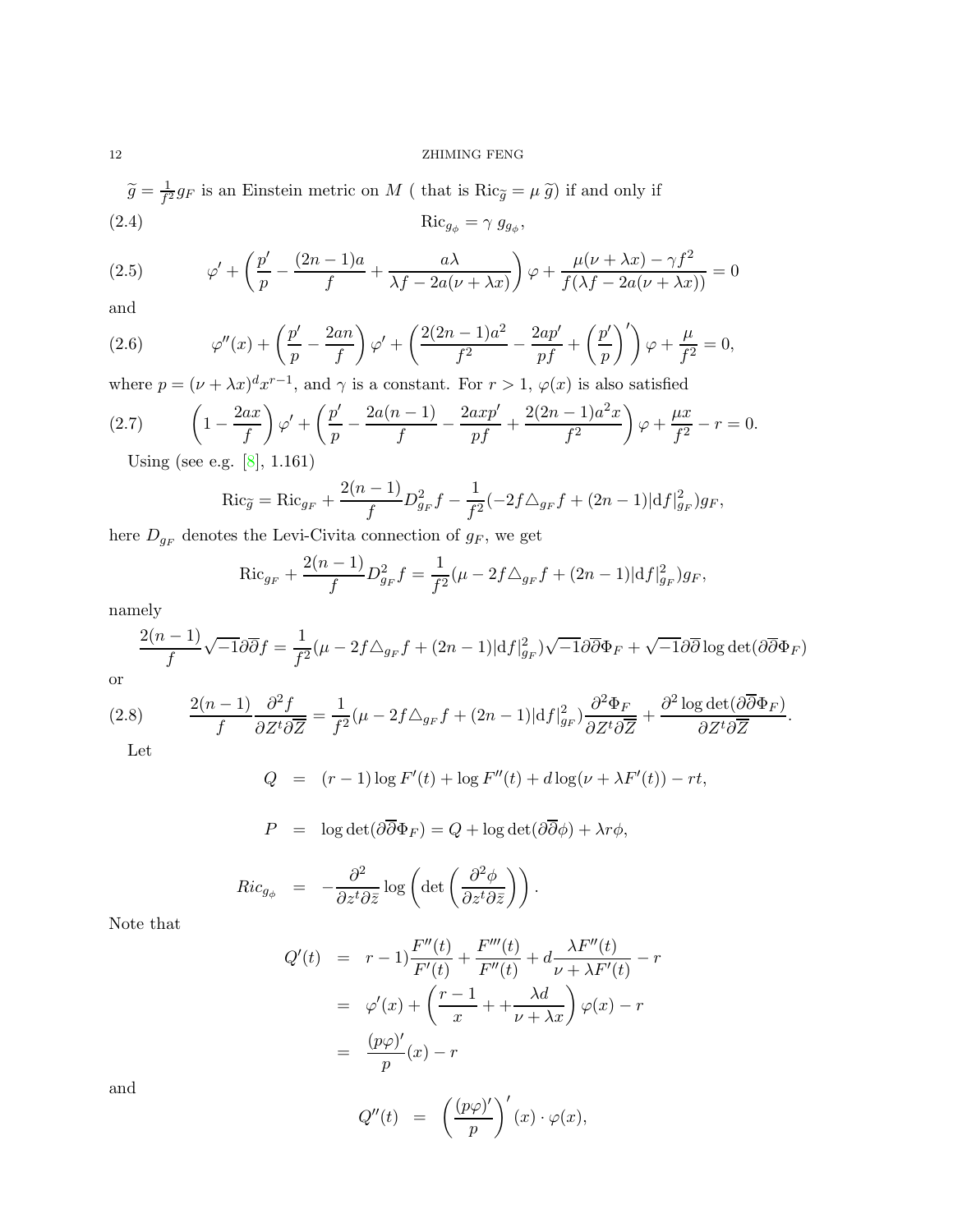so

$$
\frac{\partial^2 \log \det(\partial \overline{\partial} \Phi_F)}{\partial Z^t \partial \overline{Z}} = Q^{\prime \prime} \frac{\partial t}{\partial Z^t} \frac{\partial t}{\partial \overline{Z}} + Q^{\prime} \frac{\partial^2 t}{\partial Z^t \partial \overline{Z}} + \left( \frac{\partial^2 \log \det(\partial \overline{\partial} \phi)}{\partial z^t \partial \overline{z}} + \lambda r \frac{\partial^2 \phi}{\partial z^t \partial \overline{z}} 0 \right)
$$
\n
$$
= Q^{\prime \prime} \left( \begin{array}{ccc} \lambda^2 \frac{\partial \phi}{\partial z^t} \frac{\partial \phi}{\partial \overline{z}} & \frac{\lambda}{\rho^2} \frac{\partial \phi}{\partial z^t} \\ \frac{\lambda}{\rho^2} \overline{w}^t \frac{\partial \phi}{\partial \overline{z}} & \frac{1}{\rho^2} \overline{w}^t w \end{array} \right) + Q^{\prime} \left( \begin{array}{ccc} \lambda \frac{\partial^2 \phi}{\partial z^t \partial \overline{z}} & 0 \\ 0 & \frac{\lambda}{\rho^2} I_r - \frac{\overline{w}^t w}{\rho^4} \end{array} \right) + \left( \begin{array}{ccc} \frac{\partial^2 \log \det(\partial \overline{\partial} \phi)}{\partial z^t \partial \overline{z}} + \lambda r \frac{\partial^2 \phi}{\partial z^t \partial \overline{z}} & 0 \end{array} \right)
$$
\n
$$
= \left( \begin{array}{ccc} \lambda(Q^{\prime} + r) \frac{\partial^2 \phi}{\partial z^t \partial \overline{z}} & \frac{\partial \log \det(\partial \overline{\partial} \phi)}{\partial z^t \partial \overline{z}} + \lambda^2 Q^{\prime \prime} \frac{\partial \phi}{\partial z^t} \frac{\partial \phi}{\partial \overline{z}} & \frac{\lambda Q^{\prime \prime}}{\rho^2} \frac{\partial \phi}{\partial z^t} w \end{array} \right),
$$
\n
$$
\frac{\partial f}{\partial Z^t} = f^{\prime} \varphi \left( \lambda \frac{\partial \phi}{\partial z}, \frac{\overline{w}}{\rho^2} \right),
$$
\n
$$
\frac{\partial^2 f}{\partial Z^t \partial \overline{Z}} = (f^{\prime} \varphi)^{\prime} \varphi \frac{\partial t}{\partial Z^
$$

and

$$
\Delta_{g_F} f = \text{Tr}\left(T^{-1} \frac{\partial^2 f}{\partial Z^t \partial \overline{Z}}\right) = a\varphi' \varphi \text{Tr}\left(T^{-1} \frac{\partial t}{\partial Z^t} \frac{\partial t}{\partial \overline{Z}}\right) + a\varphi \text{Tr}\left(T^{-1} \frac{\partial^2 t}{\partial Z^t \partial \overline{Z}}\right)
$$

$$
= a\varphi' + a\left(\frac{\lambda d}{\nu + \lambda x} + \frac{r - 1}{x}\right)\varphi = a\frac{(p\varphi)'}{p}.
$$

Let

$$
A := x \frac{\mu - 2f \Delta_{gF} f + (2n - 1)|df|_{gF}^2}{f^2} + Q' - 2a(n - 1) \frac{\varphi}{f}
$$
  
=  $x \left( \frac{\mu}{f^2} + \frac{-2a(p\varphi)'}{pf} + \frac{2(2n - 1)a^2 \varphi}{f^2} \right) + \frac{(p\varphi)'}{p} - r - 2a(n - 1) \frac{\varphi}{f}$   
=  $(1 - \frac{2ax}{f})\varphi' + \left( \frac{p'}{p} - \frac{2a(n - 1)}{f} - \frac{2axp'}{pf} + \frac{2(2n - 1)a^2 x}{f^2} \right) \varphi + \frac{\mu x}{f^2} - r,$ 

$$
D := (\varphi - x) \frac{\mu - 2f \triangle_{g_F} f + (2n - 1)|df|_{g_F}^2}{f^2} + Q'' - Q' - 2a(n - 1) \frac{(\varphi' - 1)\varphi}{f},
$$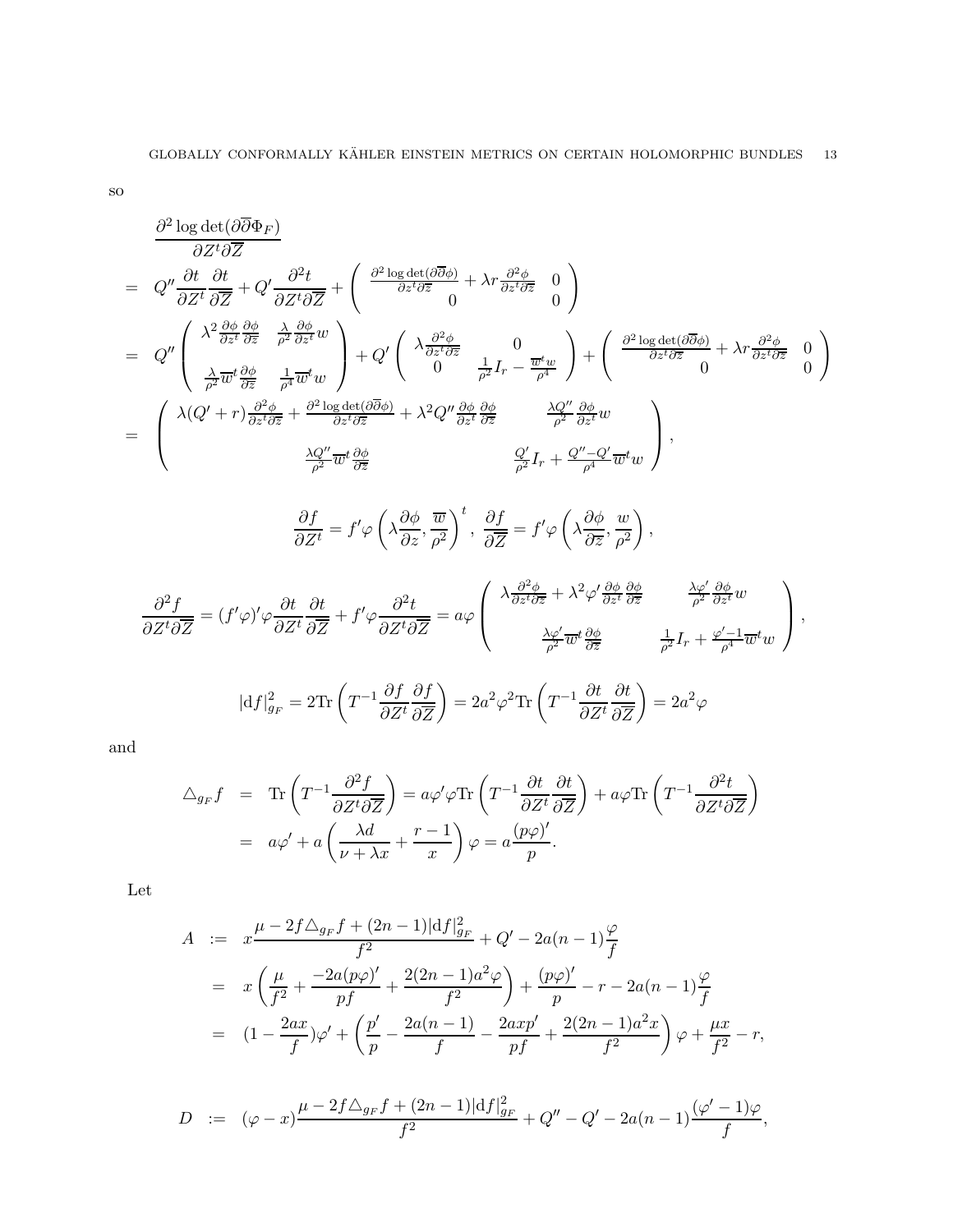$$
C := \varphi \frac{\mu - 2f \Delta_{g_F} f + (2n - 1)|df|_{g_F}^2}{f^2} + Q'' - 2a(n - 1) \frac{\varphi' \varphi}{f}
$$
  
=  $\left( \frac{\mu}{f^2} + \frac{-2a(\varphi' + \frac{p'}{p}\varphi)}{f} + \frac{2(2n - 1)a^2 \varphi}{f^2} + \varphi'' + \frac{p'}{p}\varphi' + \left(\frac{p'}{p}\right)' \varphi - 2a(n - 1) \frac{\varphi'}{f} \right) \varphi$   
=  $\left( \varphi''(x) + \left( \frac{p'}{p} - \frac{2an}{f} \right) \varphi' + \left( \frac{2(2n - 1)a^2}{f^2} - \frac{2ap'}{pf} + \left(\frac{p'}{p}\right)' \right) \varphi + \frac{\mu}{f^2} \right) \varphi$ 

and

<span id="page-13-0"></span>
$$
\gamma := \frac{\mu - 2f\Delta_{g_F}f + (2n - 1)|df|_{g_F}^2}{f^2}(\nu + \lambda x) + \lambda(Q' + r) - \frac{2(n - 1)a\lambda}{f}\varphi
$$

$$
= \frac{\mu - 2f\Delta_{g_F}f + (2n - 1)|df|_{g_F}^2}{f^2}\nu + \lambda r + \lambda A
$$

$$
= \nu \left(-\frac{2a}{f}\varphi' + \left(\frac{2(2n - 1)a^2}{f^2} - \frac{2ap'}{pf}\right)\varphi + \frac{\mu}{f^2}\right) + \lambda r + \lambda A
$$

$$
= -\frac{2a\nu}{f}\left(\varphi' + \left(\frac{p'}{p} - \frac{(2n - 1)a}{f}\right)\varphi - \frac{\mu}{2af}\right) + \lambda r + \lambda A
$$

(2.10) 
$$
= \frac{\lambda f - 2a(\nu + \lambda x)}{f} \left( \varphi' + \left( \frac{p'}{p} - \frac{(2n-1)a}{f} \right) \varphi \right) + \frac{\lambda a}{f} \varphi + \frac{\mu(\nu + \lambda x)}{f^2}.
$$

Note that the equation  $(2.10)$  is equivalent to the equation  $(2.5)$ .

The equation  $(2.8)$  is equivalent to the following system of equations

(2.11) 
$$
\frac{A}{\rho^2}I_r + \frac{D}{\rho^4}\overline{w}^tw = 0,
$$

(2.12) 
$$
C \frac{\lambda}{\rho^2} \frac{\partial \phi}{\partial z^t} w = 0,
$$

(2.13) 
$$
\gamma \frac{\partial^2 \phi}{\partial z^t \partial \overline{z}} + \frac{\partial^2 \log \det(\partial \overline{\partial} \phi)}{\partial z^t \partial \overline{z}} + C\lambda^2 \frac{\partial \phi}{\partial z^t} \frac{\partial \phi}{\partial \overline{z}} = 0.
$$

Using  $(2.12)$ , we get

<span id="page-13-1"></span>
$$
C\frac{\lambda}{\rho^2}\frac{\partial\phi}{\partial z^t}w\overline{w}^t = C\lambda\frac{\partial\phi}{\partial z^t} = 0,
$$

namely  $C\frac{\partial \phi}{\partial z^t} = 0$ . Then

$$
\lambda \frac{\mathrm{d}C}{\mathrm{d}x} \varphi \frac{\partial \phi}{\partial z^t} \frac{\partial \phi}{\partial \overline{z}} + C \frac{\partial^2 \phi}{\partial z^t \partial \overline{z}} = 0,
$$

which implies  $C^2 \frac{\partial^2 \phi}{\partial z^t \partial \overline{z}} = 0$ . Since  $\frac{\partial^2 \phi}{\partial z^t \partial \overline{z}} > 0$ , it follows that  $C \equiv A + D = 0$ . Using  $(2.11)$  and

$$
\det\left(\beta I_r - \frac{A}{\rho^2}I_r - \frac{D}{\rho^4}\overline{z}^t z\right) = \left(\beta - \frac{A}{\rho^2}\right)^{r-1} \left(\beta - \frac{A+D}{\rho^2}\right),
$$

we have  $A + D = 0$  for  $r = 1$ , and  $A = 0$ ,  $A + D = 0$  for  $r > 1$ . Thus we have  $(2.6)$  and  $(2.7)$ . Substituting  $C = 0$  into  $(2.13)$ , we obtain

$$
\gamma \frac{\partial^2 \phi}{\partial z^t \partial \overline{z}} + \frac{\partial^2 \log \det(\partial \overline{\partial} \phi)}{\partial z^t \partial \overline{z}} = 0.
$$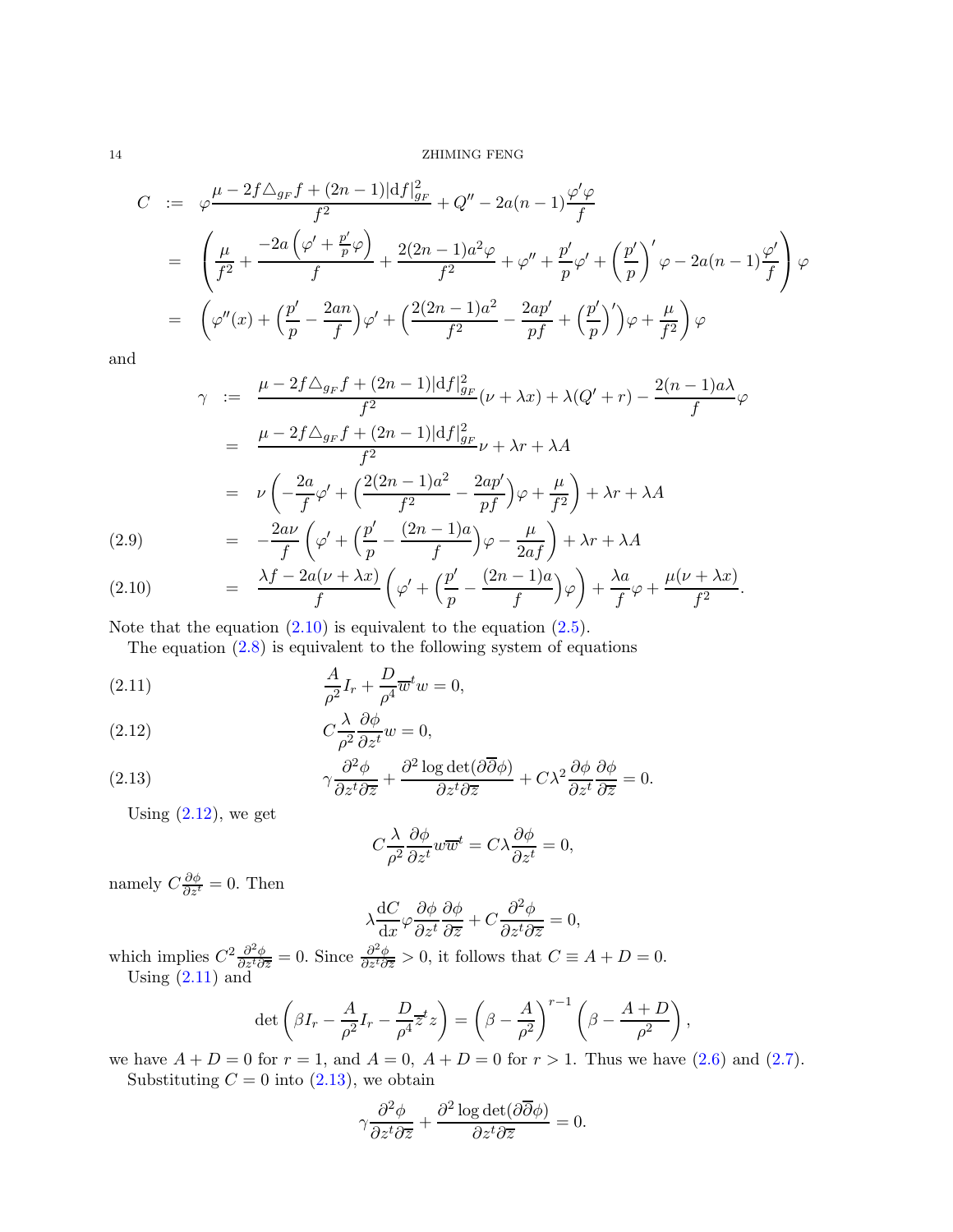For the case of  $d = 1$ , taking the partial derivative with respect to the variable w for the above equation, by  $\frac{\partial^2 \phi}{\partial z^t \partial \overline{z}} > 0$ , we have  $\frac{d\gamma}{dx} \varphi \frac{\overline{w}^t}{\rho^2} = 0$ , thus  $\frac{d\gamma}{dx} = 0$ . This indicates that  $\gamma$  is a constant and  $g_{\phi}$  is a Kähler-Einstein metric. That is, equation [\(2.4\)](#page-11-4) holds.

For the case of  $d > 1$ , we have that  $\gamma$  is a constant and  $g_{\phi}$  is a Kähler-Einstein metric.

(II − 2) In this part, we prove the following conclusions: when  $\nu a = 0$ , Ric $\tilde{g} = \mu \tilde{g}$  if and only if (2.14)  $\operatorname{Ric}_{g_{\phi}} = \gamma g_{g_{\phi}}$ 

and

<span id="page-14-1"></span>(2.15) 
$$
(1 - \frac{2ax}{f})\varphi' + \left(\frac{p'}{p} - \frac{2a(n-1)}{f} - \frac{2axp'}{pf} + \frac{2(2n-1)a^2x}{f^2}\right)\varphi + \frac{\mu x}{f^2} = \begin{cases} c, & r = 1, \\ r, & r > 1. \end{cases}
$$

Where c and

(2.16) 
$$
\gamma = \frac{\mu\nu}{f^2} + \lambda \times \begin{cases} c, r = 1, \\ r, r > 1 \end{cases}
$$

are constants.

When  $\nu a = 0$ , from  $(2.9)$  we get

<span id="page-14-3"></span><span id="page-14-2"></span>
$$
\gamma = \frac{\mu \nu}{f^2} + \lambda r + \lambda A.
$$

By  $\gamma$  and  $\frac{\mu\nu}{f^2}$  are constants, then A is a constant. Namely

(2.17) 
$$
A = (1 - \frac{2ax}{f})\varphi' + \left(\frac{p'}{p} - \frac{2a(n-1)}{f} - \frac{2axp'}{pf} + \frac{2(2n-1)a^2x}{f^2}\right)\varphi + \frac{\mu x}{f^2} - r = \tilde{c}.
$$

<span id="page-14-0"></span>Now, we show that if  $\nu a = 0$  and A is constant, then the equation [\(2.6\)](#page-11-2) holds. Let

$$
Q_1 := \frac{\frac{p'}{p} - \frac{2a(n-1)}{f} - \frac{2axy'}{pf} + \frac{2(2n-1)a^2x}{f^2}}{1 - \frac{2ax}{f}} = -\frac{a}{ax - b} + \frac{r - 1}{x} + \frac{d\lambda}{\lambda x + \nu} - \frac{a(2n - 1)}{ax + b},
$$
  
\n
$$
Q_2 := \frac{\frac{\mu x}{f^2} - r}{1 - \frac{2ax}{f}} = r + \frac{4abr - \mu}{2a(ax - b)} - \frac{\mu}{2a(ax + b)},
$$
  
\n
$$
P_1 := \frac{p'}{p} - \frac{2an}{f} = \frac{d\lambda}{\lambda x + \nu} + \frac{r - 1}{x} - \frac{2an}{ax + b},
$$
  
\n
$$
P_2 := \frac{2(2n - 1)a^2}{f^2} - \frac{2ap'}{pf} + \left(\frac{p'}{p}\right)',
$$
  
\n
$$
P_3 := \frac{\mu}{f^2},
$$
  
\n
$$
R := \varphi'' + P_1\varphi' + P_2\varphi + P_3,
$$
  
\n
$$
S := \varphi' + Q_1\varphi + Q_2.
$$

Then from

$$
S = \varphi' + Q_1\varphi + Q_2,
$$

we get

$$
S' = \varphi'' + Q_1 \varphi' + Q_1' \varphi + Q_2'.
$$

Thus

$$
S' - R = (Q_1 - P_1) \left( \varphi' + \frac{Q_1' - P_2}{Q_1 - P_1} \varphi + \frac{Q_2' - P_3}{Q_1 - P_1} \right),
$$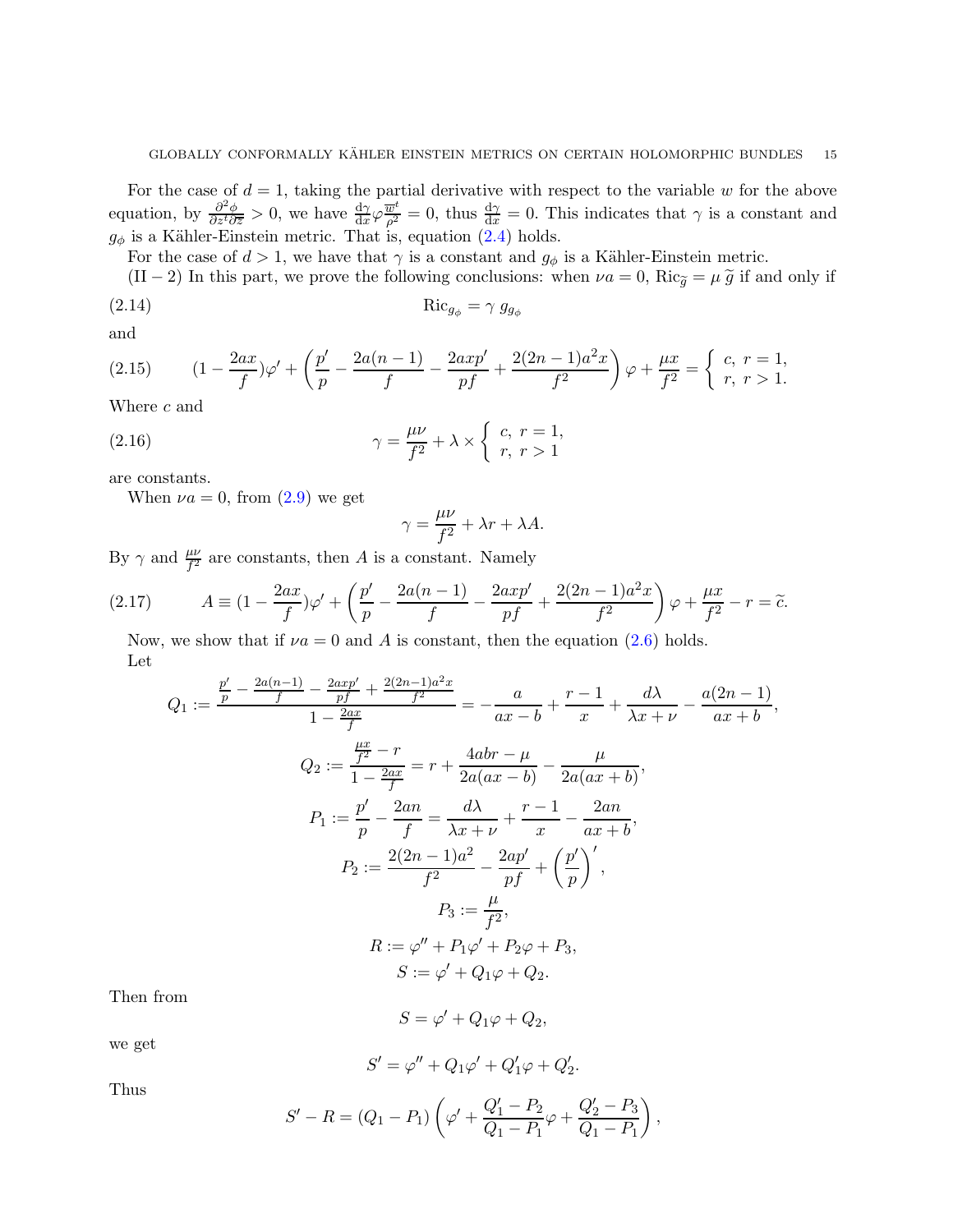where

$$
Q_1 - P_1 = -\frac{2ab}{a^2x^2 - b^2}, \ \frac{Q_1' - P_2}{Q_1 - P_1} = Q_1 + \frac{d\nu a}{b(\nu + \lambda x)}, \ \frac{Q_2' - P_3}{Q_1 - P_1} = Q_2.
$$

This shows that

$$
R = S' - (Q_1 - P_1)S + \frac{2d\nu a^2}{(a^2x^2 - b^2)(\nu + \lambda x)}\varphi.
$$

Therefore, if  $\nu a = 0$  and  $S = \frac{\tilde{c}}{1-\frac{2ax}{f}}$ , then  $R = 0$ . That is, the equation [\(2.17\)](#page-14-0) implies the equation  $(2.6).$  $(2.6).$ 

It is easy to verify that  $(2.15)$  is equivalent to  $(2.5)$  for  $\nu a = 0$ .

Let  $c = r + \tilde{c}$ , by [\(2.4\)](#page-11-4), [\(2.5\)](#page-11-0) and [\(2.6\)](#page-11-2), we obtain [\(2.14\)](#page-14-2), [\(2.15\)](#page-14-1) and [\(2.16\)](#page-14-3).

(II − 3) In this part, we prove the following conclusions: when  $\nu a \neq 0$ , Ric $\tilde{g} = \mu \tilde{g}$  if and only if  $r=1$ ,

$$
\operatorname{Ric}_{g_{\phi}} = \gamma \ g_{g_{\phi}}
$$

and

<span id="page-15-2"></span>(2.19) 
$$
\varphi' + \left(\frac{p'}{p} - \frac{(2n-1)a}{f} + \frac{\lambda a}{\lambda f - 2a(\nu + \lambda x)}\right)\varphi + \frac{\mu(\nu + \lambda x) - \gamma f^2}{f(\lambda f - 2a(\nu + \lambda x))} = 0,
$$

where  $\gamma$  is a constant on M.

If  $\nu a \neq 0$  and  $r > 1$ , then by [\(2.7\)](#page-11-3) (that is  $A = 0$ ) and

$$
\gamma = -\frac{2a\nu}{f} \left( \varphi' + \left( \frac{p'}{p} - \frac{(2n-1)a}{f} \right) \varphi - \frac{\mu}{2af} \right) + \lambda r + \lambda A
$$

$$
= -\frac{2a\nu}{f} \left( \varphi' + \left( \frac{p'}{p} - \frac{(2n-1)a}{f} \right) \varphi - \frac{\mu}{2af} \right) + \lambda r
$$

is a constant, we have

<span id="page-15-0"></span>(2.20) 
$$
\left(1 - \frac{2ax}{f}\right)\left(\varphi' + \left(\frac{p'}{p} - \frac{(2n-1)a}{f}\right)\varphi\right) + \frac{a}{f}\varphi + \frac{\mu x}{f^2} - r = 0,
$$

(2.21) 
$$
\varphi' + \left(\frac{p'}{p} - \frac{(2n-1)a}{f}\right)\varphi = \frac{\mu}{2af} + \frac{(r\lambda - \gamma)f}{2a\nu}.
$$

Substituting  $(2.21)$  into  $(2.20)$ , we have

(2.22) 
$$
\varphi = \frac{\lambda r - \gamma}{2\nu} x^2 + rx + \frac{\gamma - \lambda r}{2a^2\nu} b^2 + \frac{br}{a} - \frac{\mu}{2a^2}.
$$

Substituting  $(2.22)$  into  $(2.21)$ , we have

<span id="page-15-1"></span>
$$
a^{2}(r\lambda - \gamma)x^{2} + 2ra^{2}\nu x + 2rab\nu - b^{2}r\lambda + b^{2}\gamma - \mu\nu \equiv 0
$$

or

$$
a\lambda(1 - n)x^{2} + ((r + 1 - 2n)a\nu + (n - 1)b\lambda)x + (r - 1)b\nu \equiv 0.
$$

This is impossible.

Now let  $r = 1$  and  $n = d + 1$ , it follows from  $(2.10)$  that

$$
\gamma = \left(-\lambda + \frac{2(b\lambda - a\nu)}{ax + b}\right)\varphi'(x) + \left(\frac{2a(2d + 1)(a\nu - b\lambda)}{(ax + b)^2} + \frac{2\lambda a}{ax + b} + \frac{\lambda^2 d}{\lambda x + \nu}\right)\varphi(x) + \frac{\mu(\lambda x + \nu)}{(ax + b)^2}.
$$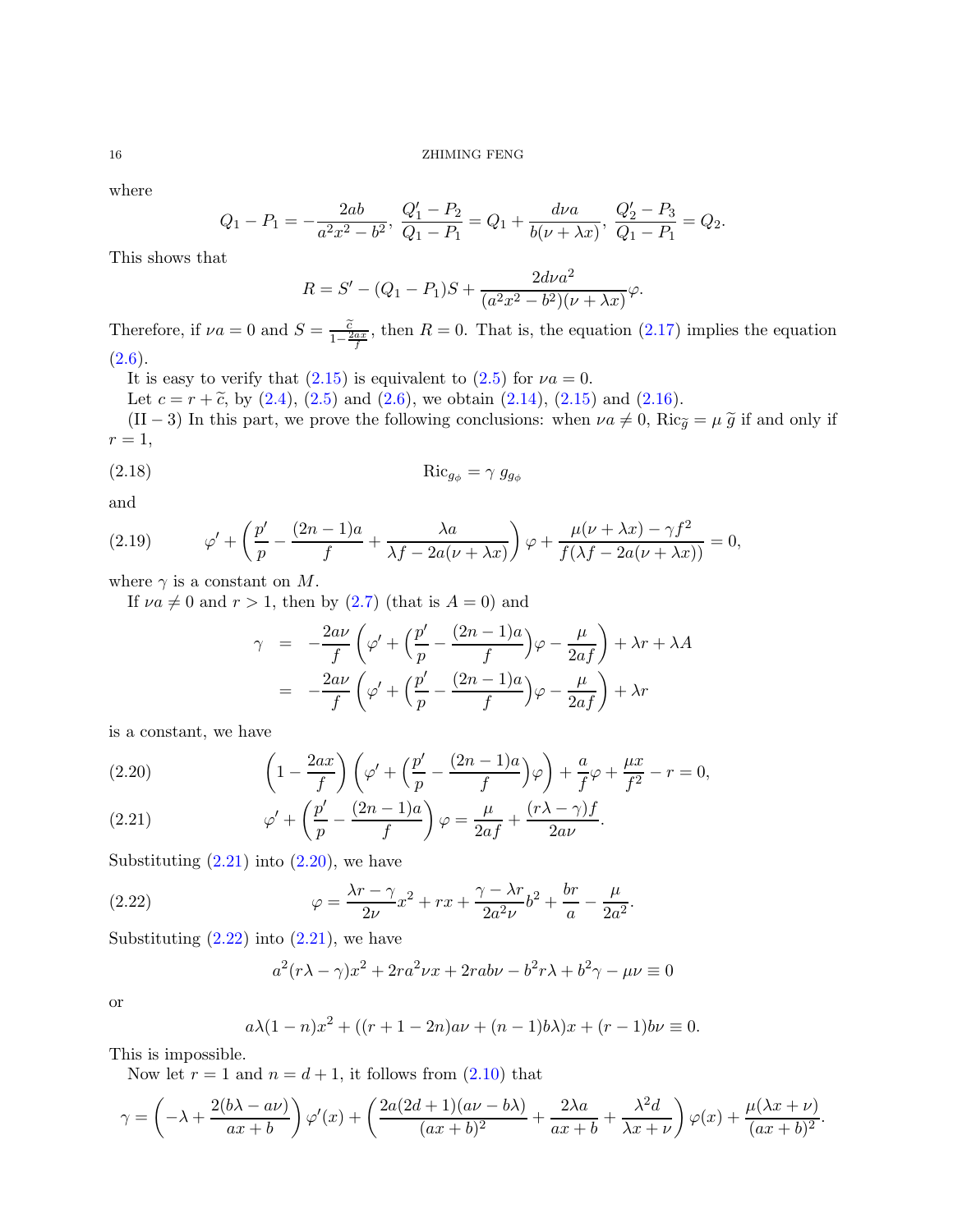Since  $\gamma$  is a constant on M, taking the derivative of the above equation with respect to x, it follows that

$$
-\frac{(\lambda x + 2\nu)a - b\lambda}{ax + b} \left\{ \varphi''(x) + \left(\frac{\lambda d}{\lambda x + \nu} - \frac{2a(d+1)}{ax + b}\right) \varphi'(x) + \frac{\mu}{(ax + b)^2} + \left(\frac{2(2d+1)a^2}{(ax+b)^2} - \frac{2ad\lambda}{(\nu+\lambda x)(ax+b)} - \frac{d\lambda^2}{(\nu+\lambda x)^2} \right) \varphi(x) \right\} = 0,
$$

so

$$
\varphi''(x) + \left(\frac{\lambda d}{\lambda x + \nu} - \frac{2a(d+1)}{ax + b}\right)\varphi'(x) + \frac{\mu}{(ax + b)^2} + \left(\frac{2(2d+1)a^2}{(ax + b)^2} - \frac{2ad\lambda}{(\nu + \lambda x)(ax + b)} - \frac{d\lambda^2}{(\nu + \lambda x)^2}\right)\varphi(x) = 0.
$$

Using

$$
\frac{p'}{p} - \frac{2an}{f} = \frac{\lambda d}{\lambda x + \nu} - \frac{2a(d+1)}{ax + b}, \ \frac{\mu}{f^2} = \frac{\mu}{(ax + b)^2},
$$

$$
\frac{2(2n-1)a^2}{f^2} - \frac{2ap'}{pf} + \left(\frac{p'}{p}\right)' = \frac{2(2d+1)a^2}{(ax + b)^2} - \frac{2ad\lambda}{(\nu + \lambda x)(ax + b)} - \frac{d\lambda^2}{(\nu + \lambda x)^2},
$$

it follows from  $\gamma$  is constant on M that [\(2.5\)](#page-11-0) implies [\(2.6\)](#page-11-2).

(II − 4) Finally, note that [\(2.15\)](#page-14-1) equivalent to [\(2.5\)](#page-11-0) for  $\nu a = 0$ , from (2.15) and [\(2.19\)](#page-15-2),  $\tilde{g} = \frac{1}{f}$ .  $\frac{1}{f^2}g_F$ is an Einstein metric on M (that is  $\text{Ric}_{\tilde{g}} = \mu \tilde{g}$ ) if and only if equations [\(2.2\)](#page-8-3) and [\(2.3\)](#page-9-0) hold.  $\Box$ 

**Remark 2.2.** For  $r = 1$ , under the situation of Theorem [2.1,](#page-8-4) let  $u = \nu + \lambda x$ ,  $\theta = \frac{1}{2\lambda^2 \varphi(x)} d^c u$ . By  $\omega_F = \frac{1}{2}$  $\frac{1}{2}$ dd<sup>c</sup>( $\nu\phi(z) + F(t)$ ) =  $\nu\omega_{\phi} + \frac{1}{2}$ 2  $\Big( F''(t) \mathrm{d} t \wedge \mathrm{d}^c t + F'(t) \mathrm{d} \mathrm{d}^c t \Big) ,$ 

we have

$$
\omega_F = \nu \omega_{\phi} + \frac{1}{2} \Big( \varphi(x) \frac{dx}{\varphi(x)} \wedge \frac{d^c x}{\varphi(x)} + \lambda x \mathrm{d} d^c \phi \Big)
$$
  
= 
$$
(\nu + \lambda x) \omega_{\phi} + \frac{1}{2\varphi(x)} \mathrm{d} x \wedge d^c x
$$
  
= 
$$
u \omega_{\phi} + \frac{1}{2\lambda^2 \varphi(x)} \mathrm{d} u \wedge d^c u = u \omega_{\phi} + \mathrm{d} u \wedge \theta.
$$

From [\[2\]](#page-46-3), if  $\tilde{g}$  is a conformally Einstein with conformal factor f, then

(2.23) 
$$
\begin{cases}\n\operatorname{Ric}_{g_{\phi}} = \gamma g_{g_{\phi}}, \\
G''(u) - \left(\frac{2(n-1)q}{qu+p} + \frac{n}{u}\right)G'(u) + \frac{2n(n-1)q}{z(qu+p)}G(u) + 2\gamma u^{n-2} = 0,\n\end{cases}
$$

where

<span id="page-16-1"></span><span id="page-16-0"></span>
$$
G(u) = 2\lambda^2 u^{n-1} \varphi(x), ax + b = qz + p, q = \frac{a}{\lambda}, p = \frac{b\lambda - a\nu}{\lambda}.
$$

Using the variable u and the function  $G_1(2.2)$  is reduced to

(2.24) 
$$
\begin{cases}\n\operatorname{Ric}_{g_{\phi}} = \gamma g_{g_{\phi}}, \\
G'(u) - \left(\frac{(2n-1)q}{qu+p} + \frac{q}{qu-p}\right)G(u) - \frac{2\mu u^{n} - 2\gamma u^{n-1}(qu+p)^2}{(qu+p)(qu-p)} = 0.\n\end{cases}
$$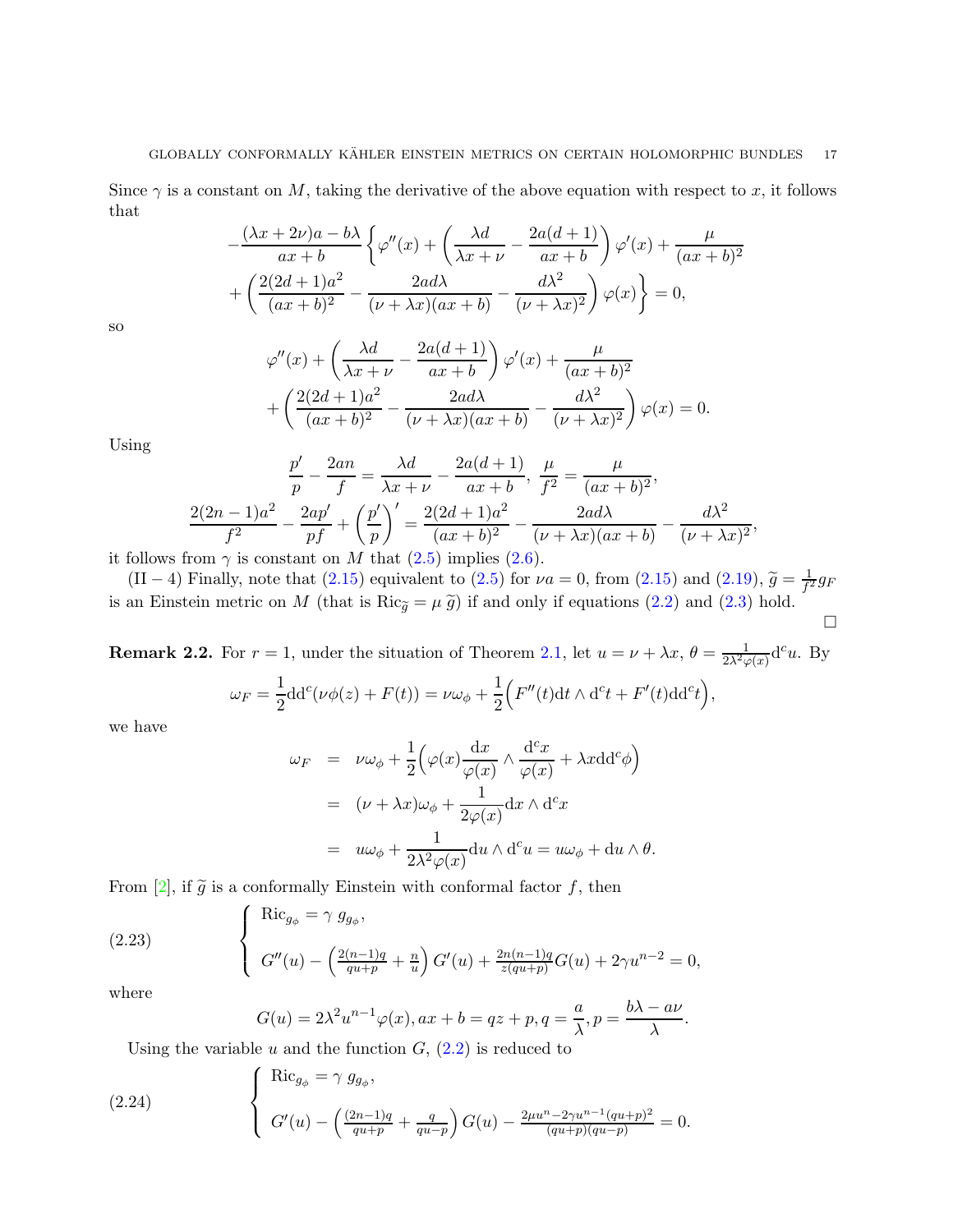#### 18 ZHIMING FENG

<span id="page-17-1"></span>The following proves that if  $G$  is a solution of  $(2.24)$ , then  $G$  must be a solution of  $(2.23)$ . Let  $H(u) = \frac{G(u)}{(qu+p)^{2n-1}(qu-p)}$ . Equations [\(2.23\)](#page-16-1) and [\(2.24\)](#page-16-0) are equivalent to

(2.25) 
$$
\frac{d}{du} \frac{(qu-p)^2 (qu+p)^{2n} H'(u)}{u^n} + 2\gamma \frac{(qu+p)(qu-p)}{u^2} = 0
$$

and

(2.26) 
$$
H'(u) - \frac{2\mu u^n - 2\gamma u^{n-1} (qu+p)^2}{(qu+p)^{2n} (qu-p)^2} = 0.
$$

respectively. It is easy to see that the solution  $H$  of the equation  $(2.26)$  must satisfies the equation  $(2.25).$  $(2.25).$ 

**Remark 2.3.** For  $\nu = 0, a \neq 0, r > 1$ , under the situation of Theorem [2.1,](#page-8-4) let  $\omega_{FS}$  be the Fubini-Study metric on  $\mathbb{CP}^{r-1}$ ,  $u=x, \theta=\frac{1}{2\omega}$  $\frac{1}{2\varphi(x)}$ d<sup>c</sup>u and  $\omega_0 = \lambda \omega_\phi + \omega_{FS}$ . By

<span id="page-17-0"></span>
$$
dt = \frac{dx}{\varphi(x)} = \frac{du}{\varphi(u)}, dd^c t = dd^c(\lambda \phi + \log ||w||^2) = 2\lambda \omega_{\phi} + 2\omega_{FS}
$$

and

$$
\omega_F = \frac{1}{2} \mathrm{d} \mathrm{d}^c(\nu \phi(z) + F(t)) = \nu \omega_{\phi} + \frac{1}{2} \Big( F''(t) \mathrm{d} t \wedge \mathrm{d}^c t + F'(t) \mathrm{d} \mathrm{d}^c t \Big),
$$

we get

$$
\omega_F = \nu \omega_{\phi} + \frac{1}{2} \Big( \varphi(x) \frac{dx}{\varphi(x)} \wedge \frac{d^c x}{\varphi(x)} + x (2\lambda \omega_{\phi} + 2\omega_{FS}) \Big)
$$
  
=  $(\nu + \lambda x) \omega_{\phi} + x \omega_{FS} + \frac{1}{2\varphi(x)} dx \wedge d^c x$   
=  $u\omega_0 + du \wedge \theta$ .

From [\[2\]](#page-46-3), if  $\tilde{g}$  is a conformally Einstein with conformal factor  $f = ax + b$ , then

(2.27) 
$$
\begin{cases} \rho_0 = c \omega_0, \\ G''(u) - \left(\frac{2(n-1)q}{qu+p} + \frac{n}{u}\right) G'(u) + \frac{2n(n-1)q}{z(qu+p)} G(u) + 2cu^{n-2} = 0, \end{cases}
$$

where

<span id="page-17-2"></span>
$$
G(u) = 2u^{n-1}\varphi(x), ax + b = qz + p, q = a, p = b.
$$

Since  $\rho_0 = \rho_\phi + \rho_{FS} = \rho_\phi + r\omega_{FS}$ , it follows from  $\rho_0 = c\omega_0$  that

$$
c = r, \ \rho_{\phi} = \gamma \,\omega_{\phi} = r\lambda \,\omega_{\phi}.
$$

Using the variable  $u$ ,  $(2.3)$  is reduced to

$$
\begin{cases}\n\operatorname{Ric}_{g_{\phi}} = r \lambda g_{g_{\phi}}, \\
\varphi'(u) + \left(\frac{n-1}{u} - \frac{(2n-1)q}{qu+p} - \frac{q}{qu-p}\right) \varphi(u) - \frac{\mu u - r (qu+p)^2}{(qu+p)(qu-p)} = 0.\n\end{cases}
$$

That is

$$
\frac{\mathrm{d}}{\mathrm{d}u} \frac{2u^{n-1}\varphi(u)}{(qu+p)^{2n-1}(qu-p)} = \frac{2\mu u^n - 2ru^{n-1}(qu+p)^2}{(qu+p)^{2n}(qu-p)^2}
$$

or

$$
\frac{d}{du}\left(2u^{n-1}\varphi(u)\right) - \left(\frac{(2n-1)q}{qu+p} + \frac{q}{qu-p}\right)\left(2u^{n-1}\varphi(u)\right) - \frac{2\mu u^n - 2ru^{n-1}(qu+p)^2}{(qu+p)(qu-p)} = 0.
$$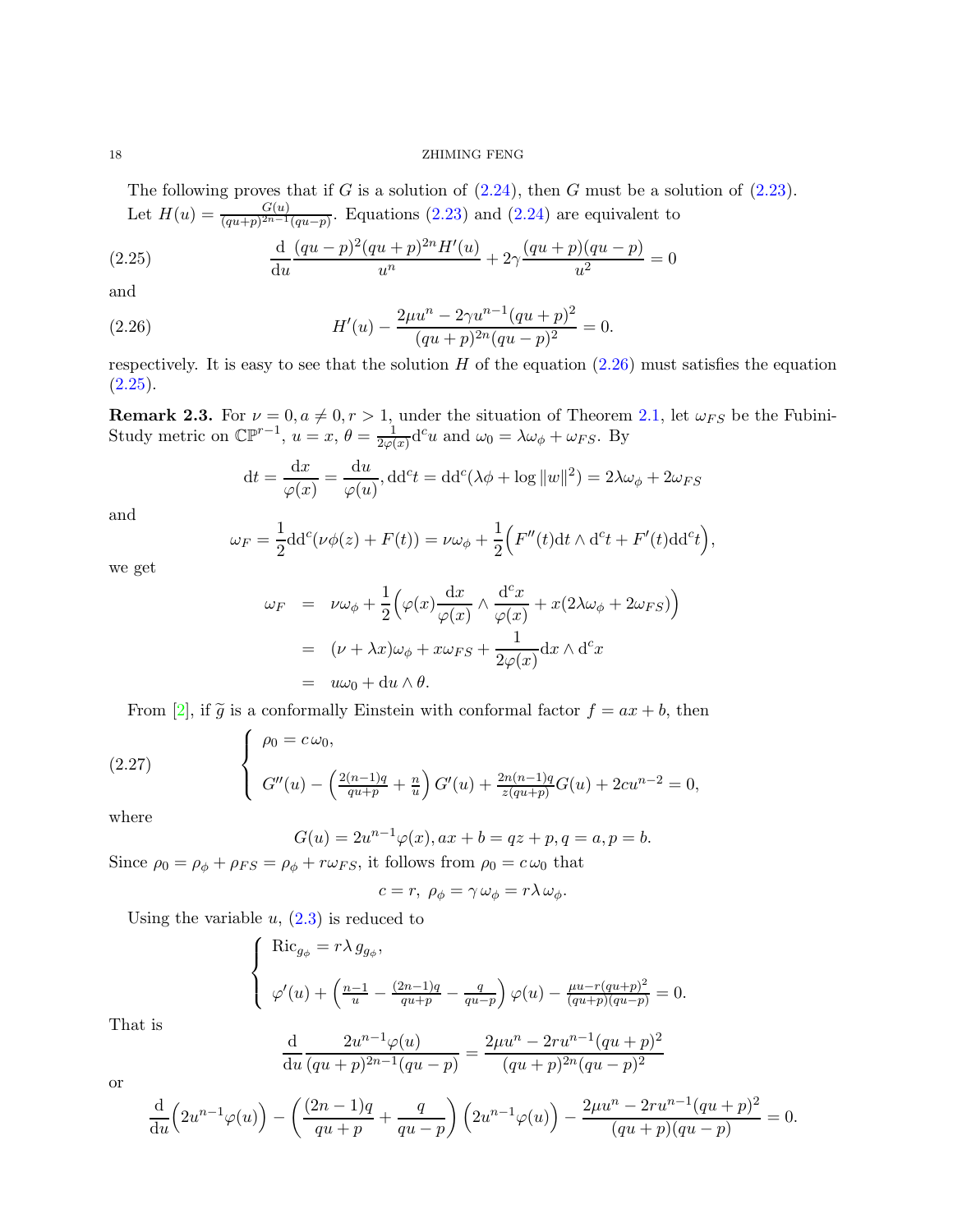Which implies that  $2u^{n-1}\varphi(u)$  is a solution of [\(2.27\)](#page-17-2).

#### 3. THE COMPLETENESS OF CONFORMALLY KÄHLER METRICS

<span id="page-18-1"></span>**Lemma 3.1.** *Under the situation of Theorem [1.1,](#page-1-0) for a given point*  $z_0 \in M_0$ *, let* 

$$
M_{z_0} = \{u \in M : u \in \Pi^{-1}(z_0)\}, \ N_0 = \{u \in M : h(u, u) = 0\}.
$$

*then*  $M_{z_0}$  is totally geodesic with respect to  $\tilde{g}$ . If  $\nu = 1$  and  $N_0 \neq \emptyset$ , then  $N_0$  is also a totally *geodesic submanifold of*  $M$  *with respect to the metric*  $\widetilde{q}$ *.* 

*Proof.* Given a point  $z_0 \in M_0$ , take a sufficiently small holomorphic neighborhood  $\Omega$  ( $\Omega$  is required to be holomorphic homeomorphic to a domain in  $\mathbb{C}^d$ , the following  $\Omega$  is not distinguished from its holomorphic homeomorphism in  $\mathbb{C}^d$  and is still denoted as  $\Omega)$  of  $z_0$  in  $M$  such that the Kähler metric  $g_0$  has a Kähler potential  $\phi$  on  $\Omega$  and the holomorphic bundle  $L_0$  has a local trivializing holomorphic section  $\sigma : \Omega \to L_0 \setminus \{0\}$  over  $\Omega$ , thus  $E = L_0^{\oplus r}$  has holomorphic coordinates  $(z, w) \in \Omega \times \mathbb{C}^r$ , so the Hermitian metric  $h$  of holomorphic vector bundles  $E$  can be expressed as

$$
h(u, u) = e^{\lambda \phi(z)} ||w||^2, u = (z, w\sigma(z)) \in E.
$$

Therefore, the Kähler form of the Kähler metric  $g_F$  is expressed as  $\omega_F = \sqrt{-1}\partial\overline{\partial}\Phi_F$ , where

$$
\Phi_F = \nu \phi(z) + F(t), t = \lambda \phi(z) + \log \rho^2, \rho = ||w||, z \in \Omega \subset M_0, u = (z, w\sigma(z)) \in E.
$$

For  $U \in \mathcal{U}(r)$  (the unitary group of order r) and 1 is not the eigenvalue of unitary matrix U, it is easy to see that  $N_0$  is the fixed point set of isometric mapping

$$
(z, w\sigma(z)) \in M \longmapsto (z, wU\sigma(z)) \in M,
$$

so  $N_0$  is a totally geodesic submanifold of  $(M, \tilde{g})$ .

Let D be the Chern connection for the Kähler manifold  $(M, g)$ ,  $\widetilde{D}$  be the Levi-Civita connection for the Riemannian manifold  $(M, \tilde{g})$ .

Setting

$$
D\left(\begin{array}{c}\frac{\partial}{\partial Z^t} \\ \frac{\partial}{\partial \overline{Z}^t}\end{array}\right) = \Omega_{\mathbb{C}} \otimes \left(\begin{array}{c}\frac{\partial}{\partial Z^t} \\ \frac{\partial}{\partial \overline{Z}^t}\end{array}\right), \ \widetilde{D}\left(\begin{array}{c}\frac{\partial}{\partial Z^t} \\ \frac{\partial}{\partial \overline{Z}^t}\end{array}\right) = \widetilde{\Omega}_{\mathbb{C}} \otimes \left(\begin{array}{c}\frac{\partial}{\partial Z^t} \\ \frac{\partial}{\partial \overline{Z}^t}\end{array}\right),
$$

where

<span id="page-18-0"></span>
$$
Z = (z, w), \ \Omega_{\mathbb{C}} = \begin{pmatrix} (\partial T)T^{-1} & 0 \\ 0 & (\overline{\partial T})T^{-1} \end{pmatrix},
$$

$$
\widetilde{\Omega}_{\mathbb{C}} = \begin{pmatrix} (\partial T)T^{-1} & 0 \\ 0 & (\overline{\partial T})T^{-1} \end{pmatrix} - \frac{df}{f}I_{2n} - \frac{1}{f} \begin{pmatrix} \frac{\partial f}{\partial Z^t} \\ \frac{\partial f}{\partial Z^t} \end{pmatrix} (dZ \ d\overline{Z})
$$

$$
+ \frac{1}{f} \begin{pmatrix} 0 & T \\ \overline{T} & 0 \end{pmatrix} \begin{pmatrix} dZ^t \\ d\overline{Z}^t \end{pmatrix} \begin{pmatrix} \frac{\partial f}{\partial Z} & \frac{\partial f}{\partial \overline{Z}} \\ \frac{\partial f}{\partial Z} & \frac{\partial f}{\partial \overline{Z}} \end{pmatrix} \begin{pmatrix} 0 & T^{-1} \\ T^{-1} & 0 \end{pmatrix},
$$

the definition of T can be referred to Lemma [2.1,](#page-7-0)  $I_{2n}$  is the identity matrix of order 2n, and  $\partial$  and  $\overline{\partial}$  can be written as

$$
\partial = dz \frac{\partial}{\partial z^t} + dw \frac{\partial}{\partial w^t}, \overline{\partial} = d\overline{z} \frac{\partial}{\partial \overline{z}^t} + d\overline{w} \frac{\partial}{\partial \overline{w}^t}
$$

.

For the expression of  $\Omega_{\mathbb{C}}$ , see [\[15\]](#page-47-15).

There exists local coordinates  $(z_1, \dots, z_d)$  on a neighborhood of the point  $z_0$  such that

$$
\phi(z_0) = 0, \ \frac{\partial \phi}{\partial z}(z_0) = \frac{\partial \phi}{\partial \overline{z}}(z_0) = 0, \ \frac{\partial^2 \phi}{\partial z^t \partial \overline{z}}(z_0) = I_d \text{ (the identity matrix of order } d\text{)}
$$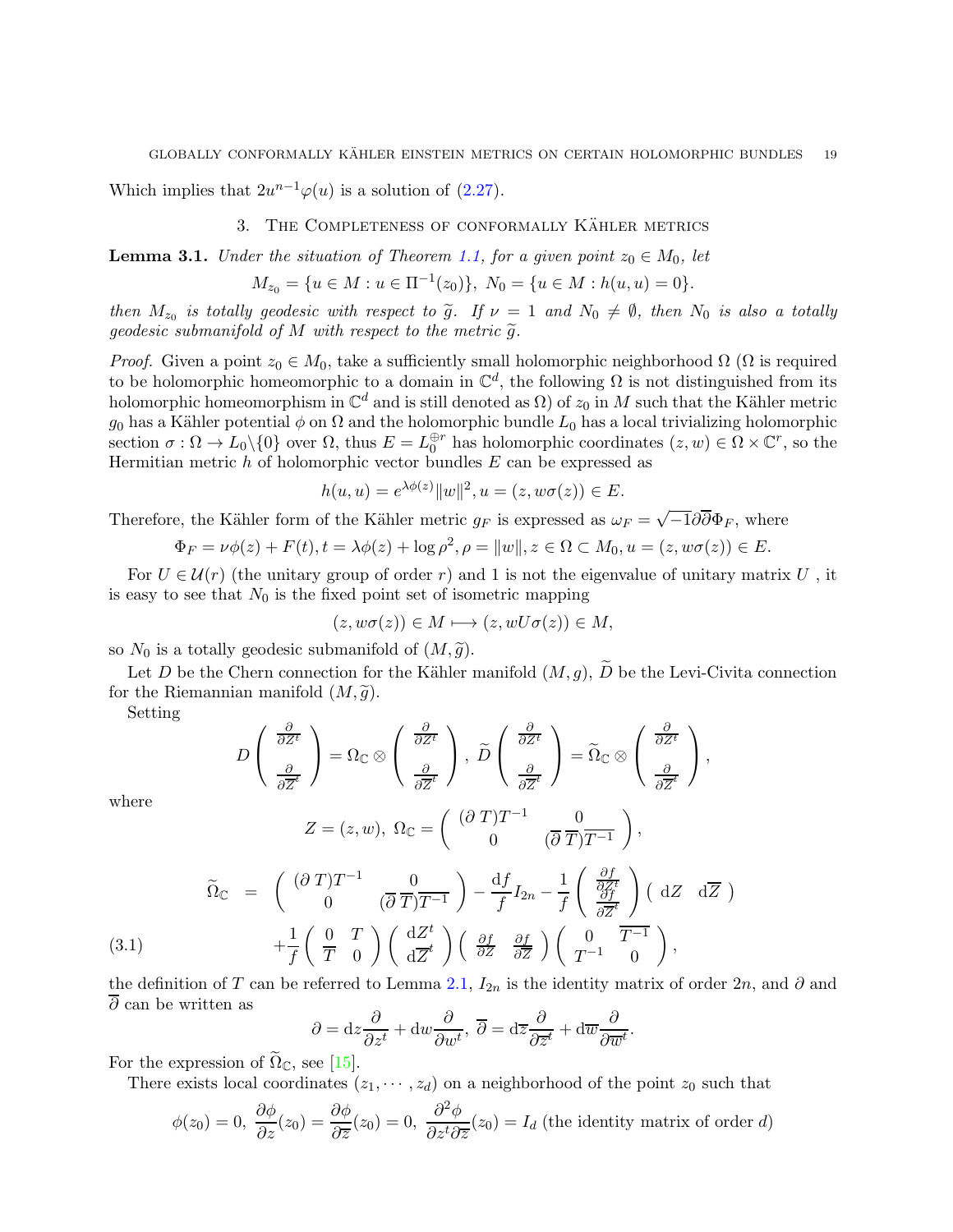for the Kähler potential  $\phi$  on the domain  $\Omega$ . Then

$$
\frac{\partial f}{\partial Z} = \begin{pmatrix} f' \lambda \frac{\partial \phi}{\partial z} & \frac{\partial f}{\partial w} \end{pmatrix} = \begin{pmatrix} 0 & \frac{\partial f}{\partial w} \end{pmatrix}, \frac{\partial f}{\partial \overline{Z}} = \begin{pmatrix} f' \lambda \frac{\partial \phi}{\partial \overline{z}} & \frac{\partial f}{\partial \overline{w}} \end{pmatrix} = \begin{pmatrix} 0 & \frac{\partial f}{\partial w} \end{pmatrix},
$$
  
\n
$$
T = \begin{pmatrix} (\nu + \lambda F') I_d & 0 \\ 0 & T_{22} \end{pmatrix}, T^{-1} = \begin{pmatrix} \frac{1}{\nu + \lambda F'} I_d & 0 \\ 0 & T_{22}^{-1} \end{pmatrix},
$$
  
\n
$$
\partial_w T = \begin{pmatrix} \lambda F'' \partial_w t I_d & 0 \\ 0 & \partial_w T_{22} \end{pmatrix}, \overline{\partial}_w T = \begin{pmatrix} \lambda F'' \overline{\partial}_w t I_d & 0 \\ 0 & \overline{\partial}_w \overline{T_{22}} \end{pmatrix}
$$

and

$$
(\partial_w T)T^{-1} = \begin{pmatrix} \frac{\lambda F'' \partial_w t}{\nu + \lambda F'} I_d & 0\\ 0 & (\partial_w T_{22}) T_{22}^{-1} \end{pmatrix}, \; (\overline{\partial}_w \overline{T}) \overline{T^{-1}} = \begin{pmatrix} \frac{\lambda F'' \overline{\partial}_w t}{\nu + \lambda F'} I_d & 0\\ 0 & (\overline{\partial}_w \overline{T_{22}}) \overline{T_{22}^{-1}} \end{pmatrix}
$$

at  $z = z_0$ , where  $\partial_w = \mathrm{d}w \frac{\partial}{\partial w^t}$ ,  $\overline{\partial}_w = \mathrm{d}\overline{w} \frac{\partial}{\partial \overline{w}^t}$ ,  $\partial_w t = \frac{1}{\rho^2}$  $\frac{1}{\rho^2}$ dw $\overline{w}^t$  and  $\overline{\partial}_w t = \frac{1}{\rho^2}$  $\frac{1}{\rho^2}w\mathrm{d}\overline{w}^t.$ When  $z = z_0$ ,  $dz = 0$  and  $d\overline{z} = 0$ , by  $(3.1)$  we have

$$
\widetilde{D}\left(\begin{array}{c}\frac{\partial}{\partial w^t} \\ \frac{\partial}{\partial \overline{w}^t}\end{array}\right) = \widetilde{\Omega}^w_{\mathbb{C}} \otimes \left(\begin{array}{c}\frac{\partial}{\partial w^t} \\ \frac{\partial}{\partial \overline{w}^t}\end{array}\right),
$$

where

(3.2) 
$$
\widetilde{\Omega}_{\mathbb{C}}^{w} = \begin{pmatrix} (\partial_{w} T_{22}) T_{22}^{-1} & 0 \\ 0 & (\overline{\partial}_{w} \overline{T_{22}}) T_{22}^{-1} \end{pmatrix} - \frac{df}{f} I_{2r} - \frac{1}{f} \begin{pmatrix} \frac{\partial f}{\partial w^{t}} \\ \frac{\partial f}{\partial w^{t}} \end{pmatrix} (\mathrm{d} w \ \mathrm{d} \overline{w}) + \frac{1}{f} \begin{pmatrix} 0 & T_{22} \\ \overline{T_{22}} & 0 \end{pmatrix} \begin{pmatrix} \mathrm{d} w^{t} \\ \mathrm{d} \overline{w}^{t} \end{pmatrix} (\frac{\partial f}{\partial w} \ \frac{\partial f}{\partial \overline{w}}) \begin{pmatrix} 0 & \overline{T_{22}^{-1}} \\ T_{22}^{-1} & 0 \end{pmatrix}.
$$

On the other hand, let D be the Levi-Civita connection of the induced metric of  $\tilde{g}$  on  $M_{z_0}$ , then

$$
\widehat{D}\left(\begin{array}{c}\frac{\partial}{\partial w^t} \\ \frac{\partial}{\partial \overline{w}^t}\end{array}\right) = \widehat{\Omega}_{\mathbb{C}} \otimes \left(\begin{array}{c}\frac{\partial}{\partial w^t} \\ \frac{\partial}{\partial \overline{w}^t}\end{array}\right).
$$

By Lemma [2.1,](#page-7-0) we get  $\widehat{\Omega}_{\mathbb{C}} = \widetilde{\Omega}^w_{\mathbb{C}}$ , this implies that

$$
\widetilde{D}_{e_j}e_i=\widehat{D}_{e_i}e_j
$$

at  $z = z_0$  for all  $e_i, e_j \in \{\frac{\partial}{\partial w_1}, \dots, \frac{\partial}{\partial w_n}\}$  $\frac{\partial}{\partial w_r}, \frac{\partial}{\partial \overline{u}}$  $\frac{\partial}{\partial \overline{w_1}}, \ldots, \frac{\partial}{\partial \overline{u}}$  $\frac{\partial}{\partial \overline{w_r}}\}$ , thus  $M_{z_0}$  is a totally geodesic submanifold of  $(M, \tilde{g})$ .  $\Box$ 

<span id="page-19-0"></span>Theorem 3.1. *Under the assumption of Theorem [1.1,](#page-1-0) let*

$$
l = l(t_0) + \int_{x(t_0)}^{x(t)} \frac{1}{(ax+b)\sqrt{\varphi(x)}} dx, x_0 < x(t_0) < x_1.
$$

 $If \lim_{x \to x_0^+} l = -\infty$  for M is any one of

$$
E^*, \mathbb{B}_{L_0}^{r*}, E - \{u \in E : h(u, u) \le 1\}, \mathbb{P}(E \oplus 1) - M_0, \mathbb{P}(E \oplus 1) - \{u \in E : h(u, u) \le 1\};
$$

 $\text{and } \lim_{x \to x_1^{-}} l = +\infty \text{ for } M \text{ is any one of } E, E^*, \mathbb{B}_{L_0}^r, E - \{u \in E : h(u, u) \leq 1\} \text{ and } \mathbb{B}_{L_0}^{r*}.$  Then *the Riemannian metric*  $\widetilde{g}$  *is complete on*  $M$ *.*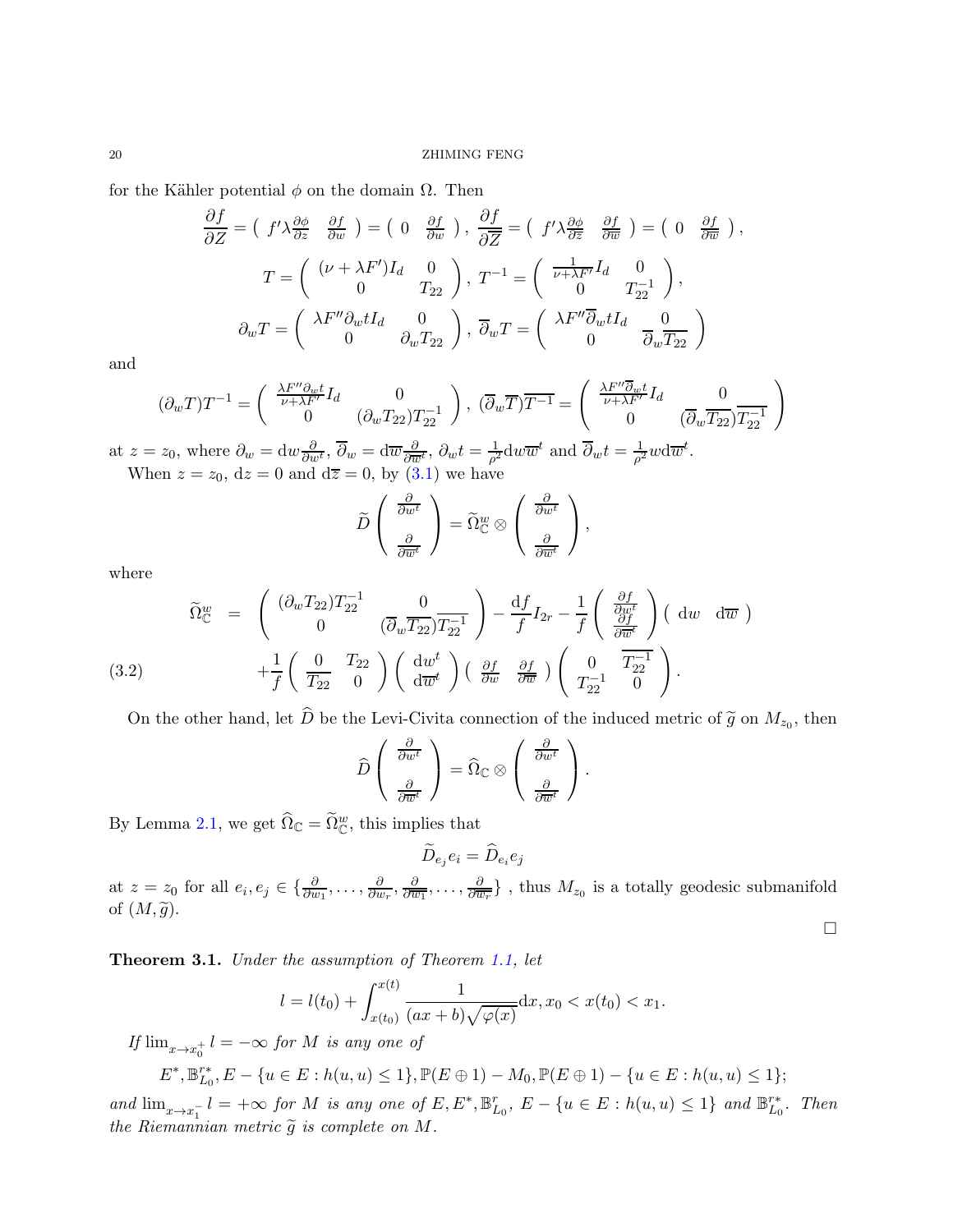**Remark 3.1.** By Lemma 3.2 of [\[15\]](#page-47-15) and Theorem [3.1,](#page-19-0) if the metric  $g_0$  on  $M_0$  is complete and fiber metrics of the metric  $\tilde{g}$  on M are complete, then the metric  $\tilde{g}$  must be complete on M.

*Proof of Theorem [3.1.](#page-19-0)* The proof is divided into two parts.

(i) Firstly, we calculate the square of the norm of the differential of a function on  $M$  with respect to the metric  $\tilde{g}$ .

Let  $H = \psi(z) + p(t), z \in M_0, t = \log h(u, u)$  and  $u \in E$ .

According to the proof of Lemma [3.1,](#page-18-1) the Kähler form of the Kähler metric  $g_F$  can be expressed locally as  $\omega_F = \sqrt{-1}\partial\overline{\partial}\Phi_F$ , where

$$
\Phi_F = \nu \phi(z) + F(t), t = \lambda \phi(z) + \log \rho^2, \rho = ||w||, z \in \Omega \subset M_0, u = (z, w\sigma(z)) \in E.
$$

Since

$$
\frac{\partial H}{\partial z} = \frac{\partial \psi}{\partial z} + \lambda p' \frac{\partial \phi}{\partial z}
$$

and

$$
\frac{\partial H}{\partial w} = p' \frac{\overline{w}}{\rho^2},
$$

thus

$$
\frac{\partial H}{\partial Z} = \left(\frac{\partial \psi}{\partial z} + \lambda p' \frac{\partial \phi}{\partial z}, p' \frac{\overline{w}}{\rho^2}\right), \|\mathrm{d}H\|_{\tilde{g}}^2 = 2 \frac{\partial H}{\partial \overline{Z}} \left(\frac{1}{f^2} T\right)^{-1} \frac{\partial H}{\partial Z^t},
$$

where

$$
Z = (z, w), T = \frac{\partial^2 \Phi_F}{\partial Z^t \partial \overline{Z}}.
$$

By Lemma [2.1,](#page-7-0) we have

$$
\frac{\partial H}{\partial \overline{z}} T_{11}^{-1} \frac{\partial H}{\partial z^t} = \frac{1}{\nu + \lambda F'} \left( \frac{\partial \psi}{\partial \overline{z}} + \lambda p' \frac{\partial \phi}{\partial \overline{z}} \right) \left( \frac{\partial^2 \phi}{\partial z^t \partial \overline{z}} \right)^{-1} \left( \frac{\partial \psi}{\partial z^t} + \lambda p' \frac{\partial \phi}{\partial z^t} \right)
$$

$$
= \frac{1}{2(\nu + \lambda F')} ||d\psi + \lambda p' d\phi||_{g_0}^2,
$$

$$
\frac{\partial H}{\partial \overline{z}} T_{12}^{-1} \frac{\partial H}{\partial w^t} = -\frac{\lambda}{\nu + \lambda F'} \left( \frac{\partial \psi}{\partial \overline{z}} + \lambda p' \frac{\partial \phi}{\partial \overline{z}} \right) \left( \frac{\partial^2 \phi}{\partial z^t \partial \overline{z}} \right)^{-1} \frac{\partial \phi}{\partial z^t} w p' \frac{\overline{w}^t}{\rho^2}
$$
\n
$$
= -\frac{\lambda p'}{(\nu + \lambda F')} \left( \frac{\partial \psi}{\partial \overline{z}} + \lambda p' \frac{\partial \phi}{\partial \overline{z}} \right) \left( \frac{\partial^2 \phi}{\partial z^t \partial \overline{z}} \right)^{-1} \frac{\partial \phi}{\partial z^t},
$$
\n
$$
\frac{\partial H}{\partial \overline{w}} T_{21}^{-1} \frac{\partial H}{\partial z^t} = -\frac{\lambda p'}{(\nu + \lambda F')} \frac{\partial \phi}{\partial \overline{z}} \left( \frac{\partial^2 \phi}{\partial z^t \partial \overline{z}} \right)^{-1} \left( \frac{\partial \psi}{\partial z^t} + \lambda p' \frac{\partial \phi}{\partial z^t} \right),
$$
\n
$$
\frac{\partial H}{\partial \overline{w}} T_{22}^{-1} \frac{\partial H}{\partial w^t} = \frac{(p')^2}{\rho^4} w \left( \frac{r^2}{F'} I_r + \left( \frac{1}{F''} - \frac{1}{F'} \right) \overline{w}^t w + \frac{\lambda^2}{\nu + \lambda F'} \frac{\partial \phi}{\partial \overline{z}} \left( \frac{\partial^2 \phi}{\partial z^t \partial \overline{z}} \right)^{-1} \frac{\partial \phi}{\partial z^t} \overline{w}^t w \right) \overline{w}^t
$$
\n
$$
= (p')^2 \left( \frac{1}{F'} + \left( \frac{1}{F''} - \frac{1}{F'} \right) + \frac{\lambda^2}{\nu + \lambda F'} \frac{\partial \phi}{\partial \overline{z}} \left( \frac{\partial^2 \phi}{\partial z^t \partial \overline{z}} \right)^{-1} \frac{\partial \phi}{\partial z^t} \right)
$$
\n
$$
= (p')^2 \left( \frac{1}{F''} + \frac{\lambda^
$$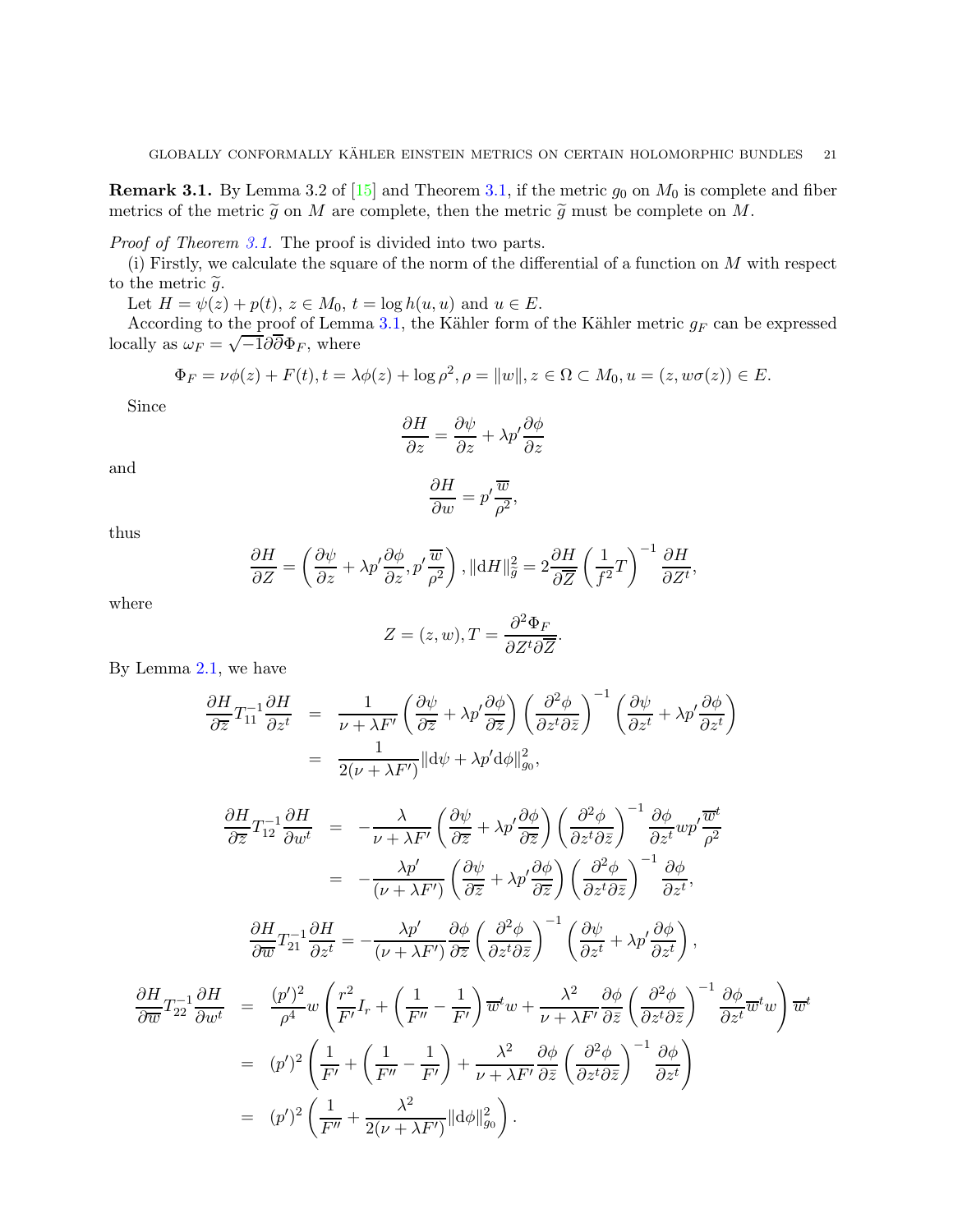So

$$
\|\mathrm{d}H\|_{\tilde{g}}^{2} = 2f^{2} \frac{\partial H}{\partial \overline{Z}} T^{-1} \frac{\partial H}{\partial Z^{t}}
$$
  
\n
$$
= 2f^{2} \left( \frac{1}{2(\nu + \lambda F')} \|\mathrm{d}\psi + \lambda p' \mathrm{d}\phi\|_{g_{0}}^{2} - \frac{\lambda p'}{(\nu + \lambda F')} (\mathrm{d}\psi + \lambda p' \mathrm{d}\phi, \mathrm{d}\phi)_{g_{0}} + (p')^{2} \left( \frac{1}{F''} + \frac{\lambda^{2}}{2(\nu + \lambda F')} \|\mathrm{d}\phi\|_{g_{0}}^{2} \right) \right)
$$
  
\n
$$
= 2f^{2} \left( \frac{1}{2(\nu + \lambda F')} \|\mathrm{d}\psi\|_{g_{0}}^{2} + \frac{(p')^{2}}{F''} \right)
$$
  
\n
$$
= \frac{f^{2}}{\nu + \lambda F'} \|\mathrm{d}\psi\|_{g_{0}}^{2} + 2 \frac{(fp')^{2}}{F''}.
$$

(ii) Secondly, we prove that the metric  $\tilde{g}$  is complete.

Since the metric  $g_0$  is complete, it follows that there is a smooth proper function  $\psi(z)$  on  $M_0$ such that  $\psi(z) > 1$  (otherwise, replace  $\psi$  with the function  $c \log(\psi^2 + 4) + 1$ ) and  $\|\psi\|_{g_0}^2 \leq 1$ . For a sufficiently large positive integer m, let  $p = (e^l + e^{-l})^m$ ,  $H = \log(p(t) + \psi(z))$ , then H is a smooth proper function on M, and

$$
\|\mathrm{d}H\|_{\widetilde{g}}^2 = \frac{\|\mathrm{d}(p+\psi)\|_{\widetilde{g}}^2}{(p+\psi)^2} = \frac{1}{(p+\psi)^2} \frac{f^2}{\nu + \lambda F'} \|\mathrm{d}\psi\|_{g_0}^2 + \frac{2}{(p+\psi)^2} \frac{(fp')^2}{F''}.
$$

From

$$
l = l(t_0) + \int_{x(t_0)}^{x(t)} \frac{1}{(ax+b)\sqrt{\varphi(x)}} dx = l(t_0) + \int_{t_0}^{t} \frac{\sqrt{F''(t)}}{f(t)} dt,
$$

we get

$$
f(t)l'(t) = \sqrt{F''(t)}.
$$

Then

$$
\frac{1}{(p+\psi)^2}\frac{(fp')^2}{F''} = \frac{p^2}{(p+\psi)^2}\left(\frac{p'}{p}\right)^2\frac{f^2}{F''} \le \left(\frac{p'}{p}\right)^2\frac{f^2}{F''} = m^2\left(\frac{e^l-e^{-l}}{e^l+e^{-l}}\right)^2\frac{(fl')^2}{F''} \le m^2.
$$

Let

$$
x_0 = \inf\{F'(t)\}, \ x_1 = \sup\{F'(t)\}, \ X_0 = \nu + \lambda x_0, \ X_1 = \nu + \lambda x_1.
$$

Then  $x_0 < x_1, X_0 \geq 0$  and  $X_1 \geq 0$ . If  $0 < X_0, X_1 < +\infty$ , then  $\frac{f(x)^2}{\nu + \lambda x}$  is bounded on  $[x_0, x_1]$ , so by

$$
\frac{1}{(p+\psi)^2} \frac{f^2}{\nu + \lambda F'} \|\mathrm{d}\psi\|_{g_0}^2 \le \frac{f^2}{p^2(\nu + \lambda F')} = \frac{f^2}{p^2(\nu + \lambda x)} \le \frac{f^2}{\nu + \lambda x},
$$

we get  $\frac{1}{(p+\psi)^2} \frac{f^2}{\nu+\lambda F'} ||d\psi||_{g_0}^2$  is bounded on M. Therefore, the metric  $\tilde{g}$  is complete on M.

If  $f = \nu + \lambda x$  and  $0 \le X_0, X_1 < +\infty$ , we also obtain that the metric  $\tilde{g}$  is complete on M. For the case of  $X_0 = 0$  or  $X_1 = 0$  or  $X_0 = +\infty$  or  $X_1 = +\infty$ . Without losing generality, we assume that  $X_0 = 0$  or  $+\infty$ .

When  $X_0 = 0$ , let  $u = \frac{1}{x - x_0}$  and  $l_0 = l(t_0)$ . By

$$
\int_{x(t_0)}^{x_0} \frac{1}{(ax+b)\sqrt{\varphi(x)}} dx = -\infty,
$$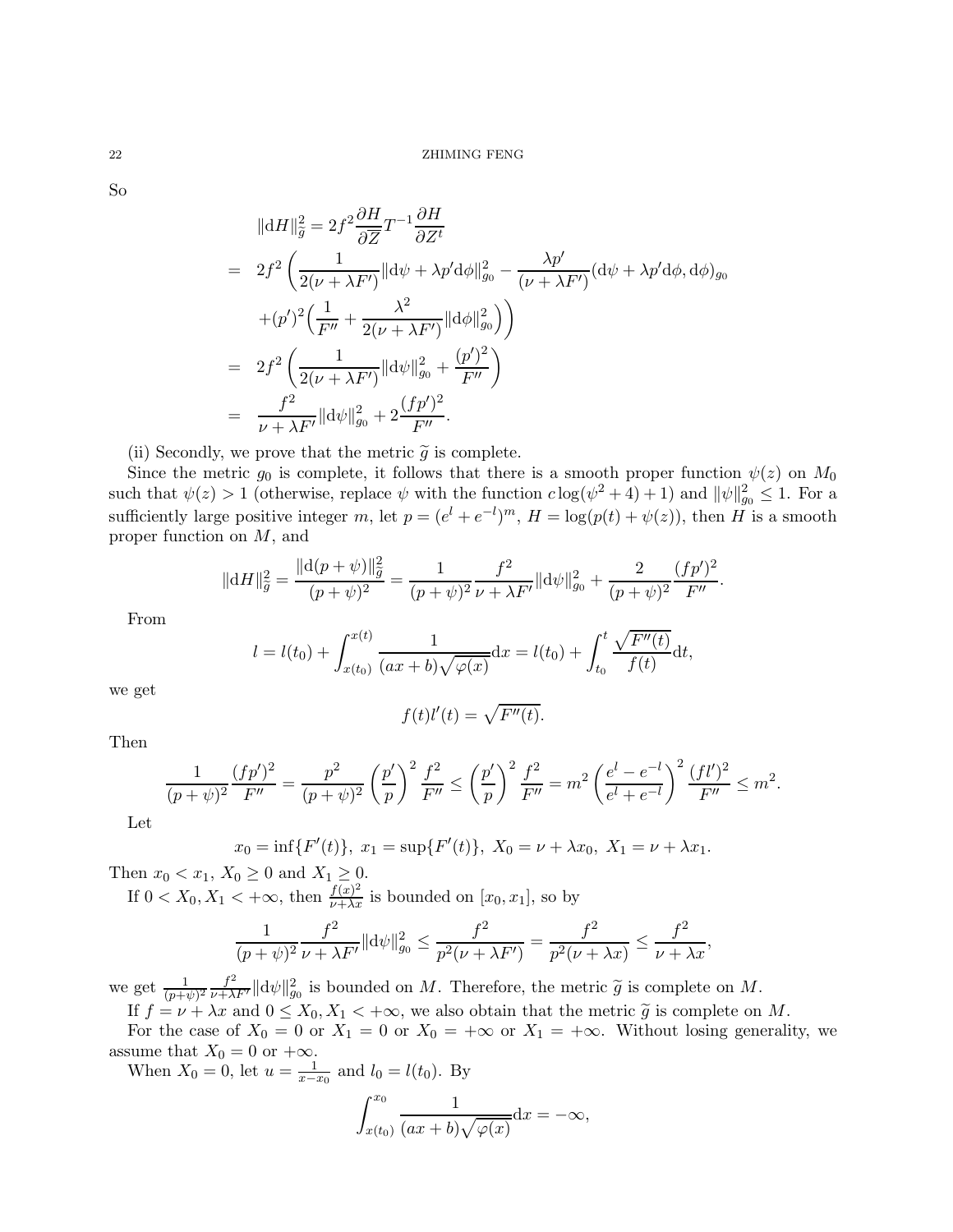there exists a positive rational number  $k \ge 1$  and a positive real number  $\delta$  such that  $(ax+b)\sqrt{\varphi(x)} =$  $(x-x_0)^k \psi(x)$ ,  $\psi(x_0) > 0$ , and the Taylor expansion of a function  $\frac{1}{\psi(x)}$  at  $x_0$ :

$$
\frac{1}{\psi(x)} = \sum_{j=0}^{+\infty} A_j (x - x_0)^j
$$

converges uniformly on the interval  $[x_0, x_0 + \delta]$ . So a series

$$
\frac{1}{(ax+b)\sqrt{\varphi(x)}} = \sum_{j=0}^{[k]-1} \frac{A_j}{(x-x_0)^{k-j}} + \sum_{j=[k]}^{\infty} A_j (x-x_0)^{j-k},
$$

converges uniformly on the closed subinterval of the interval  $(x_0, x_0 + \delta)$ , where [k] is the largest integer not exceeding k.

Using

$$
\nu + \lambda x = \lambda(x - x_0) \text{ (by } \nu + \lambda x_0 = 0),
$$
\n
$$
l = l_0 + \int_{x(t_0)}^x \frac{1}{(au + b)\sqrt{\varphi(u)}} du \ (x(t_0) \in (x_0, x_0 + \delta), x \in (x_0, x_0 + \delta))
$$
\n
$$
= C + \sum_{j=0}^{[k]-2} \frac{A_j}{(j+1-k)(x - x_0)^{k-j-1}}
$$
\n
$$
+ A_{[k]-1} \times \begin{cases} \log(x - x_0) \text{ (for } k = [k]) \\ \frac{1}{([k]-k)(x - x_0)^{k-[k]}} \text{ (for } k > [k]) \end{cases} + o((x - x_0)^{[k]+1-k})
$$

and

$$
e^{-l} = e^{-C + o((x - x_0)^{[k]+1-k})} e^{\sum_{j=0}^{[k]-2} \frac{A_j}{(k-j-1)(x-x_0)^{k-j-1}}} \times \begin{cases} \frac{1}{(x-x_0)^{A_{[k]-1}}} \text{ (for } k = [k])\\ \frac{A_{[k]-1}}{k-[k]} \frac{A_{[k]-1}}{(x-x_0)^{k-[k]}} \text{ (for } k > [k]) \end{cases}
$$

,

it follows that

$$
e^{-l} \sim e^{-C} e^{\sum_{j=0}^{[k]-2} \frac{A_j u^{k-j-1}}{k-j-1}} \times \begin{cases} u^{A_{[k]-1}} \text{ (for } k = [k])\\ e^{\frac{A_{[k]-1}}{k-[k]} u^{k-[k]}} \text{ (for } k > [k]) \end{cases} \text{ (as } u \to +\infty)
$$

and

$$
\frac{1}{p^2(\nu + \lambda x)} \sim \frac{u}{\lambda e^{-2ml}} \sim \frac{e^{2mC}}{\lambda} \times \begin{cases} u^{1-2mA_0} \text{ (for } k=1) \\ \frac{u^{1-2mA_{[k]-1}}}{e^{2m\sum_{j=0}^{[k]-2} \frac{A_j u^{k-j-1}}{k-j-1}}} \text{ (for } k=[k]>1) \\ \frac{u}{e^{2m\sum_{j=0}^{[k]-1} \frac{A_j u^{k-j-1}}{k-j-1}}} \text{ (for } k>[k]\geq 1) \end{cases}
$$

as  $u \to +\infty$ , here C is a constant that depends on  $x_0$ ,  $l_0$  and  $x(t_0)$ . By  $f > 0$  and  $\varphi > 0$  on M, we have  $A_0 > 0$ , so there exists a positive integer m such that  $mA_0 > 1$ . Thus

$$
\frac{1}{(p+\psi)^2} \frac{f^2}{\nu + \lambda F'} \|\mathrm{d}\psi\|_{g_0}^2 \le \frac{f^2}{p^2(\nu + \lambda F')} \to 0 \text{ as } x \to x_0^+.
$$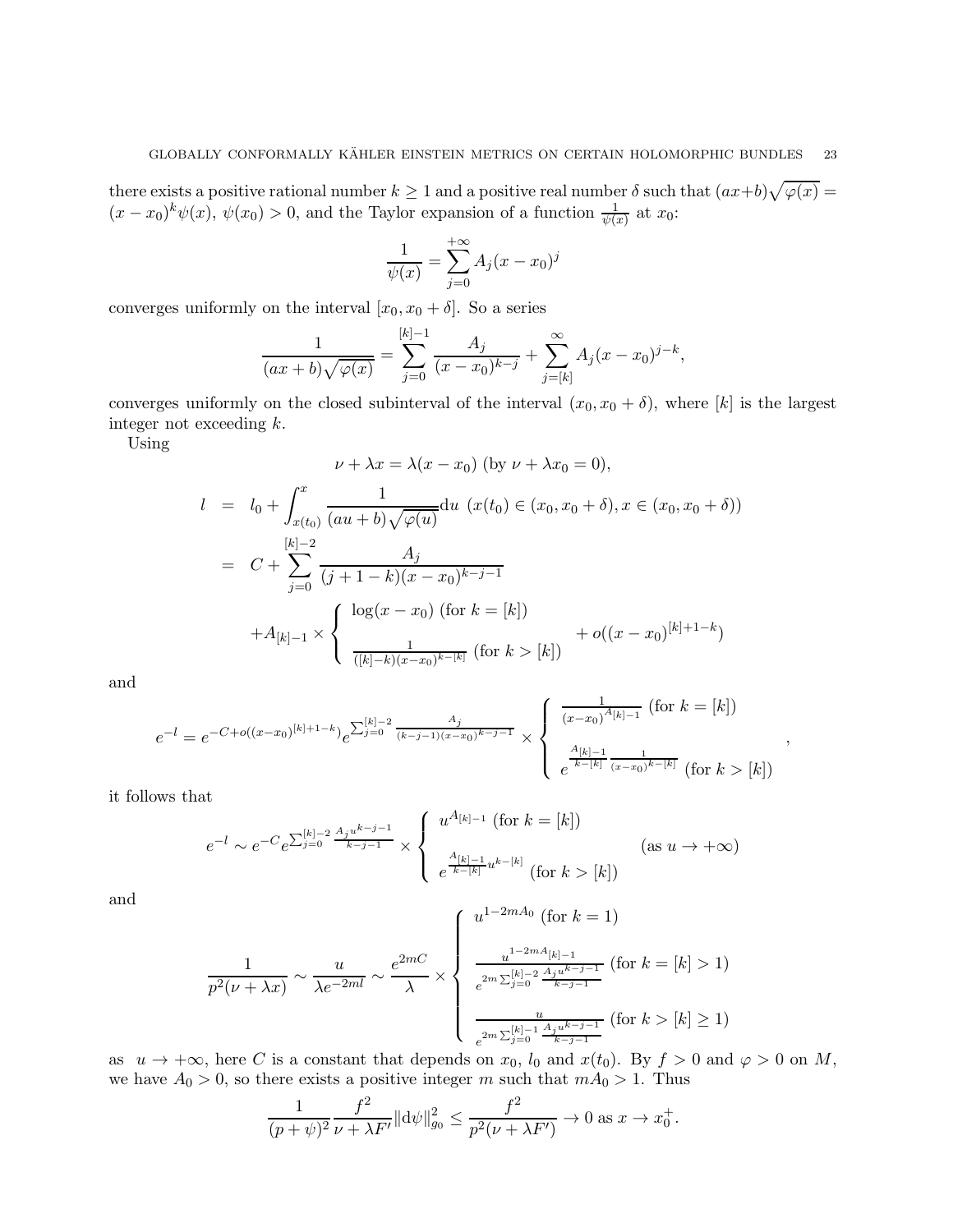#### 24 ZHIMING FENG

When  $X_0 = +\infty$ , namely  $x_0 = -\infty$  and  $\lambda < 0$ . If  $f(x) = ax + b \equiv b$ , then

$$
\frac{1}{(p+\psi)^2} \frac{f^2}{\nu + \lambda F'} \|\mathrm{d}\psi\|_{g_0}^2 \le \frac{f^2}{p^2(\nu + \lambda x)} \to 0 \text{ as } x \to -\infty.
$$

If  $f(x) = ax + b$  and  $a < 0$ , then by  $\lim_{x \to x_0^+} l = -\infty$ ,  $f > 0$  and  $\varphi > 0$ , there are constants c and C such that

$$
\frac{1}{(ax+b)\sqrt{\varphi(x)}} = \frac{1}{-x} \sum_{j=0}^{+\infty} \frac{A_j}{x^j} \quad (x \in (-\infty, c), A_0 > 0),
$$
  

$$
l = l_0 + \int_{x(t_0)}^x \frac{1}{(au+b)\sqrt{\varphi(u)}} du
$$
  

$$
= C - A_0 \log|x| + \sum_{j=1}^{+\infty} \frac{A_j}{jx^j}
$$
  

$$
= C - A_0 \log|x| + o(\frac{1}{x})
$$

and

$$
\frac{f^2}{p^2(\nu+\lambda x)} \sim \frac{a^2x}{\lambda e^{-2ml}} \sim \frac{a^2e^{2mC}}{\lambda} \frac{x}{|x|^{2mA_0}}
$$

as  $x \to -\infty$ . Since  $A_0 > 0$ , there exists a positive integer m such that  $mA_0 > 1$ , so

$$
\frac{1}{(p+\psi)^2} \frac{f^2}{\nu + \lambda F'} \|\mathrm{d}\psi\|_{g_0}^2 \le \frac{f^2}{p^2(\nu + \lambda x)} \to 0 \text{ as } x \to -\infty.
$$

From the above conclusions, we have that

$$
\|\mathrm{d}H\|_{\widetilde{g}}^2 = \frac{\|\mathrm{d}(p+\psi)\|_{g}^2}{(p+\psi)^2} = \frac{1}{(p+\psi)^2} \frac{f^2}{\nu + \lambda F'} \|\mathrm{d}\psi\|_{g_0}^2 + \frac{1}{(p+\psi)^2} \frac{(fp')^2}{F''}.
$$

is bounded on M, so by [\[20,](#page-47-22) [21\]](#page-47-23) the metric  $\tilde{g}$  is complete on M.

#### 4. Proof of Theorem [1.1](#page-1-0)

*Proof of Theorem [1.1.](#page-1-0)* From Lemma 4.1 of [\[16\]](#page-47-24), the metric  $g_F$  can be extended across  $M = \mathbb{P}(E \oplus E)$ 1) – E if and only if  $\varphi(x_1) = 0$  and  $\varphi'(x_1) = -1$ .

Since the metric  $g_0$  is complete on  $M_0$ , using Lemma [3.1](#page-18-1) and Theorem [3.1,](#page-19-0) it follows that the metric  $\tilde{g}$  is complete on M if and only if its fiber metrics are complete.

From the proof of Lemma [3.1,](#page-18-1) the Kähler form of the Kähler metric  $g_F$  can be expressed locally as  $\omega_F = \sqrt{-1} \partial \overline{\partial} \Phi_F$ , where

$$
\Phi_F = \nu \phi(z) + F(t), t = \lambda \phi(z) + \log \rho^2, \rho = ||w||, z \in \Omega \subset M_0, u = (z, w\sigma(z)) \in E.
$$

Therefore, the proof of Theorem [1.1](#page-1-0) is converted to the proof of Theorem [4.1](#page-23-0) below.

 $\Box$ 

<span id="page-23-0"></span>**Theorem 4.1.** Let  $g_0$  be a Kähler metric on a domain  $\Omega \subset \mathbb{C}^d$  associated with the Kähler form  $\omega_{\phi} = \sqrt{-1} \partial \overline{\partial} \phi$ *, namely*  $g_0(X, Y) = \omega_{\phi}(X, JY)$ *, where*  $\phi$  *is globally defined the Kähler potential on the domain*  $\Omega \subset \mathbb{C}^d$ , and *J is the canonical complex structure on the complex Euclidean space. Suppose* M *represents any of the following sets*

$$
\Omega\times\mathbb{C}^r,\;\Big\{(z,w)\in\Omega\times\mathbb{C}^r:0
$$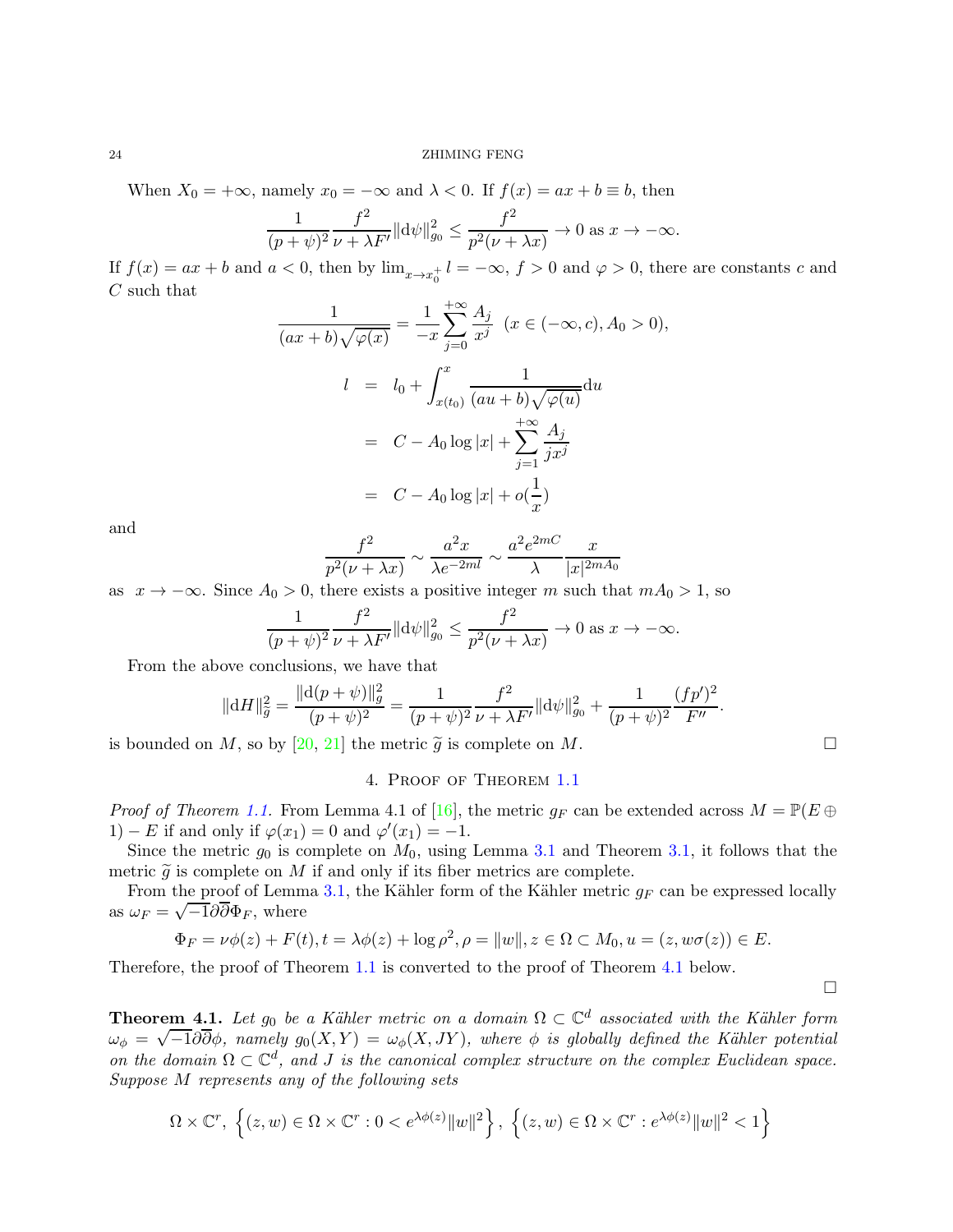*and*

$$
\left\{(z,w)\in\Omega\times\mathbb{C}^r:0
$$

*Set*  $g_F$  *is a Kähler metric on the domain* M *associated with the Kähler form*  $\omega_F = \sqrt{-1} \partial \overline{\partial} \Phi_F$ , *here*

$$
\Phi_F(z, w) = \nu \phi(z) + F(t), \ t = \lambda \phi(z) + \log ||w||^2, \ \nu = 0, 1, \ \lambda \neq 0.
$$

*Let*

$$
n = d + r, \ x = F'(t), \ \varphi(x) = F''(t), \ f = ax + b > 0, \ a \neq 0, \ x_0 = \inf\{F'(t)\}, \ x_1 = \sup\{F'(t)\}.
$$

*The following conclusions hold.*

(I) *For*  $\nu = 1$  *and*  $b = 1$ ,  $\widetilde{g} = \frac{1}{f'}$  $\frac{1}{f_i^2}g_F$  is an Einstein metric (namely  $\text{Ric}_{\widetilde{g}} = \mu \widetilde{g}$ ) with the complete *fibre metrics on the domain* M *if and only if*

(4.1) 
$$
\begin{cases}\n\text{Ric}_{g_0} = (\lambda + \mu - 2a) g_0, \\
\varphi(x) = \frac{(1+ax)^{2d+1}(a\lambda x + 2a - \lambda)}{(1+\lambda x)^d} \int_0^x \frac{(1+\lambda u)^d (\mu(1+\lambda u) - (\lambda + \mu - 2a)(1+au)^2)}{(1+au)^{2d+2}(a\lambda u + 2a - \lambda)^2} du, 0 \le x < -\frac{1}{a}, \\
\mu \le 0, a \le \lambda, a < 0, r = 1,\n\end{cases}
$$

*here*

$$
M = \begin{cases} \left\{ (z, w) \in \Omega \times \mathbb{C}^r : e^{\lambda \phi(z)} ||w||^2 < 1 \right\} & \text{for } \mu < 0, \\ \Omega \times \mathbb{C}^r & \text{for } \mu = 0. \end{cases}
$$

(II)

 $(II-1) \tilde{g} = \frac{1}{f^2}$  $\frac{1}{f^2}g_F$  is an Einstein metric (namely  $\text{Ric}_{\tilde{g}} = \mu \, \tilde{g}$ ) with the complete fibre metrics on *the domain*  $M = \{(z, w) \in \Omega \times \mathbb{C}^r : 0 < e^{\lambda \phi(z)} ||w||^2 < 1\}$  *if and only if* 

(4.2) 
$$
\begin{cases}\n\text{Ric}_{g_0} = \mu \frac{\nu + \lambda x_0}{(b + ax_0)^2} g_0, \\
\varphi(x) = \mu \frac{(b + ax)^{2d + 1} (a\lambda x + 2a\nu - b\lambda)}{(\nu + \lambda x)^d} \int_{x_0}^x \frac{(\nu + \lambda u)^d \left((\nu + \lambda u) - \frac{\nu + \lambda x_0}{(b + ax_0)^2} (b + au)^2\right)}{(b + au)^{2d + 2} (a\lambda u + 2a\nu - b\lambda)^2} du, \ x_0 < x < x_1, \\
r = 1, \mu < 0, a < 0,\n\end{cases}
$$

*where*

$$
\begin{cases}\n-\infty \le x_0 < x_1 = -\frac{b}{a} \text{ for } \lambda < 0 \text{ and } -\frac{b}{a} \le -\frac{\nu}{\lambda}, \\
-\frac{\nu}{\lambda} \le x_0 < x_1 = -\frac{b}{a} \text{ for } \lambda > 0 \text{ and } -\frac{\nu}{\lambda} < -\frac{b}{a}.\n\end{cases}
$$

 $(II-2)$   $\tilde{g} = \frac{1}{f^2}g_F$  is an Einstein metric (namely  $Ric_{\tilde{g}} = \mu \tilde{g}$ ) with the complete fibre metrics on *the domain*  $M = \{(z, w) \in \Omega \times \mathbb{C}^r : 1 < e^{\lambda \phi(z)} ||w||^2 \}$  *if and only if* 

(4.3) 
$$
\begin{cases}\n\text{Ric}_{g_0} = \mu \frac{\nu + \lambda x_1}{(b + ax_1)^2} g_0, \\
\varphi(x) = \mu \frac{(b + ax)^{2d + 1} (a\lambda x + 2a\nu - b\lambda)}{(\nu + \lambda x)^d} \int_{x_1}^x \frac{(\nu + \lambda u)^d ((\nu + \lambda u) - \frac{\nu + \lambda x_1}{(b + ax_1)^2} (b + au)^2)}{(b + au)^{2d + 2} (a\lambda u + 2a\nu - b\lambda)^2} du, \ x_0 < x < x_1, \\
r = 1, \mu < 0, a > 0,\n\end{cases}
$$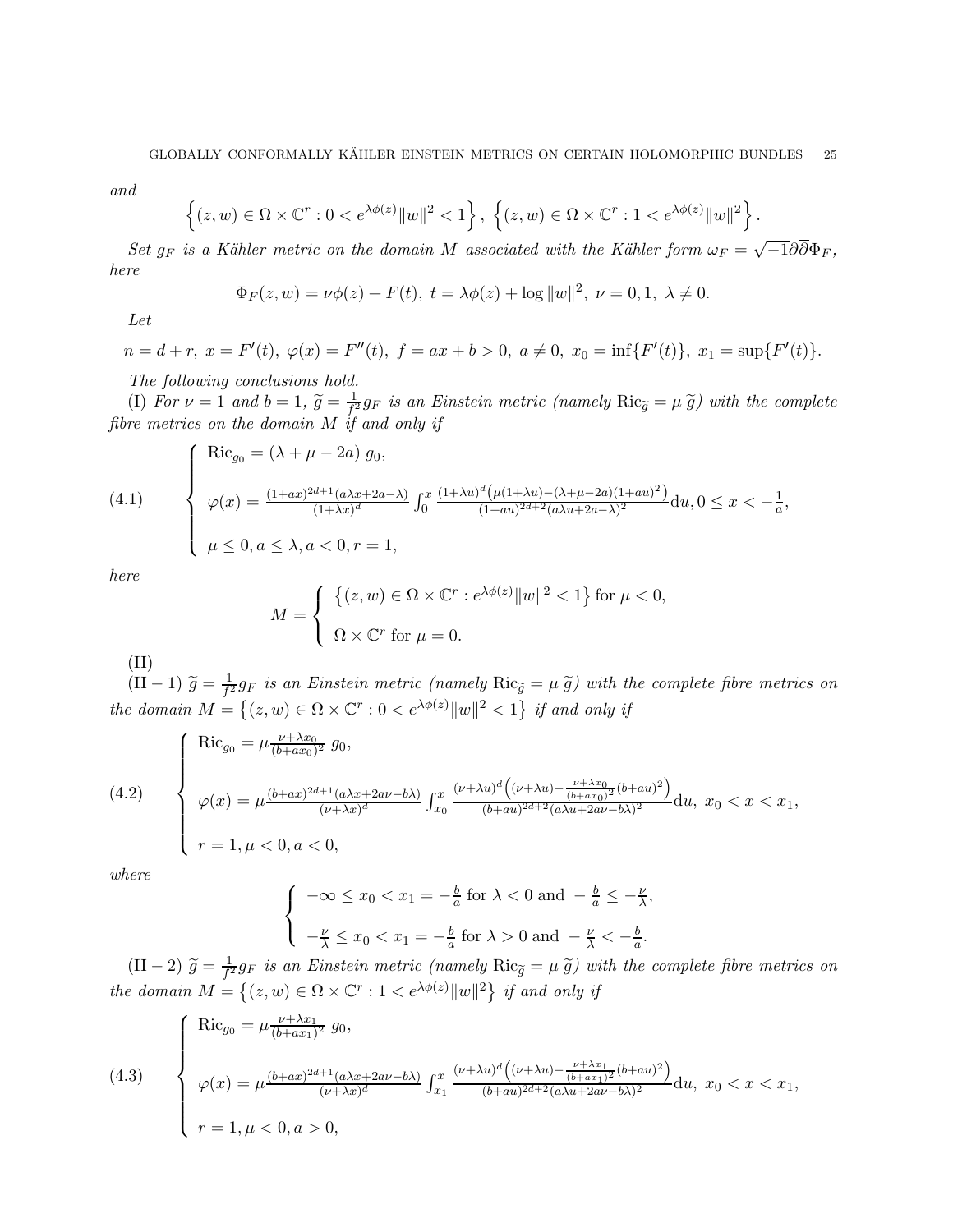*where*

$$
\begin{cases}\n-\frac{b}{a} = x_0 < x_1 \leq +\infty \text{ for } \lambda > 0 \text{ and } -\frac{b}{a} \geq -\frac{\nu}{\lambda}, \\
-\frac{b}{a} = x_0 < x_1 \leq -\frac{\nu}{\lambda} \text{ for } \lambda < 0 \text{ and } -\frac{\nu}{\lambda} > -\frac{b}{a}.\n\end{cases}
$$

(III) Let  $r = 1$ ,  $\varphi(x_1) = 0$  and  $\varphi'(x_1) = -1$ .

(III – 1)  $\tilde{g} = \frac{1}{f^2} g_F$  *is an Einstein metric (namely*  $Ric_{\tilde{g}} = \mu \tilde{g}$ ) with the fibre metrics complete at  $t = -\infty$  *on the domain*  $M = \{(z, w) \in \Omega \times \mathbb{C}^r : 0 < e^{\lambda \phi(z)} ||w||^2 \}$  if and only if

(4.4)  
\n
$$
\begin{cases}\n\text{Ric}_{g_0} = \gamma g_0, \\
\gamma = \frac{a\lambda x_1 + 2a\nu - b\lambda}{ax_1 + b}, \\
\varphi(x) = -\gamma \frac{(a\lambda x + 2a\nu - b\lambda)(ax + b)^{2d+1}}{(\nu + \lambda x)^d} \int_{x_1}^x \frac{(\nu + \lambda u)^d}{(au + b)^{2d}(a\lambda u + 2a\nu - b\lambda)^2} \mathrm{d}u, \ x_0 < x < x_1, \\
a > 0, \mu = 0,\n\end{cases}
$$

*where*

$$
\begin{cases}\n-\frac{b}{a} = x_0 < x_1 < +\infty \text{ for } \lambda > 0 \text{ and } -\frac{b}{a} \ge -\frac{\nu}{\lambda}, \\
-\frac{b}{a} = x_0 < x_1 \le -\frac{\nu}{\lambda} \text{ for } \lambda < 0 \text{ and } -\frac{\nu}{\lambda} > -\frac{b}{a}.\n\end{cases}
$$

 $(III - 2) \tilde{g} = \frac{1}{f^2}$  $\frac{1}{f^2}g_F$  is an Einstein metric (namely  $\text{Ric}_{\tilde{g}} = \mu \tilde{g}$ ) with the fibre metrics complete at  $t = 0$  *on the domain*  $M = \{(z, w) \in \Omega \times \mathbb{C}^r : 1 < e^{\lambda \phi(z)} ||w||^2 \}$  if and only if

(4.5)  
\n
$$
\begin{cases}\n\text{Ric}_{g_0} = \gamma g_0, \\
\gamma = \mu \frac{\nu + \lambda x_1}{(b + ax_1)^2} + \frac{a \lambda x_1 + 2a \nu - b \lambda}{ax_1 + b}, \\
\varphi(x) = \frac{(a \lambda x + 2a \nu - b \lambda)(ax + b)^{2d + 1}}{(\nu + \lambda x)^d} \int_{x_1}^x \frac{(\nu + \lambda u)^d (\mu(\nu + \lambda u) - \gamma (b + au)^2)}{(au + b)^{2d} (a \lambda u + 2av - b \lambda)^2} du, & x_0 < x < x_1, \\
a > 0, \mu < 0,\n\end{cases}
$$

*where*

$$
\begin{cases}\n-\frac{b}{a} = x_0 < x_1 < +\infty \text{ for } \lambda > 0 \text{ and } -\frac{b}{a} \ge -\frac{\nu}{\lambda}, \\
-\frac{b}{a} = x_0 < x_1 \le -\frac{\nu}{\lambda} \text{ for } \lambda < 0 \text{ and } -\frac{\nu}{\lambda} > -\frac{b}{a}.\n\end{cases}
$$

(IV) Let  $r > 1$ ,  $\varphi(x_1) = 0$  and  $\varphi'(x_1) = -1$ .

 $(IV - 1) \tilde{g} = \frac{1}{f^2}$  $\frac{1}{f^2}g_F$  is an Einstein metric (namely  $\text{Ric}_{\widetilde{g}} = \mu \widetilde{g}$ ) with the fibre metrics complete at  $t = -\infty$  *on the domain*  $M = \{(z, w) \in \Omega \times \mathbb{C}^r : 0 < e^{\lambda \phi(z)} ||w||^2 \}$  *if and only if* 

(4.6) 
$$
\begin{cases} \text{Ric}_{g_0} = r\lambda g_0, \\ \varphi(x) = r \frac{(ax+b)^{2n-1}(ax-b)}{x^{n-1}} \int_x^{x_1} \frac{u^{n-1}}{(au+b)^{2n-2}(au-b)^2} du, \ -\frac{b}{a} = x_0 < x < x_1 = -\frac{(r+1)b}{(r-1)a}, \\ a > 0, b < 0, \lambda > 0, \mu = \nu = 0. \end{cases}
$$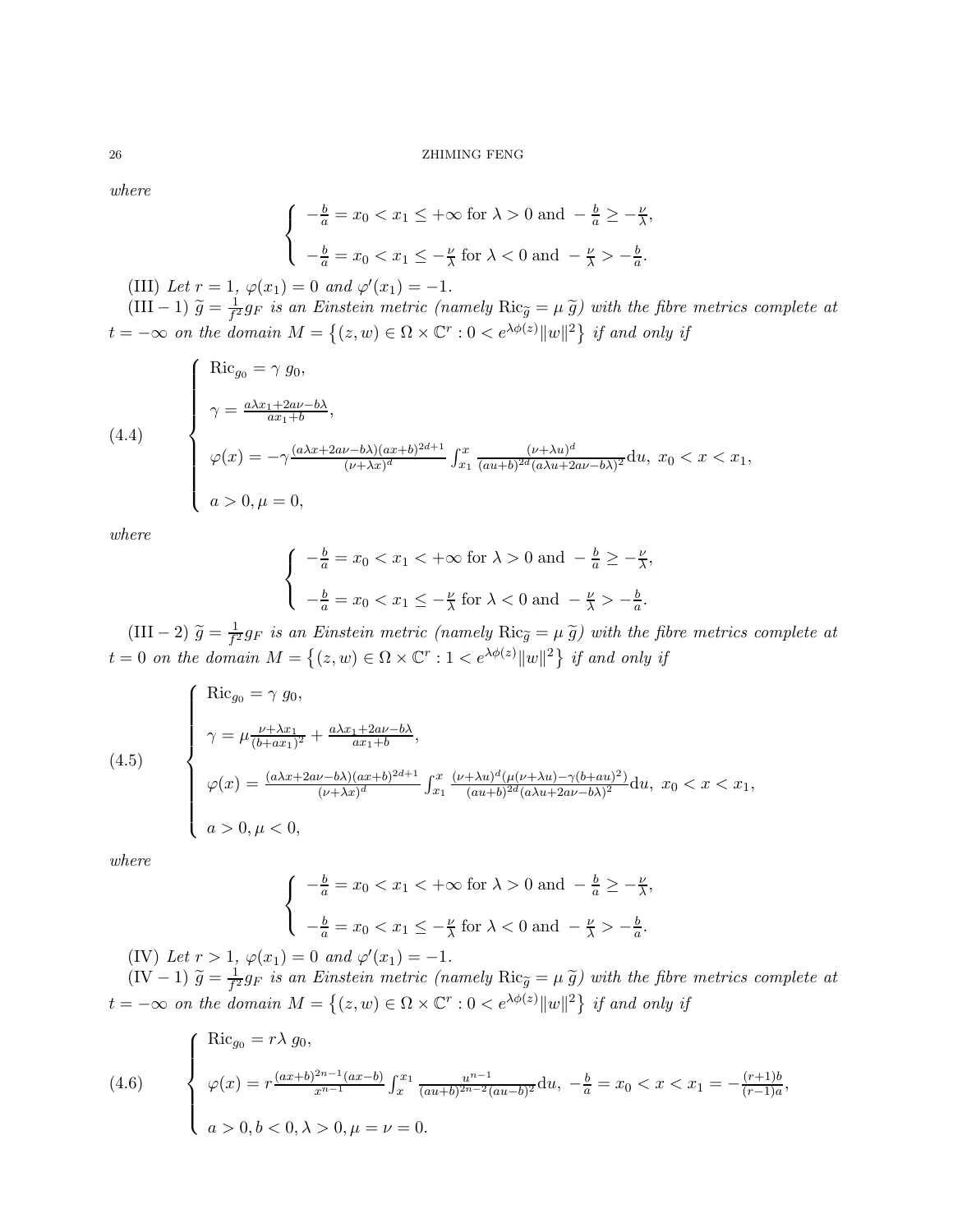$(IV-2) \tilde{g} = \frac{1}{f^2}$  $\frac{1}{f^2}g_F$  is an Einstein metric (namely  $\text{Ric}_{\widetilde{g}} = \mu \widetilde{g}$ ) with the fibre metrics complete at  $t = 0$  *on the domain*  $M = \{(z, w) \in \Omega \times \mathbb{C}^r : 1 < e^{\lambda \phi(z)} ||w||^2 \}$  if and only if

(4.7)  
\n
$$
\begin{cases}\n\text{Ric}_{g_0} = r\lambda g_0, \\
\mu = \frac{(ax_1 + b)(r(ax_1 + b) - (ax_1 - b))}{x_1} < 0, \\
\varphi(x) = \frac{(ax + b)^{2n - 1}(ax - b)}{x^{n - 1}} \int_{x_1}^x \frac{u^{n - 1}(\mu u - r(b + au)^2)}{(au + b)^{2n}(au - b)^2} du, \ -\frac{b}{a} = x_0 < x < x_1 < -\frac{(r + 1)b}{(r - 1)a}, \\
a > 0, b < 0, \lambda > 0, \nu = 0.\n\end{cases}
$$

*Proof.* By the well-known theorems of Bonnet and Myers, it follows that non-compact manifolds do not admit any Einstein metric with positive scalar curvature. Since M is not compact, we get  $\mu \leq 0$ . The following proof is divided into four parts.

### Part (I)

From the metric  $g_F$  is smooth at  $t = -\infty$ , it follows that

<span id="page-26-0"></span>
$$
0 = x_0 = \lim_{t \to -\infty} x(t) < \sup x(t) = x_1, \ \varphi(0) = 0, \ \varphi'(0) = 1.
$$

Using [\(2.2\)](#page-8-3), we obtain  $\gamma = \lambda + \mu - 2a$  and

(4.8) 
$$
\varphi(x) = \frac{(1+ax)^{2d+1}(2a-\lambda+a\lambda x)}{(1+\lambda x)^d}m(x),
$$

where

<span id="page-26-1"></span>(4.9) 
$$
m(x) = \int_0^x \frac{(1+\lambda u)^d (\mu(1+\lambda u) - (\lambda + \mu - 2a)(1 + au)^2)}{(1 + au)^{2d+2}(a\lambda u + 2a - \lambda)^2} du.
$$

(I – i) For the case of  $a = \lambda$ .

By  $(4.8)$ , we get

$$
\varphi(x) = \frac{1}{a}(1+ax)^{d+2} \int_0^x \frac{\mu - (\lambda + \mu - 2a)(1+au)}{(1+au)^{d+3}} du
$$
  
\n
$$
= \frac{1}{a^2}(1+ax)^{d+2} \left(\frac{\mu}{d+2}(1-\frac{1}{(1+ax)^{d+2}}) - \frac{\lambda + \mu - 2a}{d+1}(1-\frac{1}{(1+ax)^{d+1}})\right)
$$
  
\n
$$
= \frac{1}{a^2} \left(\frac{\mu}{d+2} - \frac{\lambda + \mu - 2a}{d+1}\right) (1+ax)^{d+2} + \frac{\lambda + \mu - 2a}{(d+1)a^2}(1+ax) - \frac{\mu}{(d+2)a^2}
$$
  
\n
$$
= -\frac{\mu + (d+2)(\lambda - 2a)}{(d+2)(d+1)a^2}(1+ax)^{d+2} + \frac{\lambda + \mu - 2a}{(d+1)a^2}(1+ax) - \frac{\mu}{(d+2)a^2}
$$
  
\n
$$
= \frac{(d+2)a - \mu}{(d+2)(d+1)a^2}(1+ax)^{d+2} + \frac{\mu - a}{(d+1)a^2}(1+ax) - \frac{\mu}{(d+2)a^2}.
$$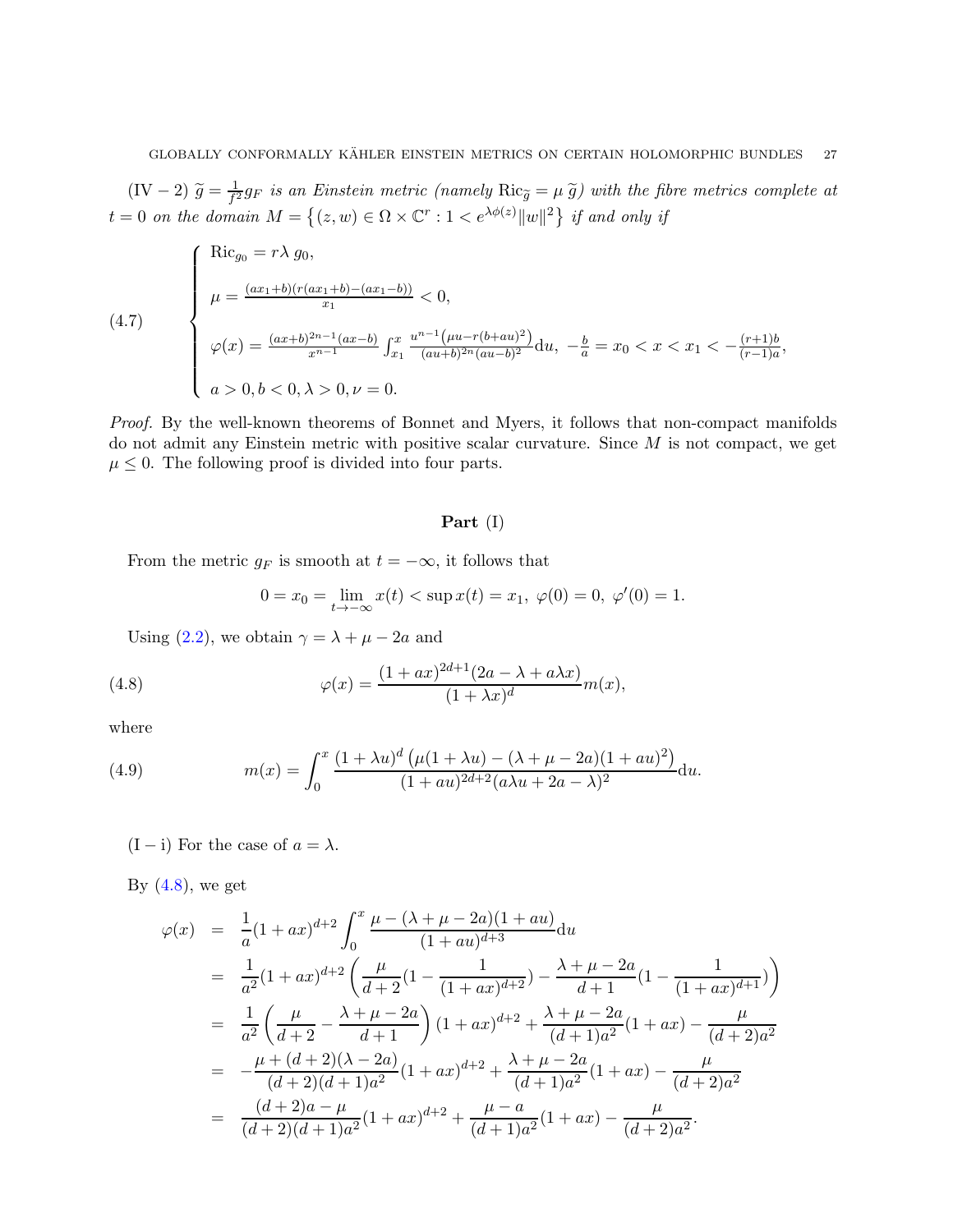If  $a > 0$ , by  $\mu \le 0$ , then  $\mu - (\lambda + \mu - 2a)(1 + ax) = a(1 + (a - \mu)x) \ge 0$  for  $x \ge 0$ , thus  $\varphi(x) > 0$ for  $x > 0$ , so whether  $x_1$  is finite or infinite, there is

$$
\int_0^{x_1} \frac{\mathrm{d}x}{(1+ax)\sqrt{\varphi(x)}} < +\infty.
$$

This indicates that the fiber metrics for  $\tilde{g}$  are incomplete.

If  $a < 0$ , by  $1 + ax > 0$ , then  $0 < x < -\frac{1}{a}$ , thus  $\frac{\mu - (\lambda + \mu - 2a)(1 + ax)}{a} > 0$  for  $0 < x < -\frac{1}{a}$ . If  $0 < x_1 < -\frac{1}{a}$ , then

$$
\int_0^{x_1} \frac{\mathrm{d}x}{(1+ax)\sqrt{\varphi(x)}} < +\infty,
$$

hence  $x_1 = -\frac{1}{a}$ .

From  $\varphi(-\frac{1}{a}) = -\frac{\mu}{(d+2)}$  $\frac{\mu}{(d+2)a^2} \geq 0$ , we have

$$
\int_0^{x_1} \frac{\mathrm{d}x}{(1+ax)\sqrt{\varphi(x)}} = +\infty,
$$

This show that fiber metrics are complete.

Let

$$
t = \int_{-\frac{1}{a}}^{x(t)} \frac{dv}{\varphi(v)}, \ F(t) = \int_{-\frac{1}{a}}^{x(t)} \frac{v dv}{\varphi(v)}
$$

for  $\mu < 0$ , and

$$
t = \int_{-\frac{1}{2a}}^{x(t)} \frac{dv}{\varphi(v)}, \ F(t) = \int_{-\frac{1}{2a}}^{x(t)} \frac{v dv}{\varphi(v)}
$$

for  $\mu = 0$ .

It follows by  $\varphi(0) = 0$ ,  $\varphi'(0) = 1$  and  $\varphi(-\frac{1}{a}) = -\frac{\mu}{(d+2)}$  $\frac{\mu}{(d+2)a^2}$  that lim  $\lim_{x \to 0^+} t = -\infty$ ,  $\lim_{x \to (-\frac{1}{a})^-}$  $t=0$ 

for  $\mu < 0$ , and

$$
\lim_{x \to 0^+} t = -\infty, \ \lim_{x \to (-\frac{1}{a})^-} t = +\infty
$$

for  $\mu = 0$ .

(I – ii) For the case of  $\lambda = 2a$ .

Using

$$
\gamma = \lambda + \mu - 2a = \mu, \mu(1 + \lambda x) - \gamma(1 + ax)^2 = -a^2 \mu x^2
$$

and  $(4.8)$ , we get

$$
\varphi(x) = -\frac{\mu}{2} \frac{x(1+ax)^{2d+1}}{(1+\lambda x)^d} \int_0^x \frac{(1+\lambda u)^d}{(1+au)^{2d+2}} \mathrm{d}u,
$$

so

$$
\varphi(0) = \varphi'(0) = 0.
$$

This conflicts with the smoothness of the metric  $\tilde{g}$  at  $t = -\infty$ .

(I – iii) For the case of  $\lambda \neq a$  and  $\lambda \neq 2a$ .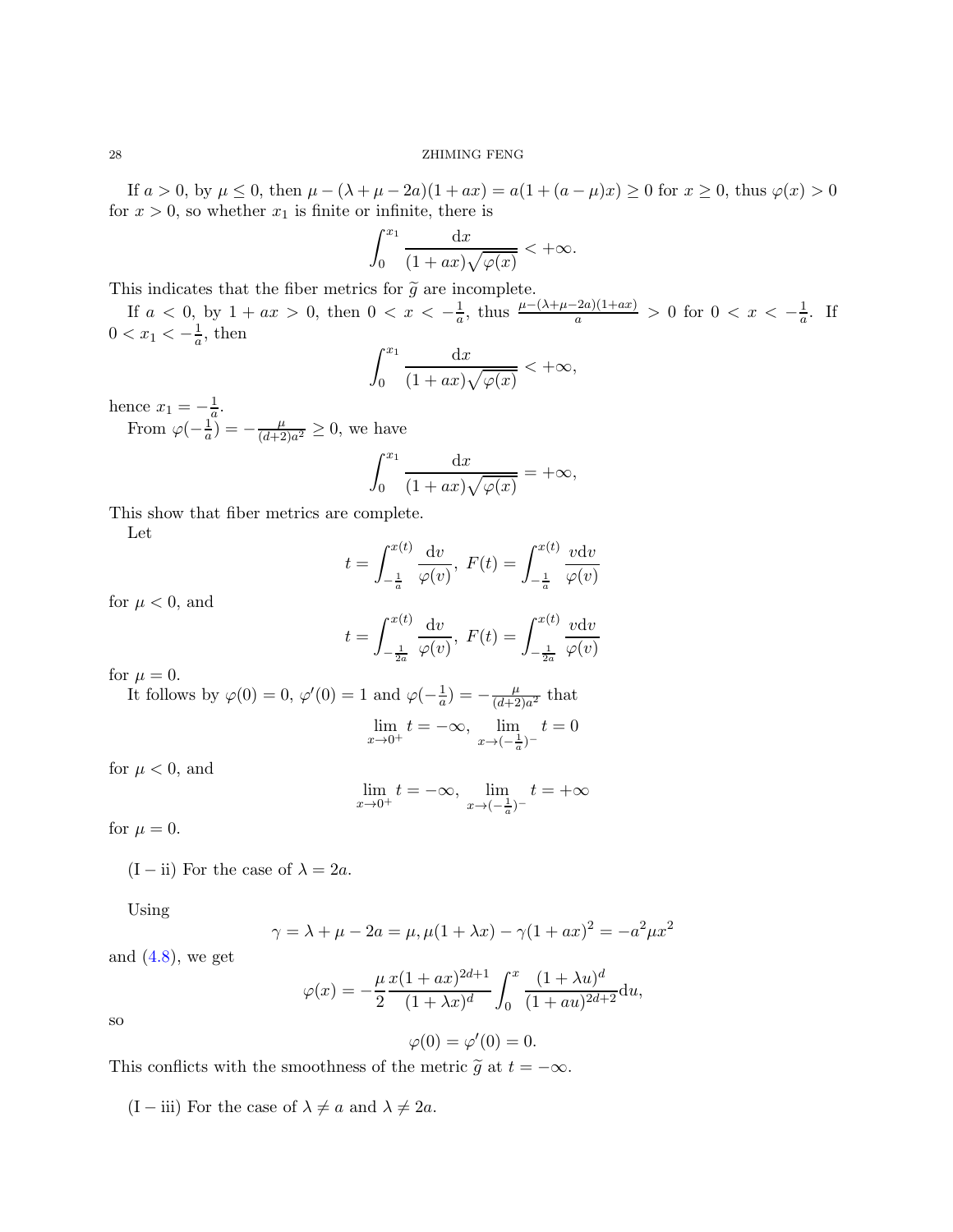$(I - iii - 1)$  If  $\frac{\lambda - 2a}{a\lambda} = \frac{1}{a} - \frac{2}{\lambda} < -\frac{1}{\lambda} < -\frac{1}{a} < 0$  or  $-\frac{1}{a} < -\frac{1}{\lambda} < \frac{1}{a} - \frac{2}{\lambda} < 0$ , that is  $0 < \lambda < a$  or  $0 < a < \lambda < 2a$ .

By  $\mu \leq 0$ , then

$$
\gamma = \lambda + \mu - 2a < 0, 2a - \lambda + a\lambda x = a\lambda \left(x + \frac{2}{\lambda} - \frac{1}{a}\right) > 0, 1 + \lambda x > 0, 1 + ax > 0
$$

for  $x \geq 0$ .

Let

$$
q(x) = \mu(1 + \lambda x) - \gamma(1 + ax)^2.
$$

By

 $q(0) = \mu - \gamma = 2a - \lambda > 0, \ q'(x) = \lambda\mu - 2a\gamma(1 + ax) = (2a - \lambda)(2a - \mu) - 2a^2\gamma x > 0$ 

for  $x \geq 0$ , it follows that  $q(x) > 0$  for  $x \geq 0$ .

Using [\(4.8\)](#page-26-0), we get  $\varphi(x) > 0$  for  $x > 0$  and  $\varphi(x) \sim Cx^{d+2}$  as  $x \to +\infty$ , thus

$$
\int_0^{x_1} \frac{\mathrm{d}x}{(1+ax)\sqrt{\varphi(x)}} < +\infty.
$$

This indicates that the fiber metrics for  $\tilde{g}$  are incomplete.

 $(I - iii - 2)$  If  $\frac{\lambda - 2a}{a\lambda} = \frac{1}{a} - \frac{2}{\lambda} < -\frac{1}{\lambda} < 0 < -\frac{1}{a}$  $\frac{1}{a}$  or  $0 < -\frac{1}{a} < -\frac{1}{\lambda} < \frac{\lambda - 2a}{a\lambda}$ , that is  $a < 0 < \lambda$  or  $a < \lambda < 0$ , then

$$
\lambda - 2a - a\lambda x > 0
$$

for  $0 \le x \le c := -\frac{1}{a}$ . Let

$$
q(x) = \mu(1 + \lambda x) - (\lambda + \mu - 2a)(1 + ax)^2.
$$

Using  $\mu \leq 0$ ,  $q(0) = 2a - \lambda < 0$  and  $q(c) = \mu(1 - \frac{\lambda}{a}) \leq 0$ , we obtain:

For 
$$
\gamma = \lambda + \mu - 2a = 0
$$
,  $q(x) \le 0$  for  $x \in (0, c)$ ;

For  $\gamma = \lambda + \mu - 2a < 0$ , an equation  $q(x) = 0$  has no root in the interval  $(0, c)$ , so  $q(x) \leq 0$  for  $x \in (0, c)$ ;

For  $\gamma = \lambda + \mu - 2a > 0$ ,  $\mu(1 + ax) \le 0$  and  $\gamma(1 + ax)^2 > 0$  for  $x \in (0, c)$ , therefore  $q(x) \le 0$  for  $x \in (0, c).$ 

By [\(4.8\)](#page-26-0), the above indicates that  $\varphi(x) > 0$  for  $x \in (0, c)$ .

Since  $1 + ax > 0$ , it follows that  $0 \le x < -\frac{1}{a}$ , so  $0 < x_1 \le -\frac{1}{a}$ . By the fiber metrics for  $\tilde{g}$  are complete, that is

$$
\int_0^{x_1} \frac{\mathrm{d}x}{(1+ax)\sqrt{\varphi(x)}} = +\infty,
$$

we have  $x_1 = -\frac{1}{a}$ . For  $\mu < 0$ ,

$$
\lim_{x \to c^{-}} \varphi(x) = \frac{2(a - \lambda)}{(1 - \frac{\lambda}{a})^d} \lim_{x \to c^{-}} \frac{\int_0^x \frac{(1 + \lambda u)^d (\mu(1 + \lambda u) - (\lambda + \mu - 2a)(1 + au)^2)}{(1 + au)^{2d + 2}(a\lambda u + 2a - \lambda)^2} du}{(1 + ax)^{-(2d + 1)}}
$$

$$
= \frac{2(a - \lambda)}{(1 - \frac{\lambda}{a})^d} \frac{(1 - \frac{\lambda}{a})^{d + 1} \mu}{(2a - 2\lambda)^2} \frac{1}{-(2d + 1)a}
$$

$$
= \frac{-\mu}{2(2d + 1)a^2} > 0.
$$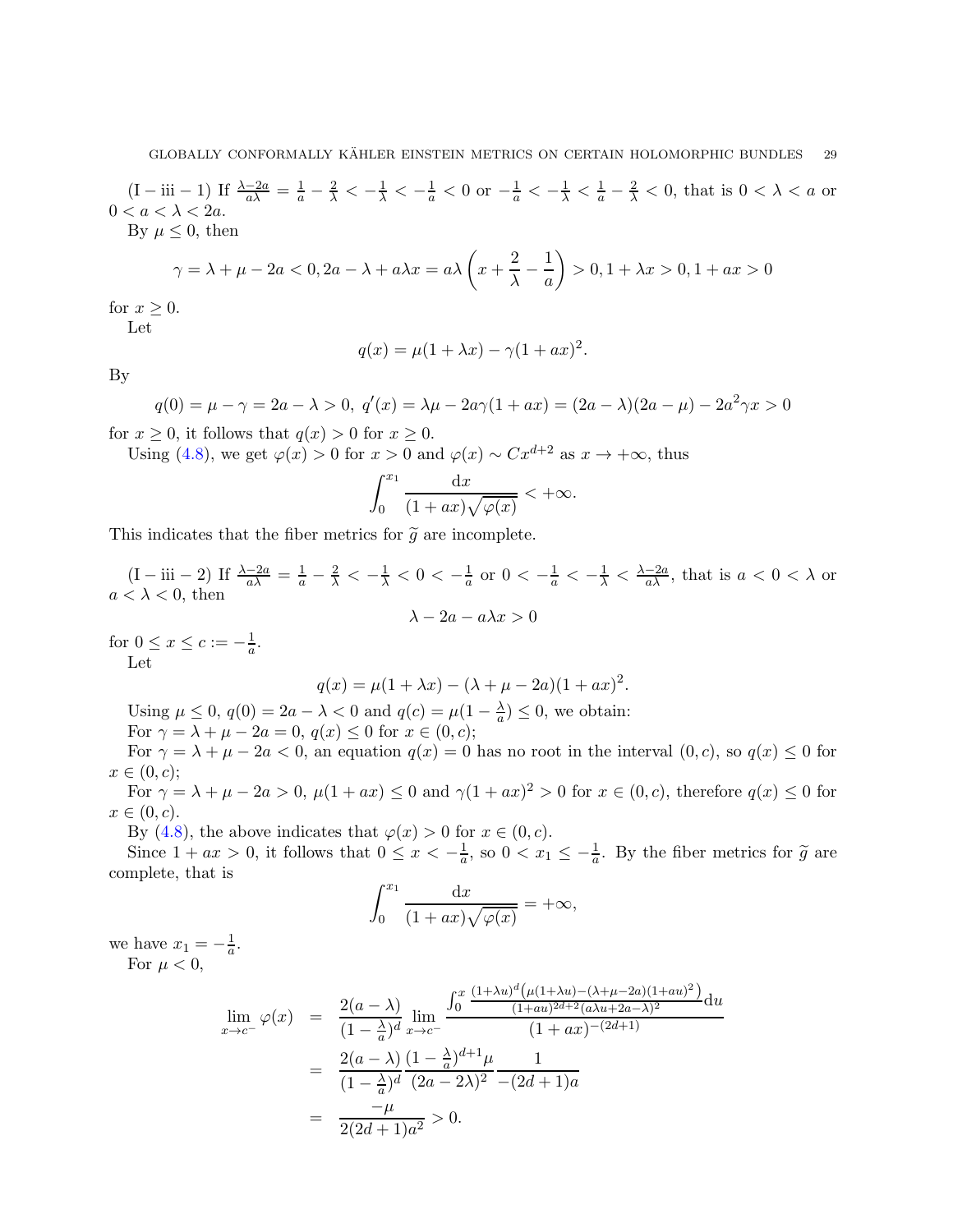Let

$$
t = \int_{c}^{x(t)} \frac{\mathrm{d}v}{\varphi(v)}, \ F(t) = \int_{c}^{x(t)} \frac{v \mathrm{d}v}{\varphi(v)},
$$

it follows that

$$
\lim_{x \to 0^+} t = -\infty, \ \lim_{x \to c^-} t = 0,
$$

which implies that the  $g_F$  is defined on  $M = \{(z, w) \in \Omega \times \mathbb{C}^r : e^{\lambda \phi(z)} ||w||^2 < 1\}$ . Using

$$
\int_0^c \frac{1}{(1+ax)\sqrt{\varphi(x)}} \mathrm{d}x = +\infty,
$$

we obtain that the fiber metrics of  $\tilde{g}$  is complete on  $M = \{(z, w) \in \Omega \times \mathbb{C}^r : e^{\lambda \phi(z)} \|w\|^2 < 1\}.$ For  $\mu = 0$ ,

$$
\lim_{x \to c^{-}} \frac{\varphi(x)}{(1+ax)^2} = \frac{2(a-\lambda)}{(1-\frac{\lambda}{a})^d} \lim_{x \to c^{-}} \frac{\int_0^x \frac{(1+\lambda u)^d (2a-\lambda)}{(1+ax)^{2d} (a\lambda u + 2a-\lambda)^2} du}{(1+ax)^{-(2d-1)}}
$$

$$
= \frac{2(a-\lambda)}{(1-\frac{\lambda}{a})^d} \frac{(1-\frac{\lambda}{a})^d (2a-\lambda)}{(2a-2\lambda)^2} \frac{1}{-(2d-1)a}
$$

$$
= \frac{\lambda - 2a}{2(2d-1)a^2(1-\frac{\lambda}{a})} > 0.
$$

Let

$$
t = \int_{\frac{c}{2}}^{x(t)} \frac{\mathrm{d}v}{\varphi(v)}, \ F(t) = \int_{\frac{c}{2}}^{x(t)} \frac{v \mathrm{d}v}{\varphi(v)},
$$

it follows that

$$
\lim_{x \to 0^+} t = -\infty, \ \lim_{x \to c^-} t = +\infty.
$$

Using

$$
\int_{\frac{c}{2}}^{c} \frac{1}{(1+ax)\sqrt{\varphi(x)}} dx = +\infty,
$$

we obtain that the fiber metrics of  $\widetilde{g}$  is complete on  $M = \Omega \times \mathbb{C}^r$ .

 $(I - \text{iii} - 3)$  If  $\frac{\lambda - 2a}{a\lambda} = \frac{1}{a} - \frac{2}{\lambda} < 0 < -\frac{1}{\lambda} < -\frac{1}{a}$  or  $-\frac{1}{a} < 0 < -\frac{1}{\lambda} < \frac{1}{a} - \frac{2}{\lambda}$ , then  $\lambda < 2a < 0$  or  $\lambda < 0 < a.$ 

By  $1 + ax > 0$  and  $1 + \lambda x > 0$ , we have  $0 \le x < -\frac{1}{\lambda}$ , so  $0 < x_1 \le c := -\frac{1}{\lambda}$ . Since  $\varphi(x) > 0$  for  $0 = x_0 < x < x_1$ , by [\(4.8\)](#page-26-0) and [\(4.9\)](#page-26-1), thus  $m(x_1) \geq 0$ . When  $x_1 = -\frac{1}{\lambda}$  and

$$
m(x_1) = \int_0^{x_1} \frac{(1 + \lambda u)^d \left(\mu(1 + \lambda u) - (\lambda + \mu - 2a)(1 + au)^2\right)}{(1 + au)^{2d+2}(a\lambda u + 2a - \lambda)^2} du = 0,
$$

from  $(4.8)$ , we get

$$
\lim_{x \to x_1^-} \frac{\varphi(x)}{1 + \lambda x} = \frac{\mu + \lambda - 2a}{(d+1)\lambda^2} < 0.
$$

This conflicts with  $\varphi(x) > 0$  for  $0 < x < x_1$ .

When  $x_1 < -\frac{1}{\lambda}$  $\frac{1}{\lambda}$ , or  $x_1 = -\frac{1}{\lambda}$  $\frac{1}{\lambda}$  and  $m(x_1) > 0$ , by  $(4.8)$  we have

$$
\int_0^{x_1} \frac{\mathrm{d}x}{(1+ax)\sqrt{\varphi(x)}} < +\infty.
$$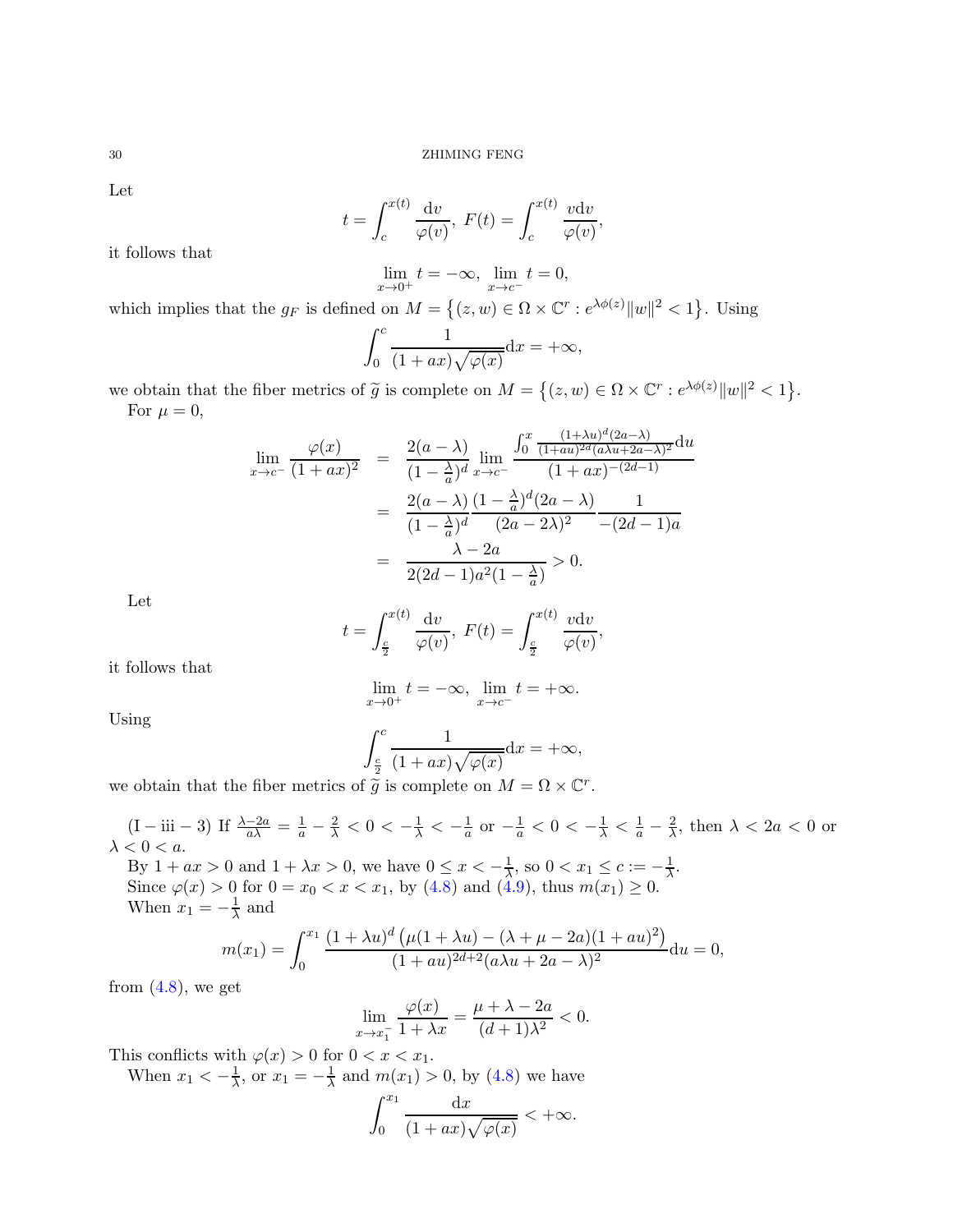This indicates that the fiber metrics for  $\tilde{g}$  are incomplete.

 $(I - iii - 4)$  If  $0 < \frac{\lambda - 2a}{a\lambda} = \frac{1}{a} - \frac{2}{\lambda} < -\frac{1}{\lambda} < -\frac{1}{a}$  or  $-\frac{1}{a} < -\frac{1}{\lambda} < 0 < \frac{\lambda - 2a}{a\lambda}$ , then  $2a < \lambda < a < 0$  or  $0 < 2a < \lambda$ . Since  $1 + ax > 0$  and  $1 + \lambda x > 0$  for  $0 = x_0 < x < x_1$ , it follows that  $0 < x_1 \leq -\frac{1}{\lambda}$  for  $2a < \lambda < a < 0$ .

Let

$$
\psi(x) = d\gamma (1 + ax)^{2} - (d+1)\mu(1 + \lambda x).
$$

If  $x_1 = +\infty$ , using  $\varphi(x) \sim Cx^{d+2}$  as  $x \to +\infty$ , then

$$
\int_0^{x_1} \frac{\mathrm{d}x}{(1+ax)\sqrt{\varphi(x)}} < +\infty,
$$

this is in contradiction with the completeness of the metric  $\tilde{q}$ .

If  $x_1 < +\infty$ , from the completeness of  $\tilde{g}$ , we get  $\varphi(x_1) = \varphi'(x_1) = 0$ , thus by [\(2.1\)](#page-8-2) and [\(2.2\)](#page-8-3), we have

<span id="page-30-0"></span>(4.10) 
$$
\varphi(x) = \frac{(1+ax)^{2d+1}}{(1+\lambda x)^d} \int_x^{x_1} (u-x) \frac{(1+\lambda u)^{d-1} \psi(u)}{(1+au)^{2d+3}} du \text{ (by } \varphi(x_1) = 0 \text{ and } \varphi'(x_1) = 0)
$$

and

$$
\mu(1 + \lambda x_1) - \gamma (1 + ax_1)^2 = 0
$$
 (by  $\varphi(x_1) = 0$  and  $\varphi'(x_1) = 0$ ).

Then

$$
\gamma = \frac{\mu(1 + \lambda x_1)}{(1 + ax_1)^2} \le 0
$$

and

$$
\psi(x) = \mu \left\{ d \frac{(1 + \lambda x_1)}{(1 + ax_1)^2} (1 + ax)^2 - (d + 1)(1 + \lambda x) \right\},\,
$$

which implies that

$$
\psi(x_1) = -\mu(1 + \lambda x_1) \ge 0.
$$

By  $\mu \leq 0$ ,  $\gamma = \lambda + \mu - 2a$  and  $\lambda - 2a > 0$ , we have

$$
\psi(0) = d\gamma - (d+1)\mu = d(\lambda - 2a) - \mu > 0,
$$

thus  $\psi(x) \ge 0$  for  $0 \le x \le x_1$ . So from [\(4.10\)](#page-30-0), we have  $\varphi(0) > 0$ , this conflicts with  $\varphi(0) = 0$ .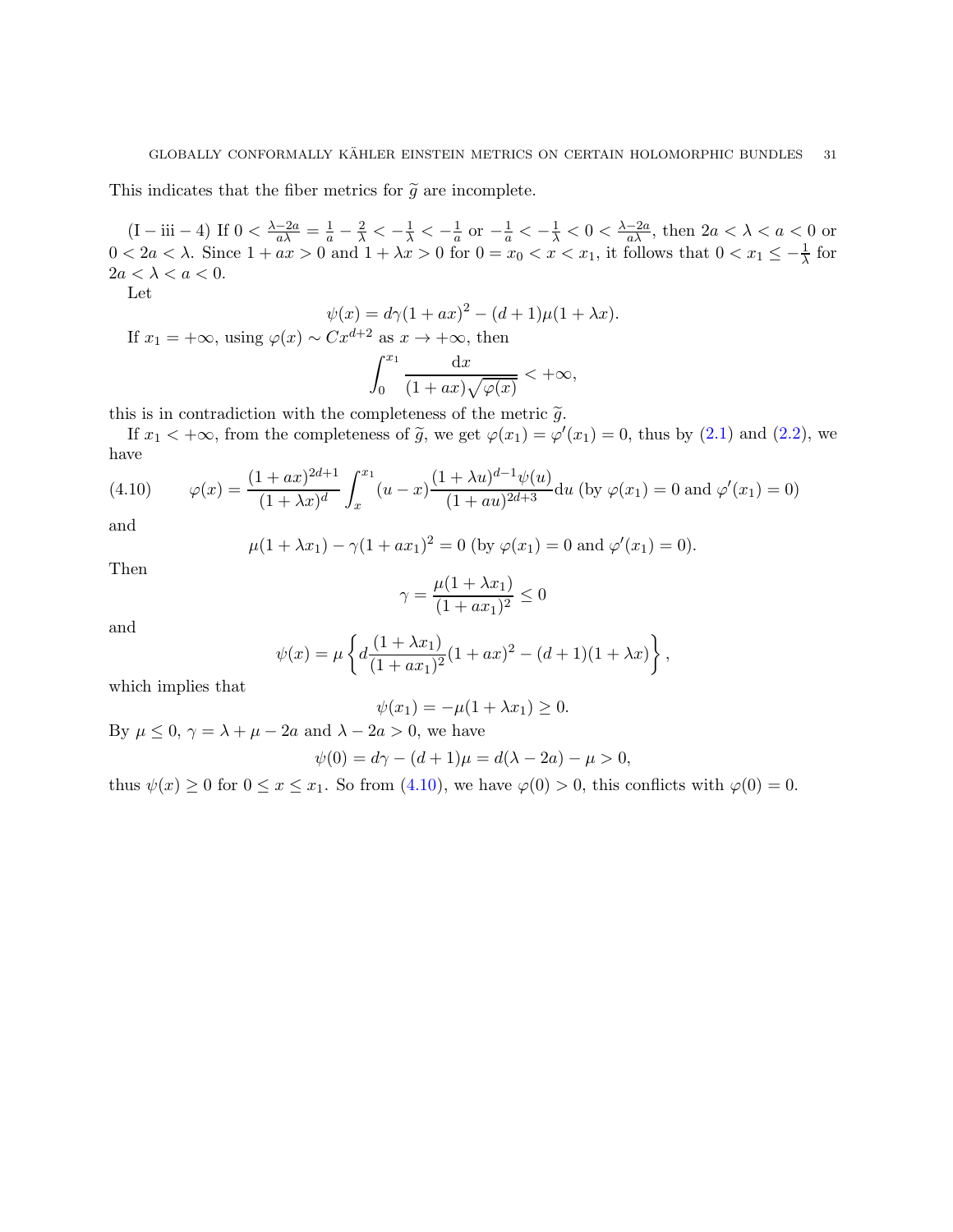#### Part (II)

### Part (II) for  $r = 1$

(II – i) For the case of  $a < 0$  and  $\lambda < 0$ .

By  $ax + b > 0$  and  $\nu + \lambda x > 0$ , we get  $x < \min\{-\frac{b}{a}, -\frac{\nu}{\lambda}\}$  $\frac{\nu}{\lambda}$ , so  $x_1 \leq \min\{-\frac{b}{a}, -\frac{\nu}{\lambda}\}$  $\frac{\nu}{\lambda}\}$ . For  $x_0 > -\infty$ , according to the completeness of the fibre metric for  $\tilde{g}$ , namely

$$
\int_{x_0}^{\frac{x_0+x_1}{2}} \frac{1}{(b+ax)\sqrt{\varphi(x)}} \mathrm{d}x = +\infty,
$$

we have  $\varphi(x_0) = \varphi'(x_0) = 0$ . Then by [\(2.2\)](#page-8-3), we obtain  $\gamma = \frac{\mu(\nu + \lambda x_0)}{(b + ax_0)^2}$  $\frac{\mu(\nu+\lambda x_0)}{(b+ax_0)^2}$  and

<span id="page-31-0"></span>(4.11) 
$$
\varphi(x) = -\frac{(b+ax)^{2d+1}(b\lambda - 2a\nu - a\lambda x)}{(\nu + \lambda x)^d} \int_{x_0}^x \frac{(\nu + \lambda u)^d (\mu(\nu + \lambda u) - \gamma(b + au)^2)}{(b+au)^{2d+2}(b\lambda - 2a\nu - a\lambda u)^2} du
$$

for  $x \in (x_0, x_1)$ .

$$
\begin{aligned} \n\text{(II} - \mathbf{i} - 1) \text{ If } -\frac{b}{a} &\leq -\frac{\nu}{\lambda} \leq \frac{b}{a} - \frac{2\nu}{\lambda},\\ \n\text{For } -\infty < x_0 < x < x_1 \leq c := -\frac{b}{a}, \text{ using} \\ \nb\lambda - 2a\nu - a\lambda x > 0, \frac{\nu + \lambda x_0}{(b + ax_0)^2} > 0, \ \nu + \lambda x - \frac{\nu + \lambda x_0}{(b + ax_0)^2} (b + ax)^2 > 0, \n\end{aligned}
$$

we have

$$
\mu(\nu + \lambda x) - \gamma (b + ax)^2 = \mu \left( \nu + \lambda x - \frac{\nu + \lambda x_0}{(b + ax_0)^2} (b + ax)^2 \right) < 0
$$

for  $x_0 < x < x_1 \le c$  only if  $\mu < 0$ . So  $\varphi(x) > 0$  for  $x \in (x_0, x_1)$  only if  $\mu < 0$ . Using

$$
\lim_{x \to c^{-}} \varphi(x) = \begin{cases} \frac{-\mu}{2(2d+1)a^2} > 0 \text{ (for } -\frac{b}{a} < -\frac{\nu}{\lambda}), \\ \frac{-\mu}{(d+2)a^2} > 0 \text{ (for } -\frac{b}{a} = -\frac{\nu}{\lambda}) \end{cases}
$$
 (by (2.2))

and fiber metrics for  $\tilde{g}$  are complete, we have  $x_1 = c$ . Let

$$
t = \int_{c}^{x(t)} \frac{\mathrm{d}u}{\varphi(u)}, \ F(t) = \int_{c}^{x(t)} \frac{v \mathrm{d}v}{\varphi(v)},
$$

by

$$
\lim_{x \to x_0^+} \frac{\varphi(x)}{(x - x_0)^2} = -\frac{\mu}{2(b + ax_0)^2} \text{ (by (4.11))},
$$

then

$$
\lim_{x \to x_0^+} t(x) = -\infty, \ \lim_{x \to c^-} t(x) = 0.
$$

This shows that the metric  $g_F$  is defined on  $M = \{(z, w) \in \Omega \times \mathbb{C}^r : 0 < e^{\lambda \phi(z)} ||w||^2 < 1\}$ . Since

$$
\int_{x_0}^{\frac{x_0+x_1}{2}} \frac{1}{(b+ax)\sqrt{\varphi(x)}} dx = +\infty, \ \int_{\frac{x_0+x_1}{2}}^{x_1} \frac{1}{(b+ax)\sqrt{\varphi(x)}} dx = +\infty,
$$

it follows that any fiber metric for  $\tilde{g}$  is complete.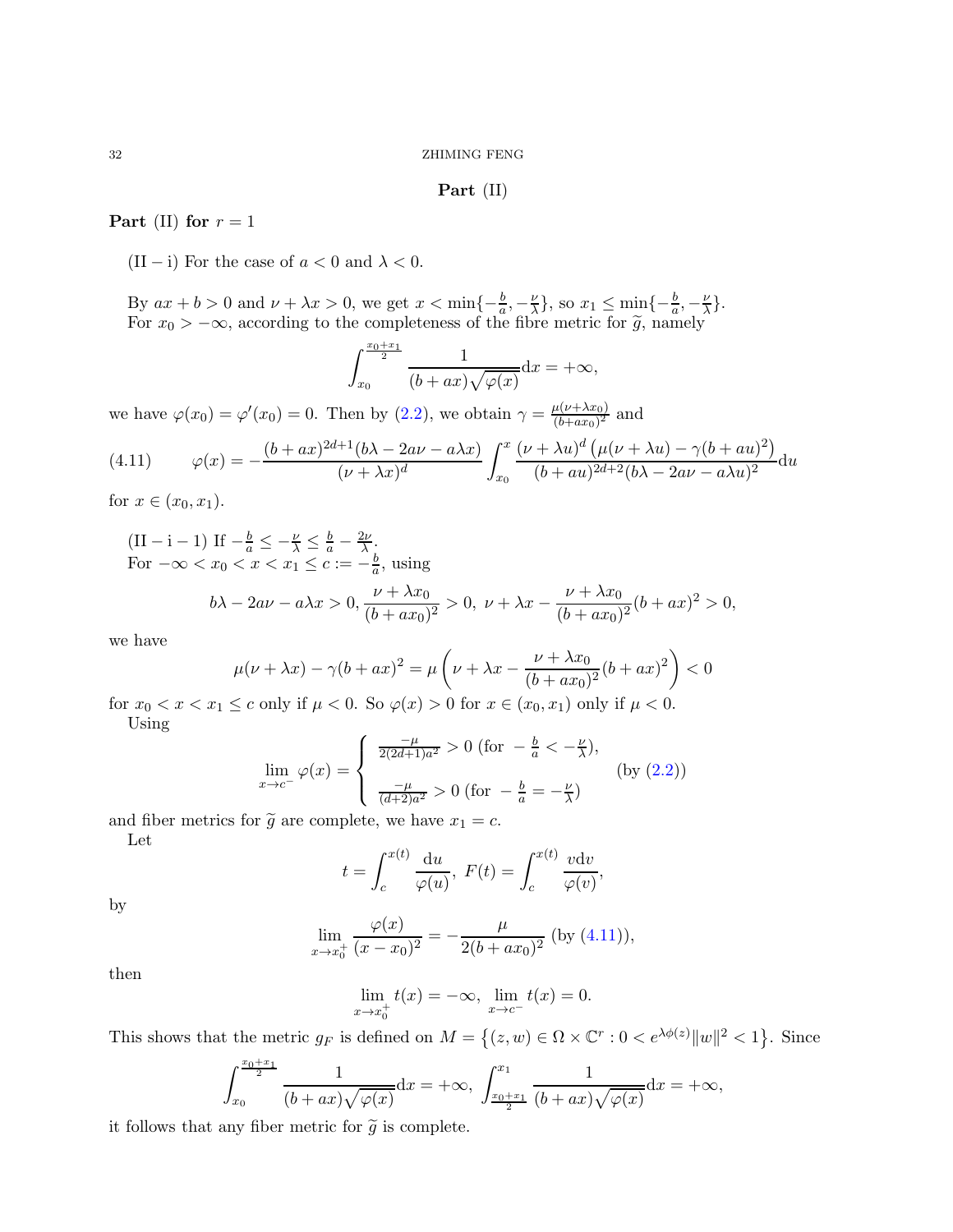For  $x_0 = -\infty$ , from  $(2.2)$ , we obtain

$$
\frac{(\nu+\lambda x)^d\varphi(x)}{(ax+b)^{2d+1}(a\lambda x+2a\nu-b\lambda)}=C_1+\int_{\widetilde{x_0}}^x\frac{(\nu+\lambda u)^d\left(\mu(\nu+\lambda u)-\gamma (au+b)^2\right)}{(au+b)^{2d+2}(a\lambda u+2a\nu-b\lambda)^2}du,
$$

where

$$
\widetilde{x_0} := x_1 - 1, C_1 = \frac{(\nu + \lambda \widetilde{x_0})^d \varphi(\widetilde{x_0})}{(a\widetilde{x_0} + b)^{2d+1} (a\lambda \widetilde{x_0} + 2a\nu - b\lambda)}.
$$

Since

$$
-\infty < C_1 + \int_{\widetilde{x_0}}^{-\infty} \frac{(\nu + \lambda u)^d \left(\mu(\nu + \lambda u) - \gamma (au + b)^2\right)}{(au + b)^{2d + 2}(a\lambda u + 2av - b\lambda)^2} du < +\infty
$$

and  $a\lambda x + 2a\nu - b\lambda < 0$  for  $-\infty < x < x_1$ , it follows that

$$
\lim_{x \to -\infty} \frac{(\nu + \lambda x)^d \varphi(x)}{(ax + b)^{2d+1} (a\lambda x + 2a\nu - b\lambda)} = C \le 0.
$$

If  $C < 0$ , then  $\varphi(x) \sim C_2 x^{d+2}$  as  $x \to -\infty$ , this is in contradiction with

$$
\int_{-\infty}^{\widetilde{x_0}} \frac{\mathrm{d}x}{(b+ax)\sqrt{\varphi(x)}} = +\infty,
$$

thus  $C = 0$ , so

(4.12) 
$$
\varphi(x) = \frac{(b+ax)^{2d+1}(a\lambda x + 2a\nu - b\lambda)}{(\nu+\lambda x)^d} \int_{-\infty}^x \frac{(\nu+\lambda u)^d (\mu(\nu+\lambda u) - \gamma(b+au)^2)}{(b+au)^{2d+2}(a\lambda u + 2a\nu - b\lambda)^2} du
$$

for  $x \in (-\infty, x_1)$ . As  $x \to -\infty$ , by

<span id="page-32-0"></span>
$$
-\frac{(b+ax)^{2d+1}(b\lambda - 2a\nu - a\lambda x)}{(\nu + \lambda x)^d} \sim \frac{a^{2d+2}}{\lambda^{d-1}}x^{d+2},
$$

$$
\frac{(\nu + \lambda x)^d(\mu(\nu + \lambda x) - \gamma(b + ax)^2)}{(b+ax)^{2d+2}(a\lambda x + 2a\nu - b\lambda)^2} \sim \begin{cases} -\frac{\lambda^{d-2}\gamma}{a^{2d+2}}\frac{1}{x^{d+2}}, \gamma \neq 0, \\ \frac{\lambda^{d-1}\mu}{a^{2d+4}}\frac{1}{x^{d+3}}, \gamma = 0 \end{cases}
$$

and  $(4.12)$ , we get

$$
\lim_{x \to -\infty} \frac{\varphi(x)}{x} = \frac{\gamma}{(d+1)\lambda} \; (\gamma \neq 0)
$$

and

$$
\lim_{x \to -\infty} \varphi(x) = -\frac{\mu}{(d+2)a^2} \quad (\gamma = 0).
$$

By

$$
\int_{-\infty}^{\widetilde{x_0}} \frac{\mathrm{d}x}{(b+ax)\sqrt{\varphi(x)}} = +\infty,
$$

it follows that  $\gamma = 0$ . From [\(4.12\)](#page-32-0), so  $\varphi(x) > 0$  for  $x \in (-\infty, c)$  only  $\mu < 0$ . If  $x_1 < c$ , then

$$
\int_{x_1-1}^{x_1} \frac{1}{(b+ax)\sqrt{\varphi(x)}} \mathrm{d}x < +\infty,
$$

according to the completeness of fiber metrics for  $\tilde{g}$ , we get  $x_1 = c$ Let

$$
t = \int_{c}^{x(t)} \frac{\mathrm{d}u}{\varphi(u)}, \ F(t) = \int_{c}^{x(t)} \frac{v \mathrm{d}v}{\varphi(v)},
$$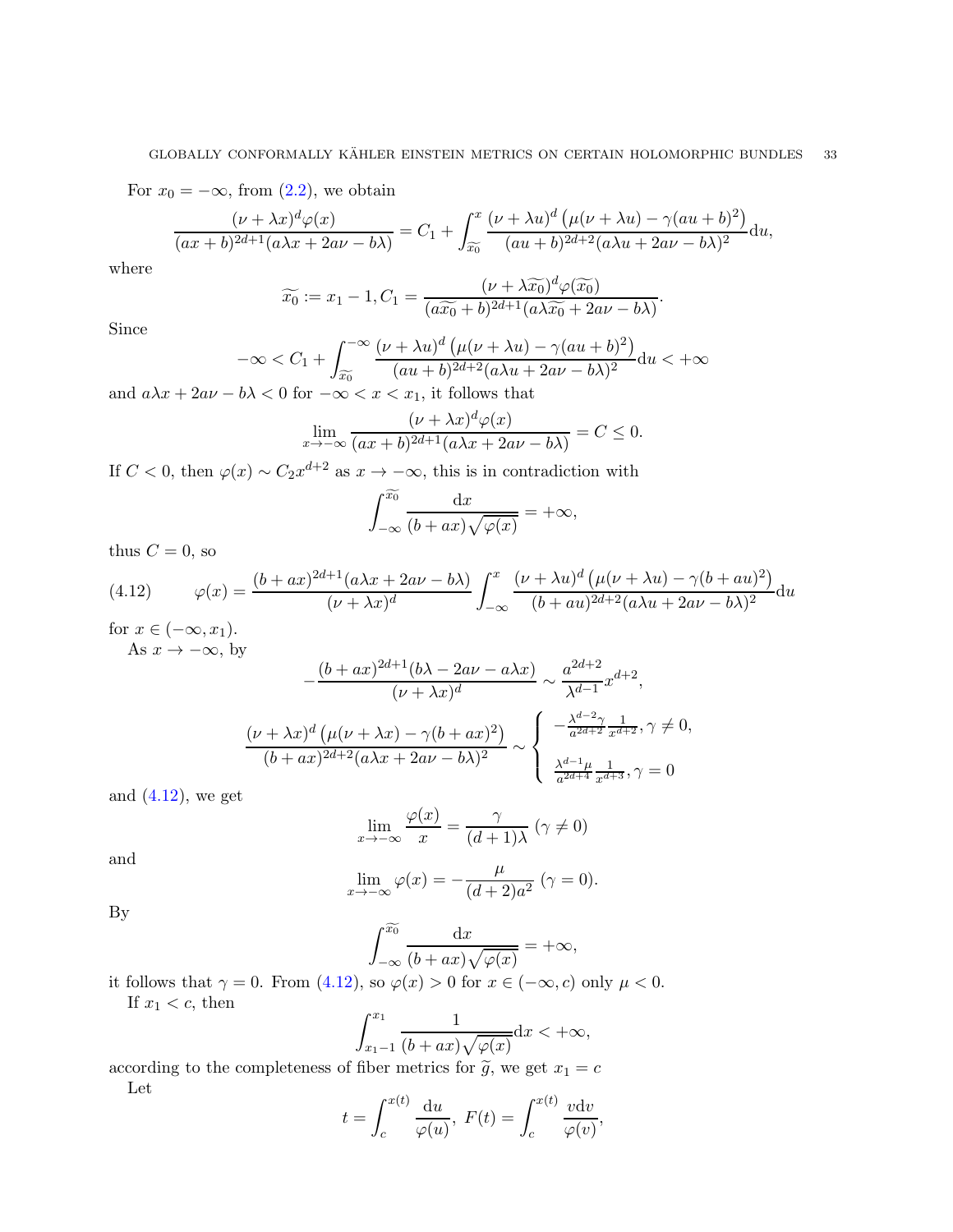then

$$
\lim_{x \to -\infty} t(x) = -\infty, \ \lim_{x \to c^{-}} t(x) = 0.
$$

This shows that the metric  $g_F$  is defined on  $M = \{(z, w) \in \Omega \times \mathbb{C}^r : 0 < e^{\lambda \phi(z)} ||w||^2 < 1\}$ . Since

$$
\int_{-\infty}^{c-1} \frac{1}{(b+ax)\sqrt{\varphi(x)}} dx = +\infty, \ \int_{c-1}^{c} \frac{1}{(b+ax)\sqrt{\varphi(x)}} dx = +\infty,
$$

it follows that any fiber metric of  $\tilde{g}$  is complete.

(II – i – 2) If  $\frac{b}{a} - \frac{2\nu}{\lambda} < -\frac{\nu}{\lambda} < -\frac{b}{a}$  $\frac{b}{a}$ , then  $x_0 < x_1 \leq -\frac{\nu}{\lambda} < -\frac{b}{a}$  $\frac{b}{a}$ . The following we prove that this situation is impossible.

If 
$$
\frac{b}{a} - \frac{2\nu}{\lambda} = x_0 < x_1 \le -\frac{\nu}{\lambda} < -\frac{b}{a}
$$
, by  $\varphi(x_0) = \varphi'(x_0) = 0$  and (2.2), we get\n
$$
\gamma = -\frac{\mu \lambda^2}{4a \left( a\nu - b\lambda \right)}, \ \mu(\nu + \lambda x) - \gamma(b + ax)^2 = -a^2 \gamma(x - x_0)^2.
$$

Thus

$$
\varphi(x) = -\frac{a\gamma}{\lambda} \frac{(b+ax)^{2d+1}(x-x_0)}{(\nu+\lambda x)^d} \int_{x_0}^x \frac{(\nu+\lambda u)^d}{(b+au)^{2d+2}} \mathrm{d}u
$$

and

$$
\int_{\frac{x_0+x_1}{2}}^{x_1} \frac{1}{(b+ax)\sqrt{\varphi(x)}} \mathrm{d}x < +\infty.
$$

This is in contradiction with the completeness of fiber metrics of  $\tilde{g}$ .

If  $-\infty < x_0 < x_1 \leq -\frac{\nu}{\lambda} < -\frac{b}{a}$  and  $x_0 \neq \frac{b}{a} - \frac{2\nu}{\lambda}$ , by the completeness of fiber metrics of  $\tilde{g}$ , we get  $\varphi(x_0) = \varphi'(x_0) = \varphi(x_1) = \varphi'(x_1) = 0$ , so

$$
\gamma = \frac{\mu(\nu + \lambda x_0)}{(b + ax_0)^2} = \frac{\mu(\nu + \lambda x_1)}{(b + ax_1)^2} \le 0,
$$
  

$$
\mu(\nu + \lambda x) - \gamma(ax + b)^2 = a^2 \gamma(x - x_0)(x_1 - x)
$$

and

$$
\psi(x) := d\gamma (ax+b)^2 - (d+1)\mu(\nu+\lambda x) = -da^2\gamma (x-x_0)(x_1-x) - \mu(\nu+\lambda x) \ge 0
$$

for  $x_0 < x < x_1$ . Using  $(2.1)$ , we have

$$
\varphi(x) = \frac{(b+ax)^{2d+1}}{(\nu+\lambda x)^d} \int_{x_0}^x (x-u) \frac{(\nu+\lambda u)^{d-1} \psi(u)}{(b+au)^{2d+3}} du
$$
 (by  $\varphi(x_0) = 0$  and  $\varphi'(x_0) = 0$ ),

which implies that  $\varphi(x_1) > 0$ , this is in contradiction with the completeness of  $\tilde{g}$ .

If 
$$
x_0 = -\infty
$$
, by (4.12), we have  $\gamma = 0$  and  $\mu < 0$ . By  $\varphi(x_1) = 0$ ,  $\varphi'(x_1) = 0$  and (2.1), we have

$$
\varphi(x) = \frac{(b+ax)^{2d+1}}{(\nu+\lambda x)^d} \int_{x_1}^x (x-u) \frac{(\nu+\lambda u)^{d-1} \psi(u)}{(b+au)^{2d+3}} du
$$

which implies that  $\varphi(x) \sim C_3 x^{d+2}$  as  $x \to -\infty$ , this is in contradiction with the completeness of  $\tilde{g}$ .

(II – ii) For the case of  $a > 0$  and  $\lambda > 0$ .

By  $ax + b > 0$  and  $\nu + \lambda x > 0$ , we get  $x > \max\{-\frac{b}{a}, -\frac{\nu}{\lambda}\}$  $\frac{\nu}{\lambda}$ , so  $x_1 > x_0 \ge \max\{-\frac{b}{a}, -\frac{\nu}{\lambda}\}$  $\frac{\nu}{\lambda}\}$ . If  $x_1 < +\infty$ , by  $rx_1$ 1

$$
\int_{\frac{x_0+x_1}{2}}^{\frac{1}{2}} \frac{1}{(b+ax)\sqrt{\varphi(x)}} \mathrm{d}x = +\infty,
$$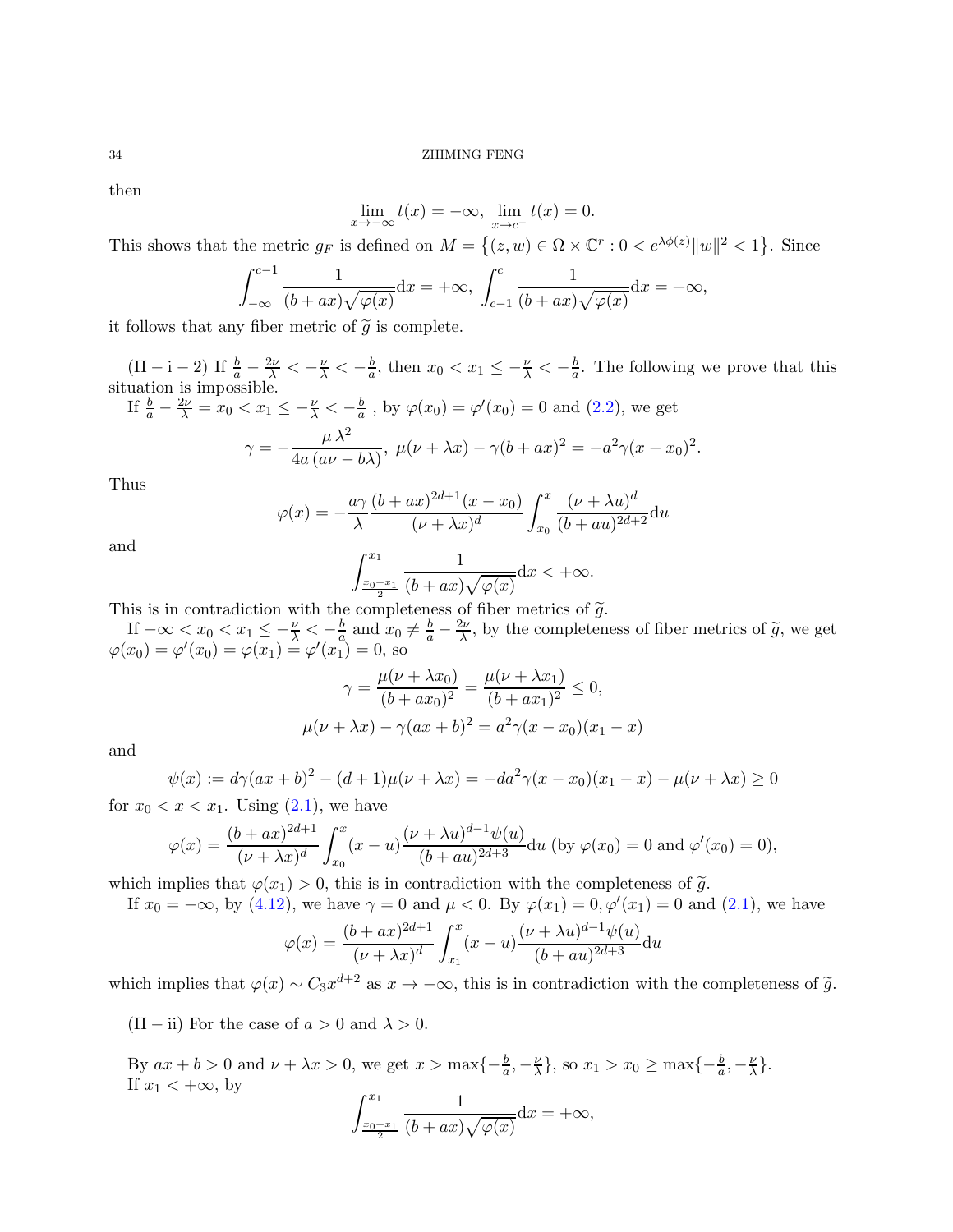we get  $\varphi(x_1) = \varphi'(x_1) = 0$ . Then by  $(2.2)$ , we obtain  $\gamma = \frac{\mu(\nu + \lambda x_1)}{(b + ax_1)^2}$  $\frac{\mu(\nu+\lambda x_1)}{(b+ax_1)^2}$  and

<span id="page-34-0"></span>(4.13) 
$$
\varphi(x) = \frac{(b+ax)^{2d+1}(a\lambda x + 2a\nu - b\lambda)}{(\nu+\lambda x)^d} \int_{x_1}^x \frac{(\nu+\lambda u)^d (\mu(\nu+\lambda u) - \gamma(b+au)^2)}{(b+au)^{2d+2}(b\lambda - 2a\nu - a\lambda u)^2} du
$$

for  $x \in (x_0, x_1)$ . It follows from  $\varphi \neq 0$  that  $\mu < 0$ .

(II – ii – 1) If  $-\frac{b}{a} \ge -\frac{\nu}{\lambda} \ge \frac{b}{a} - \frac{2\nu}{\lambda}$ , then  $\nu + \lambda x_1$ 

$$
a\lambda x + 2a\nu - b\lambda > 0
$$
,  $\frac{\nu + \lambda x_1}{(b + ax_1)^2} > 0$ ,  $\nu + \lambda x - \frac{\nu + \lambda x_1}{(b + ax_1)^2}(b + ax)^2 > 0$ 

for  $c := -\frac{b}{a} \leq x_0 < x < x_1 < +\infty$ . Thus

$$
\mu(\nu + \lambda x) - \gamma(b + ax)^2 = \mu\left(\nu + \lambda x - \frac{\nu + \lambda x_0}{(b + ax_0)^2}(b + ax)^2\right) < 0,
$$

so  $\varphi(x) > 0$  for  $c < x < x_1$  from [\(4.13\)](#page-34-0).

Using

$$
\lim_{x \to c^{+}} \varphi(x) = \begin{cases} \frac{-\mu}{2(2d+1)a^{2}} > 0 \text{ (for } -\frac{b}{a} < -\frac{\nu}{\lambda}), \\ \frac{-\mu}{(d+2)a^{2}} > 0 \text{ (for } -\frac{b}{a} = -\frac{\nu}{\lambda}) \end{cases}
$$
 (by (2.2))

and fiber metrics for  $\tilde{g}$  are complete, we have  $x_0 = c$ .

Let

$$
t = \int_{c}^{x(t)} \frac{\mathrm{d}u}{\varphi(u)}, \ F(t) = \int_{c}^{x(t)} \frac{v \mathrm{d}v}{\varphi(v)},
$$

by

$$
\lim_{x \to x_1^-} \frac{\varphi(x)}{(x - x_1)^2} = -\frac{\mu}{2(b + ax_1)^2},
$$

then

$$
\lim_{x \to x_1^-} t(x) = +\infty, \ \lim_{x \to c^+} t(x) = 0.
$$

This shows that the metric  $g_F$  is defined on  $M = \{(z, w) \in \Omega \times \mathbb{C}^r : 1 < e^{\lambda \phi(z)} ||w||^2 \}$ . Since

$$
\int_{x_0}^{\frac{x_0+x_1}{2}} \frac{1}{(b+ax)\sqrt{\varphi(x)}} \mathrm{d}x = +\infty, \ \int_{\frac{x_0+x_1}{2}}^{x_1} \frac{1}{(b+ax)\sqrt{\varphi(x)}} \mathrm{d}x = +\infty,
$$

it follows that any fiber metric for  $\tilde{g}$  is complete.

For  $x_1 = +\infty$ , from  $(2.2)$ , we obtain

$$
\frac{(\nu+\lambda x)^{d}\varphi(x)}{(ax+b)^{2d+1}(a\lambda x+2a\nu-b\lambda)}=C_{1}+\int_{\widetilde{x_{0}}}^{x}\frac{(\nu+\lambda u)^{d}\left(\mu(\nu+\lambda u)-\gamma (au+b)^{2}\right)}{(au+b)^{2d+2}(a\lambda u+2a\nu-b\lambda)^{2}}\mathrm{d}u,
$$

where

$$
\widetilde{x_0} := x_0 + 1, C_1 = \frac{(\nu + \lambda \widetilde{x_0})^d \varphi(\widetilde{x_0})}{(a\widetilde{x_0} + b)^{2d+1} (a\lambda \widetilde{x_0} + 2a\nu - b\lambda)}.
$$

Since

$$
-\infty < C_1 + \int_{\widetilde{x_0}}^{+\infty} \frac{(\nu + \lambda u)^d \left(\mu(\nu + \lambda u) - \gamma (au + b)^2\right)}{(au + b)^{2d + 2}(a\lambda u + 2av - b\lambda)^2} du < +\infty,
$$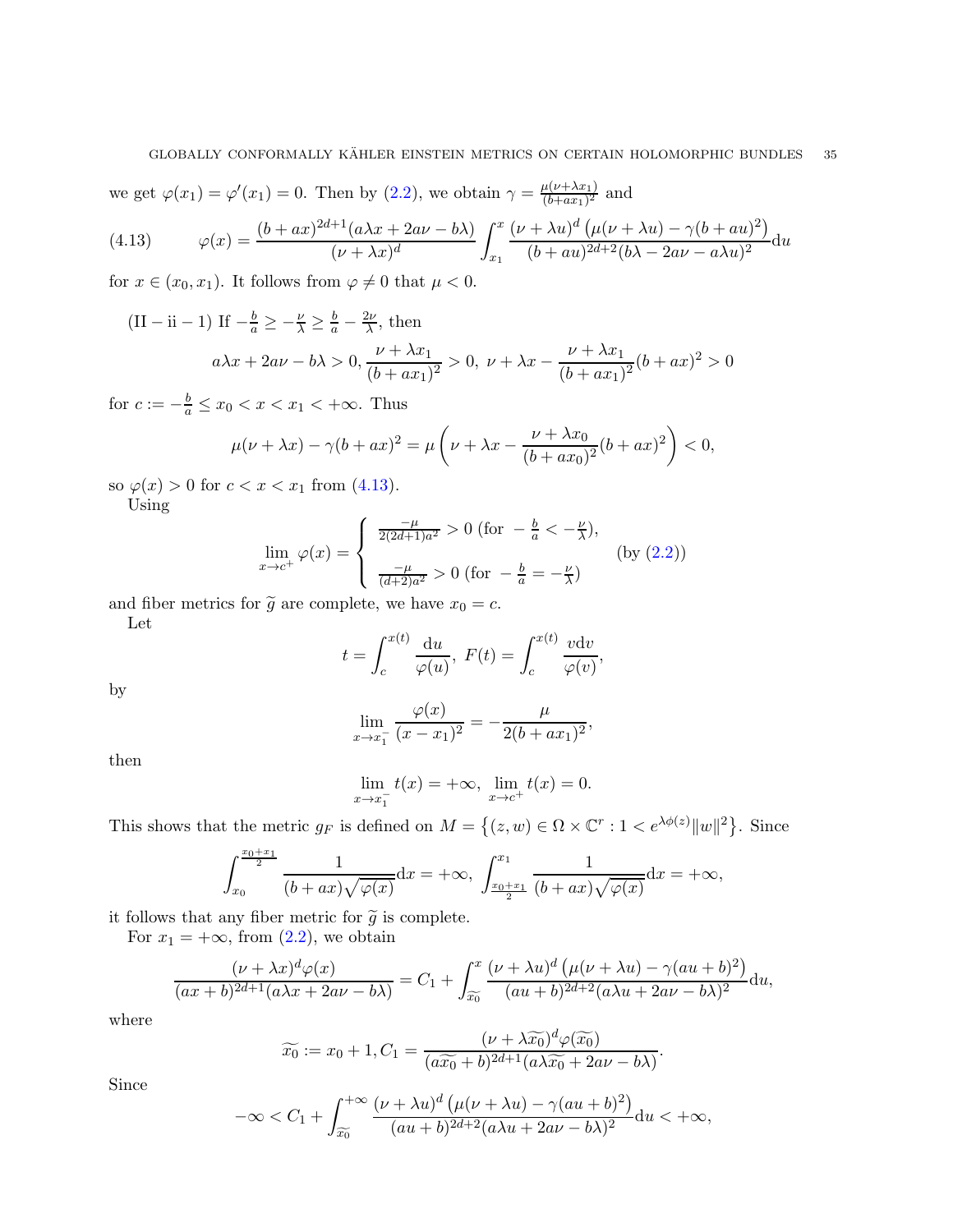it follows that

$$
\lim_{x \to +\infty} \frac{(\nu + \lambda x)^d \varphi(x)}{(ax + b)^{2d+1} (a\lambda x + 2a\nu - b\lambda)} = C \ge 0.
$$

If  $C > 0$ , then  $\varphi(x) \sim C_4 x^{d+2}$   $(C_4 > 0)$  as  $x \to +\infty$ , this is in contradiction with

$$
\int_{\widetilde{x_0}}^{+\infty} \frac{\mathrm{d}x}{(b+ax)\sqrt{\varphi(x)}} = +\infty,
$$

thus  $C = 0$ , so

<span id="page-35-0"></span>(4.14) 
$$
\varphi(x) = \frac{(b+ax)^{2d+1}(a\lambda x + 2a\nu - b\lambda)}{(\nu+\lambda x)^d} \int_{+\infty}^x \frac{(\nu+\lambda u)^d (\mu(\nu+\lambda u) - \gamma(b+au)^2)}{(b+au)^{2d+2}(a\lambda u + 2a\nu - b\lambda)^2} du
$$

for  $x \in (x_0, +\infty)$ .

As  $x \to +\infty$ ,

$$
\frac{(b+ax)^{2d+1}(a\lambda x+2a\nu-b\lambda)}{(\nu+\lambda x)^d} \sim \frac{a^{2d+2}}{\lambda^{d-1}}x^{d+2}
$$

and

$$
\frac{(\nu + \lambda x)^d \left(\mu(\nu + \lambda x) - \gamma (b + ax)^2\right)}{(b + ax)^{2d+2} (a\lambda x + 2a\nu - b\lambda)^2} \sim \begin{cases} -\frac{\lambda^{d-2} \gamma}{a^{2d+2}} \frac{1}{x^{d+2}}, \gamma \neq 0, \\ \frac{\lambda^{d-1} \mu}{a^{2d+4}} \frac{1}{x^{d+3}}, \gamma = 0, \end{cases}
$$

it follows from [\(4.14\)](#page-35-0) that

$$
\lim_{x \to +\infty} \frac{\varphi(x)}{x} = \frac{\gamma}{(d+1)\lambda} \; (\gamma \neq 0)
$$

and

$$
\lim_{x \to +\infty} \varphi(x) = -\frac{\mu}{(d+2)a^2} \quad (\gamma = 0).
$$

By

$$
\int_{\widetilde{x_0}}^{+\infty} \frac{\mathrm{d}x}{(b+ax)\sqrt{\varphi(x)}} = +\infty,
$$

it follows that  $\gamma = 0$ , then  $\varphi(x) > 0$  for  $x \in (x_0, +\infty)$  only  $\mu < 0$  from [\(4.14\)](#page-35-0). If  $x_0 > c$ , then

$$
\int_{x_0}^{x_0+1} \frac{1}{(b+ax)\sqrt{\varphi(x)}} \mathrm{d}x < +\infty,
$$

according to the completeness of fiber metrics for  $\tilde{g}$ , we get  $x_0 = c$ Let

$$
t = \int_{c}^{x(t)} \frac{\mathrm{d}u}{\varphi(u)}, \ F(t) = \int_{c}^{x(t)} \frac{v \mathrm{d}v}{\varphi(v)},
$$

then

$$
\lim_{x \to +\infty} t(x) = +\infty, \ \lim_{x \to c^{+}} t(x) = 0.
$$

This shows that the metric  $g_F$  is defined on  $M = \{(z, w) \in \Omega \times \mathbb{C}^r : 1 < e^{\lambda \phi(z)} ||w||^2 \}$ . Since

$$
\int_{c+1}^{+\infty} \frac{1}{(b+ax)\sqrt{\varphi(x)}} dx = +\infty, \int_{c}^{c+1} \frac{1}{(b+ax)\sqrt{\varphi(x)}} dx = +\infty,
$$

it follows that any fiber metric of  $\tilde{g}$  is complete.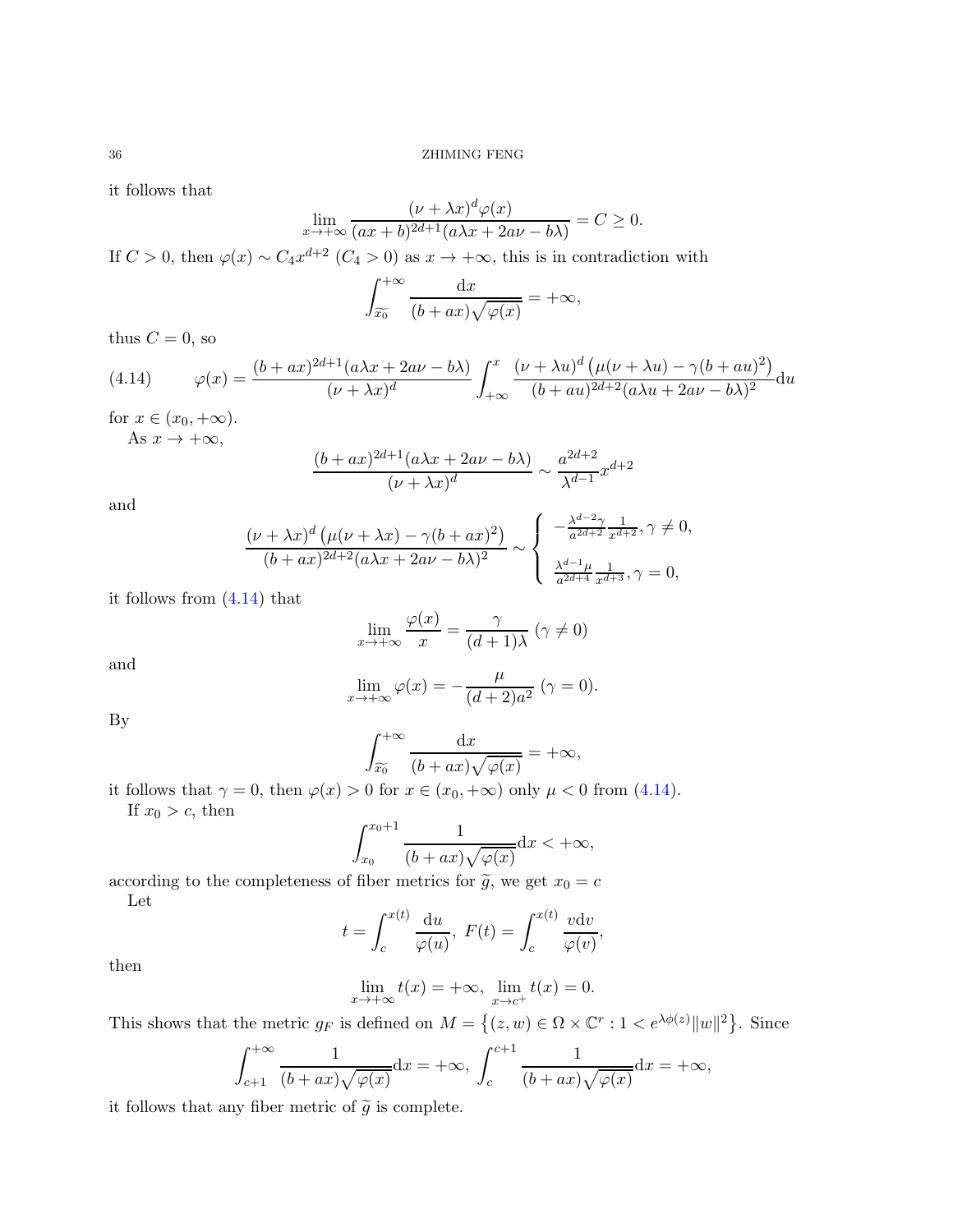$\left(\text{II}-\text{ii}-2\right)$  If  $\frac{b}{a} - \frac{2\nu}{\lambda} > -\frac{\nu}{\lambda} > -\frac{b}{a}$  $\frac{b}{a}$ , then  $x_1 > x_0 \geq -\frac{\nu}{\lambda} > -\frac{b}{a}$  $\frac{b}{a}$ . We prove that this situation is impossible.

If 
$$
\frac{b}{a} - \frac{2\nu}{\lambda} = x_1 > x_0 \ge -\frac{\nu}{\lambda} > -\frac{b}{a}
$$
, by  $\varphi(x_1) = \varphi'(x_1) = 0$  and (2.2), we get  

$$
\mu \lambda^2
$$

$$
\gamma = -\frac{\mu \lambda^2}{4a (a\nu - b\lambda)}, \ \mu(\nu + \lambda x) - \gamma(b + ax)^2 = -a^2 \gamma (x - x_1)^2.
$$

Thus

$$
\varphi(x) = \frac{a\gamma}{\lambda} \frac{(b+ax)^{2d+1}(x_1-x)}{(\nu+\lambda x)^d} \int_{x_1}^x \frac{(\nu+\lambda u)^d}{(b+au)^{2d+2}} \mathrm{d}u
$$

and

$$
\int_{x_0}^{\frac{x_0+x_1}{2}}\frac{1}{(b+ax)\sqrt{\varphi(x)}}\mathrm{d}x < +\infty.
$$

This is in contradiction with the completeness of fiber metrics of  $\tilde{g}$ .

If  $-\frac{b}{a} < -\frac{\nu}{\lambda} \leq x_0 < x_1 < +\infty$  and  $x_1 \neq \frac{b}{a} - \frac{2\nu}{\lambda}$ , by the completeness of fiber metrics of  $\tilde{g}$ , we get  $\varphi(x_0) = \varphi'(x_0) = \varphi(x_1) = \varphi'(x_1) = 0$ , so

$$
\gamma = \frac{\mu(\nu + \lambda x_0)}{(b + ax_0)^2} = \frac{\mu(\nu + \lambda x_1)}{(b + ax_1)^2} \le 0,
$$
  

$$
\mu(\nu + \lambda x) - \gamma(ax + b)^2 = a^2 \gamma(x - x_0)(x_1 - x)
$$

and

$$
\psi(x) := d\gamma (ax+b)^2 - (d+1)\mu(\nu+\lambda x) = -da^2\gamma (x-x_0)(x_1-x) - \mu(\nu+\lambda x) \ge 0
$$

for  $x_0 < x < x_1$ . Using  $(2.1)$ , we have

$$
\varphi(x) = \frac{(b+ax)^{2d+1}}{(\nu+\lambda x)^d} \int_{x_1}^x (x-u) \frac{(\nu+\lambda u)^{d-1} \psi(u)}{(b+au)^{2d+3}} du
$$
 (by  $\varphi(x_1) = 0$  and  $\varphi'(x_1) = 0$ ),

which implies that  $\varphi(x_0) > 0$ , this is in contradiction with the completeness of  $\tilde{g}$ .

If  $x_1 = +\infty$ , by [\(4.14\)](#page-35-0), we have  $\gamma = 0$  and  $\mu < 0$ . By  $\varphi(x_0) = 0, \varphi'(x_0) = 0$  and [\(2.1\)](#page-8-2), we have

$$
\varphi(x) = \frac{(b+ax)^{2d+1}}{(\nu+\lambda x)^d} \int_{x_0}^x (x-u) \frac{(\nu+\lambda u)^{d-1} \psi(u)}{(b+au)^{2d+3}} du
$$

which implies that  $\varphi(x) \sim C_5 x^{d+2}$  as  $x \to +\infty$ , this is in contradiction with the completeness of  $\tilde{g}$ .

(II – iii) For the case of  $a > 0$  and  $\lambda < 0$ .

By  $ax + b > 0$  and  $\nu + \lambda x > 0$ , we get  $-\frac{b}{a} < x < -\frac{\nu}{\lambda}$  $\frac{\nu}{\lambda}$ , so  $-\frac{b}{a} \le x_0 < x_1 \le -\frac{\nu}{\lambda} < \frac{b}{a} - \frac{2\nu}{\lambda}$ . By

$$
\int_{\frac{x_0+x_1}{2}}^{x_1} \frac{1}{(b+ax)\sqrt{\varphi(x)}} \mathrm{d}x = +\infty,
$$

we get  $\varphi(x_1) = \varphi'(x_1) = 0$ . Then by  $(2.2)$ , we obtain  $\gamma = \frac{\mu(\nu + \lambda x_1)}{(b + ax_1)^2}$  $\frac{\mu(\nu+\lambda x_1)}{(b+ax_1)^2}$  and

<span id="page-36-0"></span>(4.15) 
$$
\varphi(x) = \frac{(b+ax)^{2d+1}(a\lambda x + 2a\nu - b\lambda)}{(\nu+\lambda x)^d} \int_{x_1}^x \frac{(\nu+\lambda u)^d (\mu(\nu+\lambda u) - \gamma(b+au)^2)}{(b+au)^{2d+2}(b\lambda - 2a\nu - a\lambda u)^2} du
$$

for  $x \in (x_0, x_1)$ . From  $(4.15)$  and  $\varphi \neq 0$ , it follows that  $\mu < 0$ .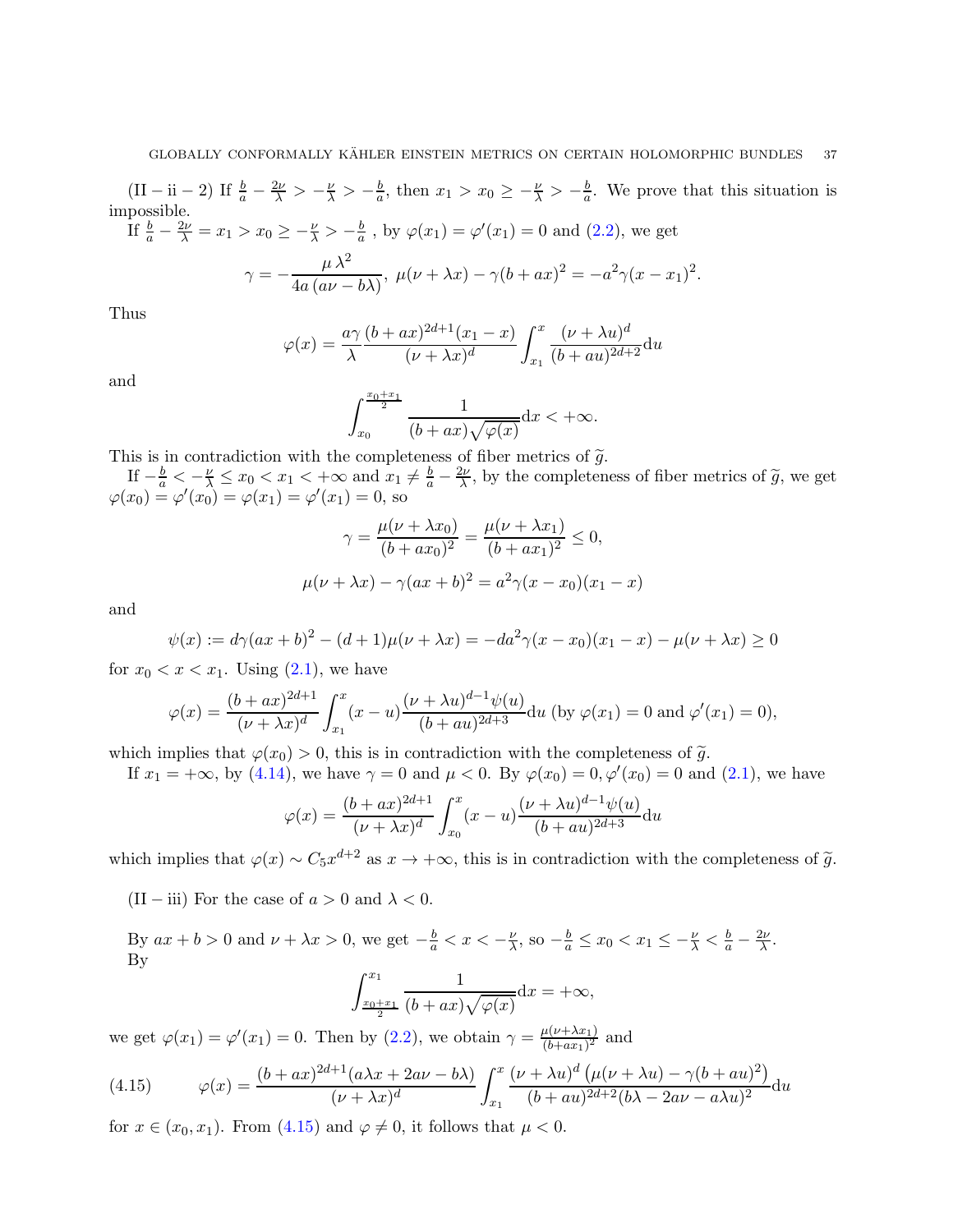Note that when  $c := -\frac{b}{a} \le x_0 < x < x_1$ ,

$$
a\lambda x + 2a\nu - b\lambda > 0
$$
,  $\frac{\nu + \lambda x_1}{(b + ax_1)^2} \ge 0$ ,  $\nu + \lambda x - \frac{\nu + \lambda x_1}{(b + ax_1)^2}(b + ax)^2 > 0$ ,

so

$$
\mu(\nu + \lambda x) - \gamma (b + ax)^2 = \mu \left( \nu + \lambda x - \frac{\nu + \lambda x_0}{(b + ax_0)^2} (b + ax)^2 \right) < 0,
$$

thus  $\varphi(x) > 0$  for  $c < x < x_1$  by [\(4.15\)](#page-36-0).

Using

$$
\lim_{x \to c^{+}} \varphi(x) = \frac{-\mu}{2(2d+1)a^2} > 0
$$

and fiber metrics for  $\tilde{g}$  are complete, we have  $x_0 = c$ .

Let

$$
t = \int_{c}^{x(t)} \frac{\mathrm{d}u}{\varphi(u)}, \ F(t) = \int_{c}^{x(t)} \frac{v \mathrm{d}v}{\varphi(v)},
$$

by

$$
\lim_{x \to x_1^-} \frac{\varphi(x)}{(x - x_1)^2} = -\frac{\mu}{2(b + ax_1)^2},
$$

then

$$
\lim_{x \to x_1^-} t(x) = +\infty, \ \lim_{x \to c^+} t(x) = 0.
$$

This shows that the metric  $g_F$  is defined on  $M = \{(z, w) \in \Omega \times \mathbb{C}^r : 1 < e^{\lambda \phi(z)} ||w||^2 \}$ . Since

$$
\int_{x_0}^{\frac{x_0+x_1}{2}} \frac{1}{(b+ax)\sqrt{\varphi(x)}} \mathrm{d}x = +\infty, \ \int_{\frac{x_0+x_1}{2}}^{x_1} \frac{1}{(b+ax)\sqrt{\varphi(x)}} \mathrm{d}x = +\infty,
$$

it follows that any fiber metric for  $\tilde{g}$  is complete.

(II – iv) For the case of  $a < 0$  and  $\lambda > 0$ .

By  $ax + b > 0$  and  $\nu + \lambda x > 0$ , we get  $-\frac{\nu}{\lambda} < x < -\frac{b}{a}$ , so  $\frac{b}{a} - \frac{2\nu}{\lambda} < -\frac{\nu}{\lambda} \le x_0 < x_1 \le -\frac{b}{a}$ . By

$$
\int_{x_0}^{\frac{x_0+x_1}{2}} \frac{1}{(b+ax)\sqrt{\varphi(x)}} \mathrm{d}x = +\infty,
$$

we get  $\varphi(x_0) = \varphi'(x_0) = 0$ . Then by  $(2.2)$ , we obtain  $\gamma = \frac{\mu(\nu + \lambda x_0)}{(b + ax_0)^2}$  $\frac{\mu(\nu+\lambda x_0)}{(b+ax_0)^2}$  and

(4.16) 
$$
\varphi(x) = \frac{(b+ax)^{2d+1}(a\lambda x + 2a\nu - b\lambda)}{(\nu+\lambda x)^d} \int_{x_0}^x \frac{(\nu+\lambda u)^d (\mu(\nu+\lambda u) - \gamma(b+au)^2)}{(b+au)^{2d+2}(b\lambda - 2a\nu - a\lambda u)^2} du
$$

for  $x \in (x_0, x_1)$ . From  $(4.16)$  and  $\varphi \neq 0$ , it follows that  $\mu < 0$ . Note that when  $x_0 < x < c := -\frac{b}{a}$  $\frac{b}{a}$ ,

<span id="page-37-0"></span>
$$
b\lambda - 2a\nu - a\lambda x > 0, \frac{\nu + \lambda x_0}{(b + ax_0)^2} \ge 0, \ \nu + \lambda x - \frac{\nu + \lambda x_0}{(b + ax_0)^2}(b + ax)^2 > 0,
$$

so

$$
\mu(\nu + \lambda x) - \gamma (b + ax)^2 = \mu \left( \nu + \lambda x - \frac{\nu + \lambda x_0}{(b + ax_0)^2} (b + ax)^2 \right) < 0
$$

which implies that  $\varphi(x) > 0$  for  $x_0 < x < c$ .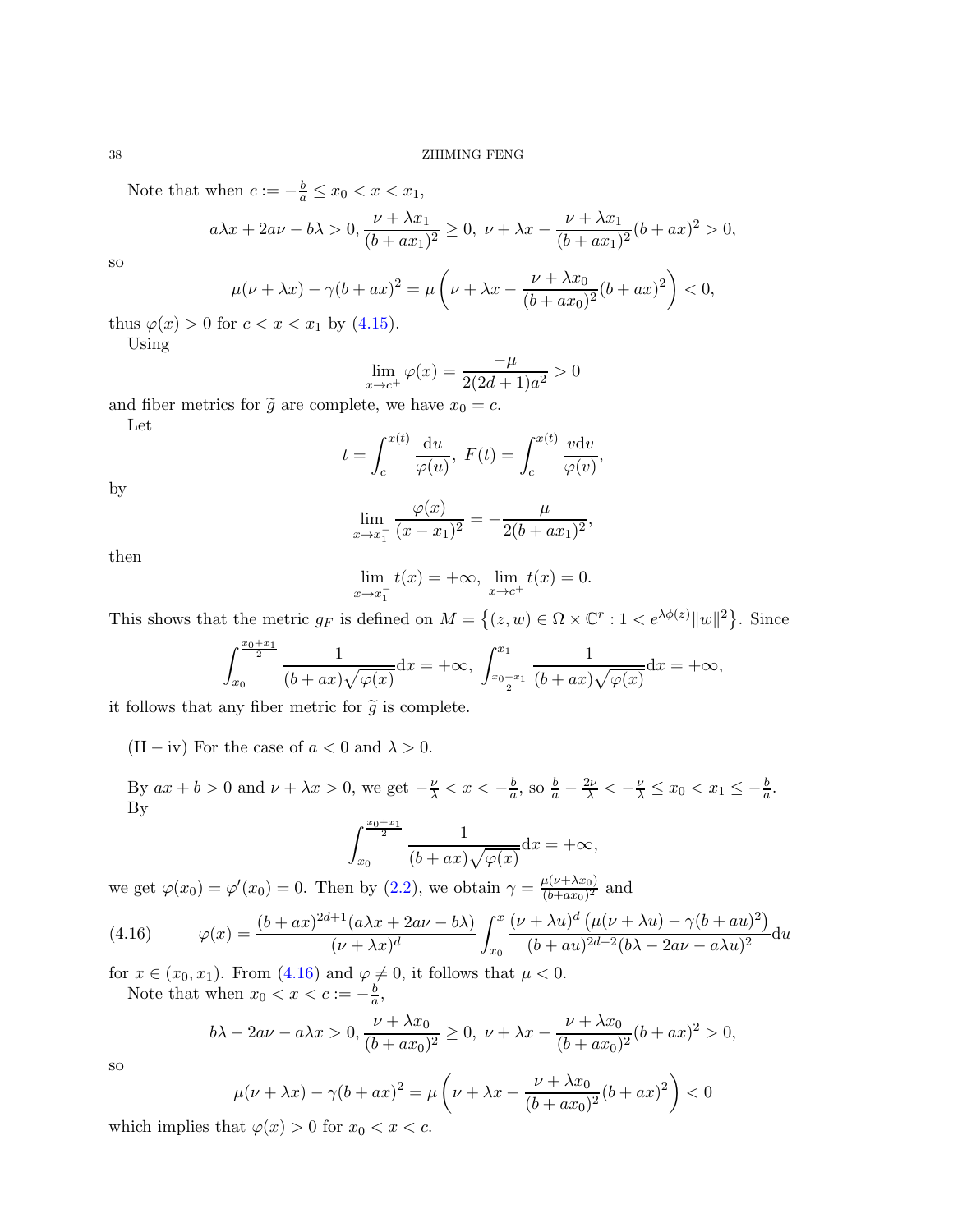Using

$$
\lim_{x \to c^{-}} \varphi(x) = \frac{-\mu}{2(2d+1)a^2} > 0
$$

and fiber metrics for  $\tilde{g}$  are complete, we have  $x_1 = c$ . Let

$$
t = \int_{c}^{x(t)} \frac{\mathrm{d}u}{\varphi(u)}, \ F(t) = \int_{c}^{x(t)} \frac{v \mathrm{d}v}{\varphi(v)},
$$

by

$$
\lim_{x \to x_0^+} \frac{\varphi(x)}{(x - x_0)^2} = -\frac{\mu}{2(b + ax_0)^2},
$$

then

$$
\lim_{x \to x_0^+} t(x) = -\infty, \ \lim_{x \to c^-} t(x) = 0.
$$

This shows that the metric  $g_F$  is defined on  $M = \{(z, w) \in \Omega \times \mathbb{C}^r : 0 < e^{\lambda \phi(z)} ||w||^2 < 1\}$ . Since

$$
\int_{x_0}^{\frac{x_0+x_1}{2}} \frac{1}{(b+ax)\sqrt{\varphi(x)}} dx = +\infty, \ \int_{\frac{x_0+x_1}{2}}^{x_1} \frac{1}{(b+ax)\sqrt{\varphi(x)}} dx = +\infty,
$$

it follows that any fiber metric for  $\tilde{g}$  is complete.

### Part (II) for  $r > 1$

Since  $a \neq 0$ , from  $(2.3)$ , we get  $\nu = 0$ . By Remark [2.1,](#page-8-0) when  $\nu = 0$  and  $r > 1$ , there must be  $\lambda > 0$ .

(II – i) For the case of  $a > 0$  and  $\lambda > 0$ .

By  $ax + b > 0$  and  $\nu + \lambda x = \lambda x > 0$ , we get  $x > \max\{-\frac{b}{a}, 0\}$ , so  $x_1 > x_0 \ge \max\{-\frac{b}{a}, 0\}$ . If  $x_1 < +\infty$ , by

$$
\int_{\frac{x_0+x_1}{2}}^{x_1} \frac{1}{(b+ax)\sqrt{\varphi(x)}} \mathrm{d}x = +\infty,
$$

we get  $\varphi(x_1) = \varphi'(x_1) = 0$ . Then by [\(2.3\)](#page-9-0), we obtain  $\mu = \frac{r(ax_1 + b)^2}{x_1}$  $\frac{x_1+0}{x_1} > 0$ . This is in contradiction with  $\mu\leq 0.$ 

For  $x_1 = +\infty$ , from  $(2.3)$ , we obtain

$$
\frac{x^{n-1}\varphi(x)}{(ax+b)^{2n-1}(ax-b)} = C_1 + \int_{\widetilde{x_0}}^x \frac{u^{n-1}(\mu u - r(b+au)^2)}{(b+au)^{2n}(au-b)^2} du,
$$

where

$$
\widetilde{x_0} := x_0 + 1, C_1 = \frac{\widetilde{x_0}^{n-1} \varphi(\widetilde{x_0})}{(a\widetilde{x_0} + b)^{2n-1} (a\widetilde{x_0} - b)}.
$$

Since

$$
-\infty < C_1 + \int_{\widetilde{x_0}}^{+\infty} \frac{u^{n-1} \left(\mu u - r(b + au)^2\right)}{(b + au)^{2n} (au - b)^2} du < +\infty,
$$

it follows that

$$
\lim_{x \to +\infty} \frac{x^{n-1} \varphi(x)}{(ax+b)^{2n-1} (ax-b)} = C.
$$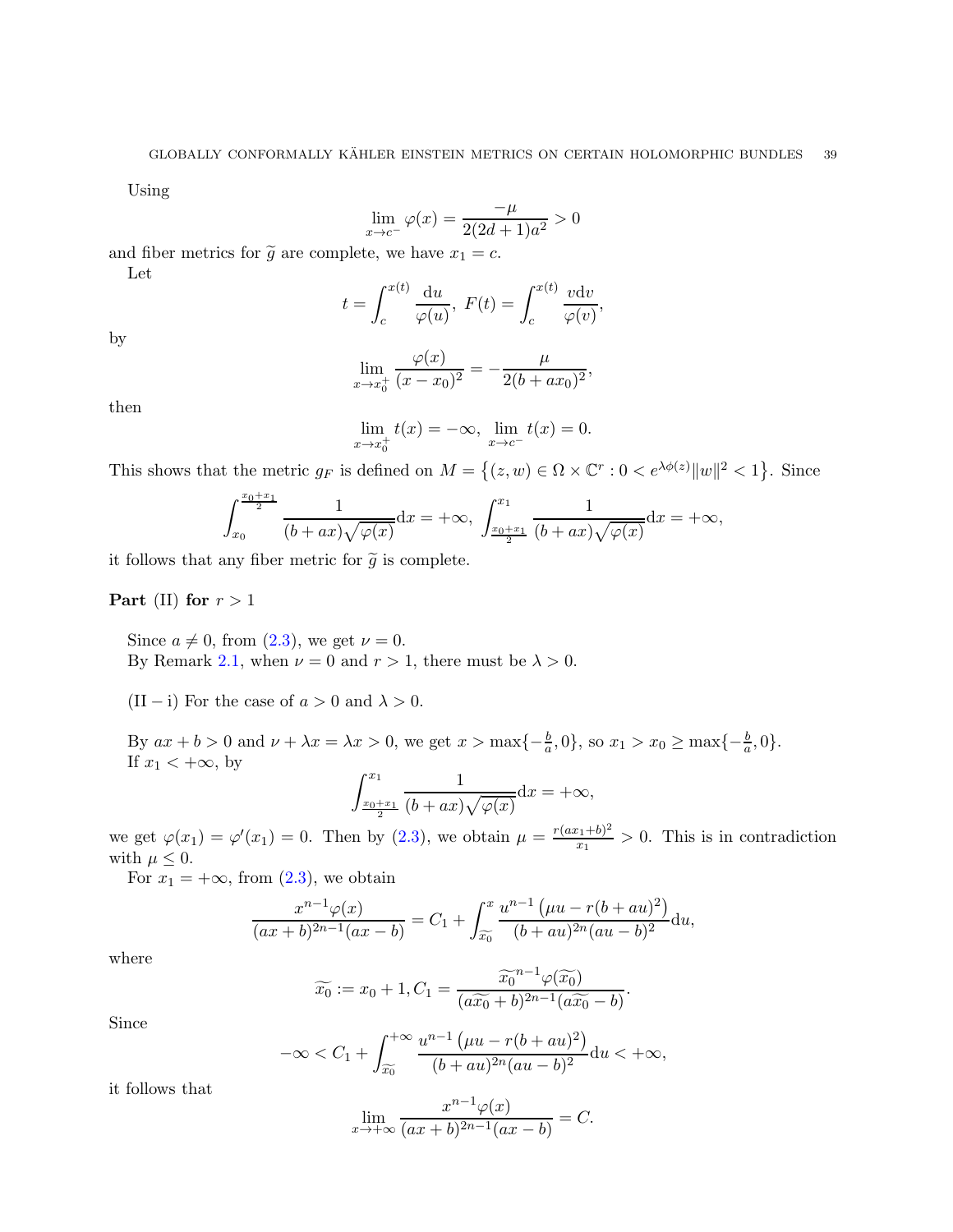If  $C \neq 0$ , then  $\varphi(x) \sim C_2 x^{n+1}$  as  $x \to +\infty$ , this is in contradiction with

$$
\int_{\widetilde{x_0}}^{+\infty} \frac{\mathrm{d}x}{(b+ax)\sqrt{\varphi(x)}} = +\infty,
$$

thus  $C = 0$ , so

(4.17) 
$$
\varphi(x) = \frac{(ax+b)^{2n-1}(ax-b)}{x^{n-1}} \int_{+\infty}^{x} \frac{u^{n-1}(\mu u - r(b+au)^2)}{(b+au)^{2n}(au-b)^2} du
$$

for  $x \in (x_0, +\infty)$ . As  $x \to +\infty$ ,

<span id="page-39-0"></span>
$$
\frac{(ax+b)^{2n-1}(ax-b)}{x^{n-1}} \sim a^{2n}x^{n+1}
$$

and

$$
\frac{x^{n-1} \left(\mu x - r(b + ax)^2\right)}{(b + ax)^{2n} (ax - b)^2} \sim \frac{-r}{a^{2n}} \frac{1}{x^{n+1}}
$$

it follows from [\(4.17\)](#page-39-0) that

$$
\lim_{x \to +\infty} \frac{\varphi(x)}{x} = \frac{r}{n}.
$$

So

$$
\int_{\widetilde{x_0}}^{+\infty} \frac{\mathrm{d}x}{(b+ax)\sqrt{\varphi(x)}} < +\infty,
$$

this is in contradiction with the completeness of fiber metrics of  $\tilde{g}$ .

(II – ii) For the case of  $a < 0$  and  $\lambda > 0$ .

By  $ax + b > 0$  and  $\nu + \lambda x = \lambda x > 0$ , we get  $0 < x < -\frac{b}{a}$  $\frac{b}{a}$ , so  $b > 0$  and  $\frac{b}{a} < 0 \le x_0 < x_1 \le -\frac{b}{a}$ . By

$$
\int_{x_0}^{\frac{x_0+x_1}{2}} \frac{1}{(b+ax)\sqrt{\varphi(x)}} \mathrm{d}x = +\infty,
$$

we get  $\varphi(x_0) = \varphi'(x_0) = 0$ . Then by [\(2.3\)](#page-9-0), we obtain  $\mu = \frac{r(ax_0 + b)^2}{x_0}$  $\frac{x_0+0}{x_0} > 0$ , this is in contradiction with  $\mu \leq 0$ .

Part (III)

By  $(2.2)$ , using  $\varphi(x_1) = 0$ , we get

(4.18) 
$$
\varphi(x) = \frac{(a\lambda x + 2a\nu - b\lambda)(ax + b)^{2d+1}}{(\nu + \lambda x)^d} \int_{x_1}^x \frac{(\nu + \lambda u)^d (\mu(\nu + \lambda u) - \gamma (au + b)^2)}{(au + b)^{2d+2}(a\lambda u + 2a\nu - b\lambda)^2} du
$$

for  $x_0 < x < x_1$ . Then

<span id="page-39-1"></span>
$$
-1 = \varphi'(x_1) = \lim_{x \to x_1^-} \frac{\varphi(x)}{x - x_1} = \frac{\mu(\lambda x_1 + \nu) - \gamma(ax_1 + b)^2}{(ax_1 + b)(a\lambda x_1 + 2a\nu - b\lambda)}.
$$

So

$$
\gamma = \mu \frac{\nu + \lambda x_1}{(b + ax_1)^2} + \frac{a\lambda x_1 + 2a\nu - b\lambda}{b + ax_1}.
$$

(III – i) For the case of  $a < 0$  and  $\lambda < 0$ .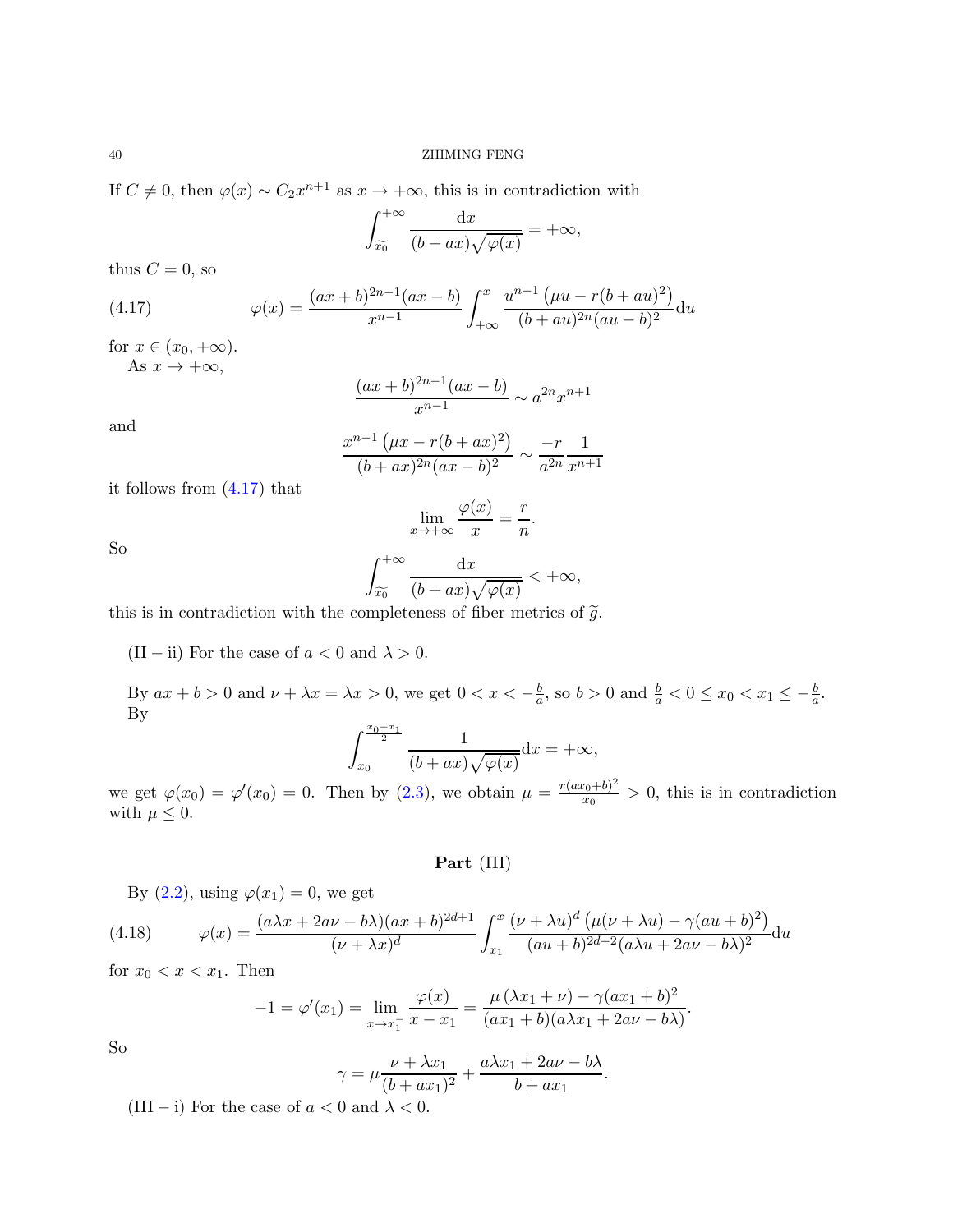By  $ax + b > 0$  and  $\nu + \lambda x > 0$ , we get  $x < \min\{-\frac{b}{a}, -\frac{\nu}{\lambda}\}$  $\frac{\nu}{\lambda}$ , so  $x_1 \leq \min\{-\frac{b}{a}, -\frac{\nu}{\lambda}\}$  $\frac{\nu}{\lambda}\}$ . For  $x_0 > -\infty$ , according to the completeness of the fibre metric for  $\tilde{g}$ , namely

$$
\int_{x_0}^{\frac{x_0+x_1}{2}} \frac{1}{(b+ax)\sqrt{\varphi(x)}} \mathrm{d}x = +\infty,
$$

we have  $\varphi(x_0) = \varphi'(x_0) = 0$ . Then by [\(2.2\)](#page-8-3), we obtain  $\gamma = \frac{\mu(\nu + \lambda x_0)}{(b + ax_0)^2}$  $\frac{\mu(\nu+\lambda x_0)}{(b+ax_0)^2}$  < 0,  $\mu$  < 0 and

<span id="page-40-0"></span>(4.19) 
$$
\varphi(x) = -\frac{(b+ax)^{2d+1}(b\lambda - 2a\nu - a\lambda x)}{(\nu+\lambda x)^d} \int_{x_0}^x \frac{(\nu+\lambda u)^d (\mu(\nu+\lambda u) - \gamma(b+au)^2)}{(b+au)^{2d+2}(b\lambda - 2a\nu - a\lambda u)^2} du
$$

for  $x \in (x_0, x_1)$ .

(III – i – 1) If  $-\frac{b}{a} \leq -\frac{\nu}{\lambda} \leq \frac{b}{a} - \frac{2\nu}{\lambda}$  $\frac{2\nu}{\lambda}$ . Note that when  $-\infty < x_0 < x < x_1 \leq c := -\frac{b}{a}$  $\frac{b}{a}$ , by

$$
b\lambda - 2a\nu - a\lambda x > 0, \frac{\nu + \lambda x_0}{(b + ax_0)^2} > 0, \ \nu + \lambda x - \frac{\nu + \lambda x_0}{(b + ax_0)^2}(b + ax)^2 > 0
$$

and [\(4.19\)](#page-40-0), we get  $\varphi(x_1) > 0$ . This is in contradiction with  $\varphi(x_1) = 0$ .

For  $x_0 = -\infty$ , according to the proof of  $(II - i - 1)$ , we get  $\gamma = 0$ ,  $\mu < 0$  and

(4.20) 
$$
\varphi(x) = \frac{(b+ax)^{2d+1}(a\lambda x + 2a\nu - b\lambda)}{(\nu+\lambda x)^d} \int_{-\infty}^x \frac{\mu(\nu+\lambda u)^{d+1}}{(b+au)^{2d+2}(a\lambda u + 2a\nu - b\lambda)^2} du
$$

for  $x \in (-\infty, x_1)$ , which implies that  $\varphi(x_1) > 0$ . This conflicts with  $\varphi(x_1) = 0$ .

$$
\begin{aligned}\n\text{(III} - \text{i} - 2) \text{ If } \frac{b}{a} - \frac{2\nu}{\lambda} < -\frac{\nu}{\lambda} < -\frac{b}{a}, \text{ then } \frac{b}{a} - \frac{2\nu}{\lambda} \le x_0 < x_1 \le -\frac{\nu}{\lambda} < -\frac{b}{a} \text{ or } x_0 < x_1 \le \frac{b}{a} - \frac{2\nu}{\lambda} < \\
-\frac{\nu}{\lambda} < -\frac{b}{a} \text{ or } x_0 < \frac{b}{a} - \frac{2\nu}{\lambda} < x_1 \le -\frac{\nu}{\lambda} < -\frac{b}{a}. \\
\text{If } -\infty < x_0, \text{ and } \frac{b}{a} - \frac{2\nu}{\lambda} < x_1 \le -\frac{\nu}{\lambda} < -\frac{b}{a}, \text{ by} \\
\gamma &= \mu \frac{\nu + \lambda x_1}{(b + ax_1)^2} + \frac{a\lambda x_1 + 2a\nu - b\lambda}{b + ax_1} = \mu \frac{\nu + \lambda x_0}{(b + ax_0)^2} < 0,\n\end{aligned}
$$

we get

$$
\mu(\nu + \lambda x) - \gamma(ax + b)^2 < 0
$$

for  $x_0 < x < x_1$ . So

$$
\psi(x) := d\gamma (ax + b)^2 - (d+1)\mu(\nu + \lambda x) = -d(\mu(\nu + \lambda x) - \gamma(ax + b)^2) - \mu(\nu + \lambda x) > 0
$$

for  $x_0 < x < x_1$ . Using  $(2.1)$ , we have

$$
\varphi(x) = \frac{(b+ax)^{2d+1}}{(\nu+\lambda x)^d} \int_{x_0}^x (x-u) \frac{(\nu+\lambda u)^{d-1} \psi(u)}{(b+au)^{2d+3}} du
$$
 (by  $\varphi(x_0) = 0$  and  $\varphi'(x_0) = 0$ ),

which implies that  $\varphi(x_1) > 0$ , this conflicts with  $\varphi(x_1) = 0$ . If  $-\infty < x_0 < x_1 \leq c := \frac{b}{a} - \frac{2\nu}{\lambda} < -\frac{\nu}{\lambda} < -\frac{b}{a}$  $\frac{b}{a}$ , by

$$
\gamma = \frac{\mu(\nu + \lambda x_0)}{(b + ax_0)^2} < 0, \mu(\nu + \lambda c) - \gamma (ac + b)^2 = -\frac{\mu(\nu a - b\lambda)(a\lambda x_0 + 2\nu a - b\lambda)^2}{a(ax_0 + b)^2 \lambda^2} < 0
$$

and

$$
b\lambda - 2a\nu - a\lambda x > 0, \mu(\nu + \lambda x) - \gamma(ax + b)^2 < 0
$$

for  $x_0 < x < c$ . From [\(4.19\)](#page-40-0) we have  $\varphi(x_1) > 0$ , this conflicts with  $\varphi(x_1) = 0$ .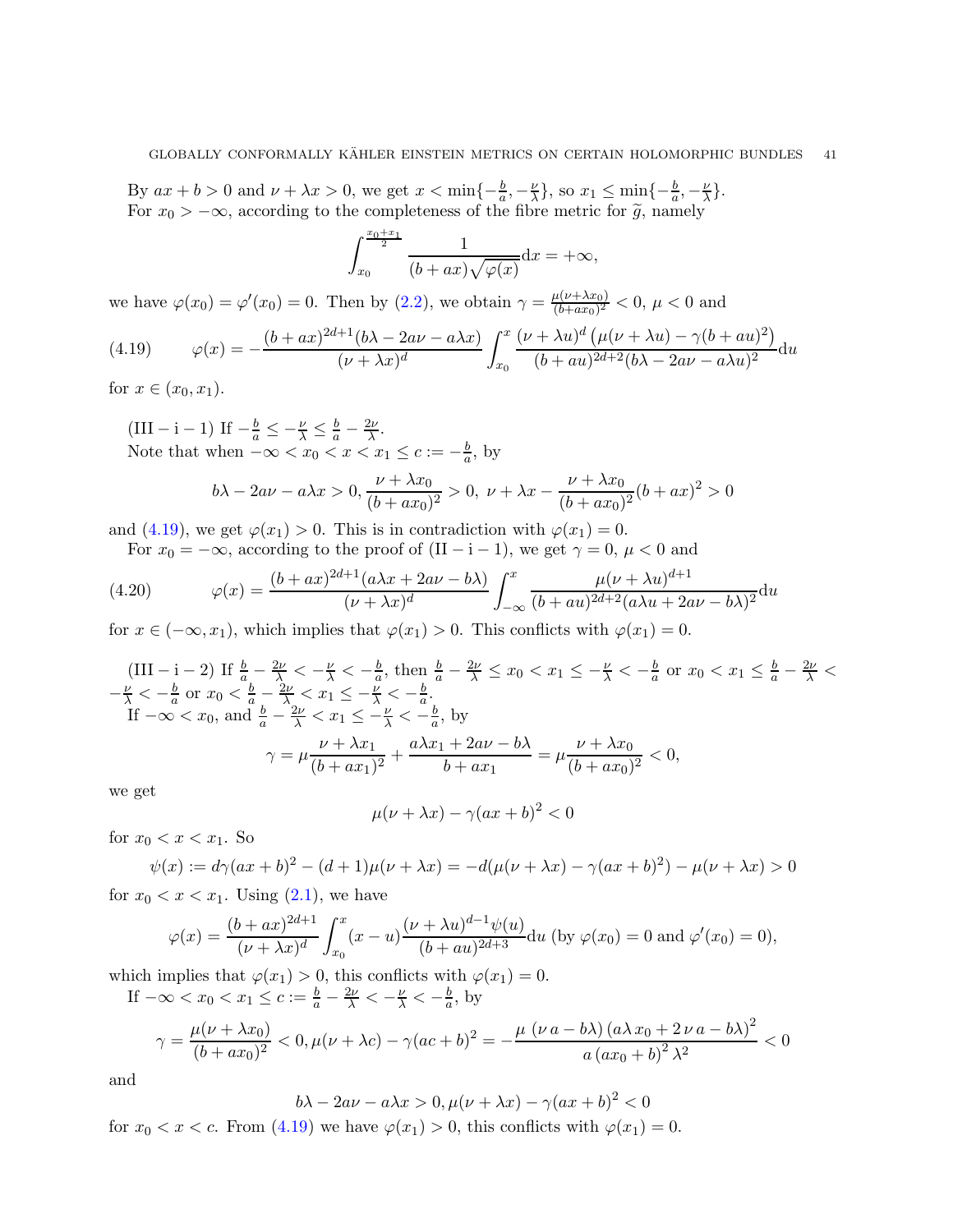#### 42 ZHIMING FENG

If  $-\infty = x_0 < x_1 \leq -\frac{\nu}{\lambda} < -\frac{b}{a}$  $\frac{b}{a}$ , by [\(4.12\)](#page-32-0), we have  $\gamma = 0$  and  $\mu < 0$ . Using  $\gamma = \mu \frac{\nu + \lambda x_1}{\mu}$  $\frac{\nu + \lambda x_1}{(b + ax_1)^2} + \frac{a\lambda x_1 + 2a\nu - b\lambda}{b + ax_1}$  $\frac{b + 2ax + bx}{b + ax_1}$ ,

it follows that  $\frac{b}{a} - \frac{2\nu}{\lambda} < x_1$ . From [\(4.18\)](#page-39-1), we get  $\varphi(x) < 0$  for  $x < \frac{b}{a} - \frac{2\nu}{\lambda}$ , this conflicts with  $\varphi(x) > 0$  for  $x_0 < x < x_1$ .

(III – ii) For the case of  $a > 0$  and  $\lambda > 0$ .

By  $ax + b > 0$  and  $\nu + \lambda x > 0$ , we get  $x > \max\{-\frac{b}{a}, -\frac{\nu}{\lambda}\}$  $\frac{\nu}{\lambda}$ , so  $x_1 > x_0 \ge \max\{-\frac{b}{a}, -\frac{\nu}{\lambda}\}$  $\frac{\nu}{\lambda}\},$ (4.21)  $\varphi(x) = \frac{(b+ax)^{2d+1}(a\lambda x + 2a\nu - b\lambda)}{(a+b)(a+b)}$  $(\nu + \lambda x)^d$  $\int_0^x$  $\overline{x_1}$  $(\nu + \lambda u)^d (\mu(\nu + \lambda u) - \gamma (b + au)^2)$  $\frac{(b + au)^{2d+2}(b\lambda - 2a\nu - a\lambda u)^2}{(b + au)^{2d+2}(b\lambda - 2a\nu - a\lambda u)^2}$ 

for  $x \in (x_0, x_1)$ , and

<span id="page-41-0"></span>
$$
\gamma = \mu \frac{\nu + \lambda x_1}{(b + ax_1)^2} + \frac{a\lambda x_1 + 2a\nu - b\lambda}{b + ax_1}.
$$
  
(III – ii – 1) If  $-\frac{b}{a} \ge -\frac{\nu}{\lambda} \ge \frac{b}{a} - \frac{2\nu}{\lambda}$ .  
Let

$$
q(x) = \mu(\nu + \lambda x) - \gamma (b + ax)^2.
$$

Note that when  $c := -\frac{b}{a} < x < x_1$ , by  $\mu \leq 0$ ,  $q(-\frac{b}{a})$  $\frac{b}{a}$ )  $\leq 0$  and  $q(x_1) < 0$ , we get  $a\lambda x + 2a\nu - b\lambda > 0,$ 

$$
\mu(\nu+\lambda x)-\gamma(b+ax)^2\leq 0\; (\gamma\leq 0)
$$

and

$$
\mu(\nu + \lambda x) - \gamma (b + ax)^2 \le -\gamma (b + ax)^2 \le 0 \quad (\gamma > 0),
$$

so  $\varphi(x) > 0$  for  $x \in (c, x_1)$  by  $(4.21)$ . Using

$$
\lim_{x \to c^{+}} \varphi(x) = \begin{cases} \frac{-\mu}{2(2d+1)a^{2}} \text{ (for } \frac{b}{a} < \frac{\nu}{\lambda}), \\ \frac{-\mu}{(d+2)a^{2}} \text{ (for } \frac{b}{a} = \frac{\nu}{\lambda}), \end{cases}
$$

$$
\lim_{x \to c^{+}} \frac{\varphi(x)}{(b+ax)^{2}} = \frac{\gamma}{2(2d-1)a(a\nu - b\lambda)} > 0 \text{ (for } \mu = 0 \text{ and } \frac{b}{a} < \frac{\nu}{\lambda}),
$$

$$
\lim_{x \to c^{+}} \frac{\varphi(x)}{b+ax} = \frac{\gamma}{(d+1)a\lambda} > 0 \text{ (for } \mu = 0 \text{ and } \frac{b}{a} = \frac{\nu}{\lambda})
$$

and fiber metrics for  $\tilde{g}$  are complete, we have  $x_0 = c$ .

For  $\mu < 0$ , let

$$
t = \int_{c}^{x(t)} \frac{\mathrm{d}u}{\varphi(u)}, \ F(t) = \int_{c}^{x(t)} \frac{v \mathrm{d}v}{\varphi(v)},
$$

by

$$
\lim_{x \to c^{+}} \varphi(x) = \frac{-\mu}{2(2d+1)a^2} \text{ (for } \frac{b}{a} < \frac{\nu}{\lambda}\text{)}, \lim_{x \to c^{+}} \varphi(x) = \frac{-\mu}{(d+2)a^2} \text{ (for } \frac{b}{a} = \frac{\nu}{\lambda}\text{)}
$$

and  $\lim_{x \to x_1^-}$  $\frac{\varphi(x)}{x_1-x} = 1$ , we have

$$
\lim_{x \to x_1^-} t(x) = +\infty, \ \lim_{x \to c^+} t(x) = 0.
$$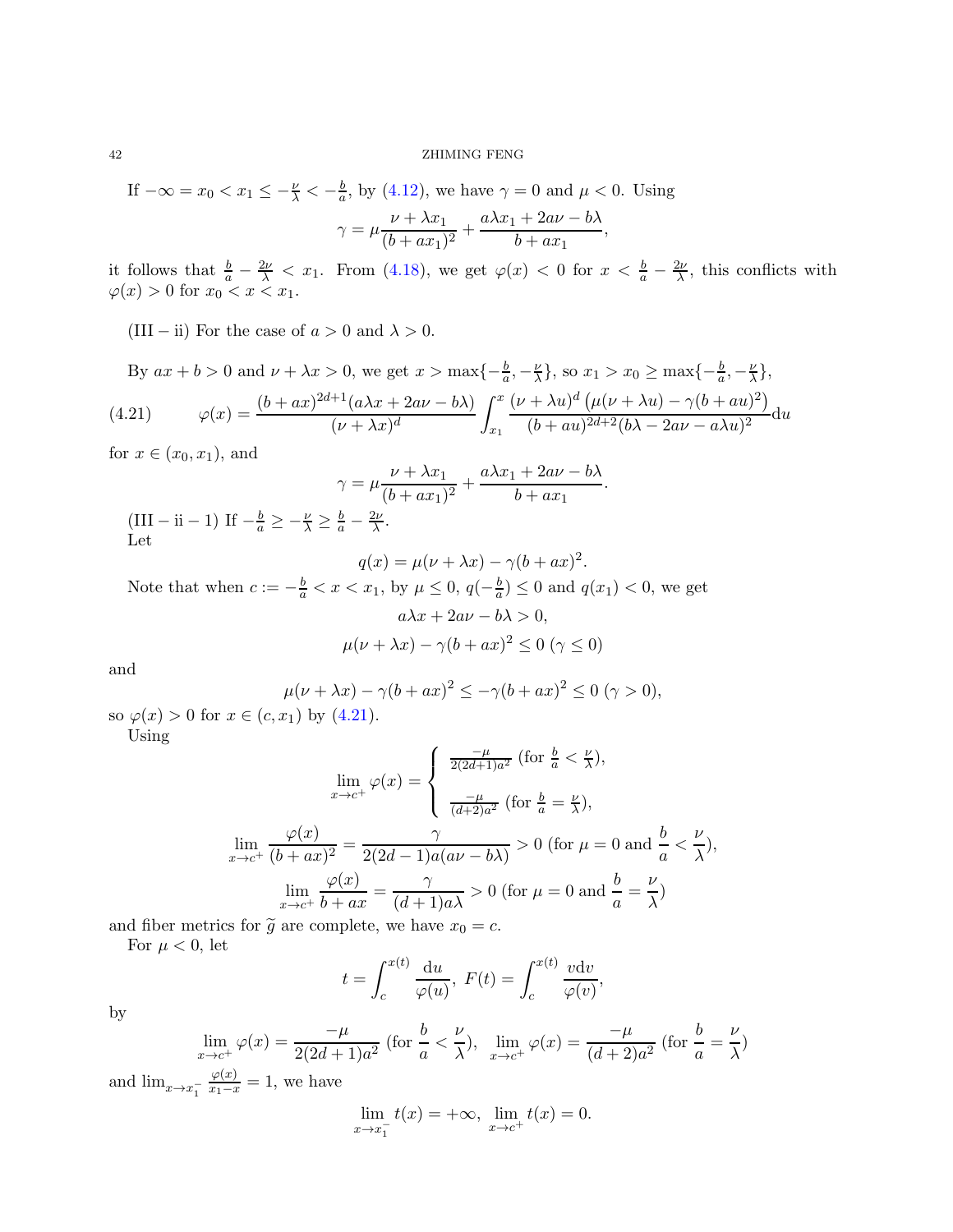#### GLOBALLY CONFORMALLY KÄHLER EINSTEIN METRICS ON CERTAIN HOLOMORPHIC BUNDLES 43

This shows that the metric  $g_F$  is defined on  $M = \{(z, w) \in \Omega \times \mathbb{C}^r : 1 < e^{\lambda \phi(z)} ||w||^2 \}$ . Since

$$
\int_{x_0}^{\frac{x_0+x_1}{2}} \frac{1}{(b+ax)\sqrt{\varphi(x)}} \mathrm{d}x = +\infty,
$$

it follows that any fiber metric for  $\tilde{g}$  is complete at  $x = x_0$ .

For  $\mu = 0$ , let

$$
t = \int_{\frac{x_0 + x_1}{2}}^{x(t)} \frac{du}{\varphi(u)}, \ F(t) = \int_{\frac{x_0 + x_1}{2}}^{x(t)} \frac{v dv}{\varphi(v)},
$$

by

$$
\lim_{x \to c^+} \frac{\varphi(x)}{(b+ax)^2} = \frac{\gamma}{2(2d-1)a(a\nu - b\lambda)} > 0 \text{ (for } \frac{b}{a} < \frac{\nu}{\lambda}\text{), } \lim_{x \to x_1^-} \frac{\varphi(x)}{x_1 - x} = 1
$$

and

$$
\lim_{x \to c^{+}} \frac{\varphi(x)}{b + ax} = \frac{\gamma}{(d+1)a\lambda} > 0 \text{ (for } \frac{b}{a} = \frac{\nu}{\lambda}\text{)},
$$

we get

$$
\lim_{x \to x_1^-} t(x) = +\infty, \ \lim_{x \to c^+} t(x) = -\infty.
$$

This shows that the metric  $g_F$  is defined on  $M = \{(z, w) \in \Omega \times \mathbb{C}^r : 0 < e^{\lambda \phi(z)} ||w||^2 \}$ . Since

$$
\int_{x_0}^{\frac{x_0+x_1}{2}} \frac{1}{(b+ax)\sqrt{\varphi(x)}} \mathrm{d}x = +\infty,
$$

it follows that any fiber metric for  $\tilde{g}$  is complete at  $x = x_0$ .

$$
\begin{aligned}\n\text{(III} - \text{ii} - 2) \text{ If } \frac{b}{a} - \frac{2\nu}{\lambda} > -\frac{\nu}{\lambda} > -\frac{b}{a}, \text{ then } \frac{b}{a} - \frac{2\nu}{\lambda} \ge x_1 > x_0 \ge -\frac{\nu}{\lambda} > -\frac{b}{a} \text{ or } x_1 > x_0 \ge \frac{b}{a} - \frac{2\nu}{\lambda} > \\
-\frac{\nu}{\lambda} > -\frac{b}{a} \text{ or } x_1 > \frac{b}{a} - \frac{2\nu}{\lambda} > x_0 \ge -\frac{\nu}{\lambda} > -\frac{b}{a}. \\
\text{If } \frac{b}{a} - \frac{2\nu}{\lambda} = x_1 > x_0 \ge -\frac{\nu}{\lambda} > -\frac{b}{a}, \text{ by } \mu \le 0, \ \varphi(x_1) = 0, \varphi'(x_1) = -1 \text{ and } (2.2), \text{ we get} \\
\gamma = \frac{\mu \lambda^2}{4a(b\lambda - a\nu)} \le 0, \ \mu(\nu + \lambda x) - \gamma(b + ax)^2 = -a^2 \gamma(x - x_1)^2.\n\end{aligned}
$$

Thus

$$
\varphi(x) = \frac{(b+ax)^{2d+1}(x_1-x)}{(\nu+\lambda x)^d} \left( \frac{(\nu+\lambda x_1)^d}{(b+ax_1)^{2d+1}} + \frac{a\gamma}{\lambda} \int_{x_1}^x \frac{(\nu+\lambda u)^d}{(b+au)^{2d+2}} du \right) > 0 \ (x_0 \le x < x_1)
$$

and

$$
\int_{x_0}^{\frac{x_0+x_1}{2}} \frac{1}{(b+ax)\sqrt{\varphi(x)}} \mathrm{d}x < +\infty.
$$

This is in contradiction with the completeness of fiber metrics of  $\tilde{g}$ .

If 
$$
\frac{b}{a} - \frac{2\nu}{\lambda} > x_1 > x_0 \ge -\frac{\nu}{\lambda} > -\frac{b}{a}
$$
, then  

$$
\gamma = \mu \frac{\nu + \lambda x_1}{(b + ax_1)^2} + \frac{a\lambda x_1 + 2a\nu - b\lambda}{b + ax_1}, \quad b\lambda - 2a\nu - a\lambda x > 0
$$

for  $x \le x_1$ . By the completeness of fiber metrics of  $\tilde{g}$ , we get  $\varphi(x_0) = \varphi'(x_0) = 0$ , thus by  $(2.2)$ ,

$$
\gamma = \mu \frac{\nu + \lambda x_0}{(b + ax_0)^2} = \mu \frac{\nu + \lambda x_1}{(b + ax_1)^2} + \frac{a\lambda x_1 + 2a\nu - b\lambda}{b + ax_1},
$$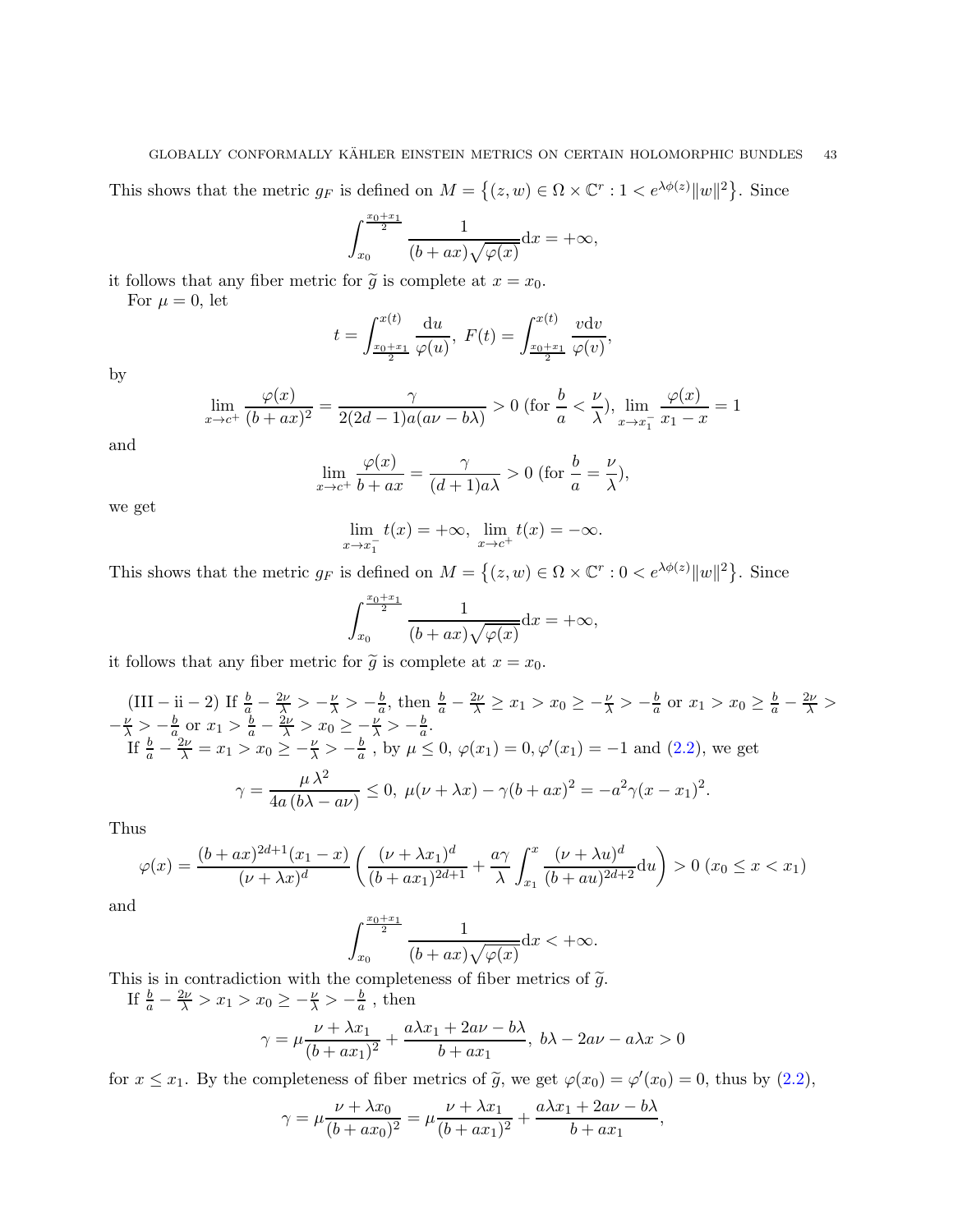namely,

$$
\mu \frac{\nu + \lambda x_0}{(b + ax_0)^2} - \mu \frac{\nu + \lambda x_1}{(b + ax_1)^2} = \frac{a\lambda x_1 + 2a\nu - b\lambda}{b + ax_1}.
$$

Since

$$
\frac{\mathrm{d}}{\mathrm{d}x}\frac{\nu + \lambda x}{(b + ax)^2} = \frac{b\lambda - 2a\nu - a\lambda x}{(ax + b)^3} > 0
$$

for  $x_0 \leq x \leq x_1$  and  $\mu \leq 0$ , it follows that

$$
\mu \frac{\nu + \lambda x_0}{(b + ax_0)^2} - \mu \frac{\nu + \lambda x_1}{(b + ax_1)^2} \ge 0,
$$

this conflicts with  $\frac{a\lambda x_1 + 2a\nu - b\lambda}{b + ax_1} < 0.$ If  $-\frac{b}{a} < -\frac{\nu}{\lambda} \le x_0$  and  $\frac{b}{a} - \frac{2\nu}{\lambda} < x_1$ , by

$$
\gamma = \mu \frac{\nu + \lambda x_1}{(b + ax_1)^2} + \frac{a\lambda x_1 + 2a\nu - b\lambda}{b + ax_1} = \mu \frac{\nu + \lambda x_0}{(b + ax_0)^2} < 0,
$$

we get

$$
\mu(\nu + \lambda x) - \gamma(ax + b)^2 < 0
$$

for  $x_0 < x < x_1$ . So

$$
\psi(x) := d\gamma (ax + b)^2 - (d+1)\mu(\nu + \lambda x) = -d(\mu(\nu + \lambda x) - \gamma(ax + b)^2) - \mu(\nu + \lambda x) > 0
$$
  
  $x_0 < x < x_1$  Using (2.1) we have

for  $x_0 < x < x_1$ . Using  $(2.1)$ , we have

$$
\varphi(x) = \frac{(b+ax)^{2d+1}}{(\nu+\lambda x)^d} \int_{x_0}^x (x-u) \frac{(\nu+\lambda u)^{d-1} \psi(u)}{(b+au)^{2d+3}} du
$$
 (by  $\varphi(x_0) = 0$  and  $\varphi'(x_0) = 0$ ),

which implies that  $\varphi(x_1) > 0$ , this conflicts with  $\varphi(x_1) = 0$ .

(III – iii) For the case of  $a > 0$  and  $\lambda < 0$ .

By  $ax + b > 0$  and  $\nu + \lambda x > 0$ , we get  $-\frac{b}{a} < x < -\frac{\nu}{\lambda}$  $\frac{\nu}{\lambda}$ , so  $-\frac{b}{a} \leq x_0 < x_1 \leq -\frac{\nu}{\lambda} < \frac{b}{a} - \frac{2\nu}{\lambda}$ . Let

$$
q(x) := \mu(\nu + \lambda x) - \gamma (b + ax)^2.
$$

Note that when  $c := -\frac{b}{a} \le x_0 < x < x_1$ , by

$$
\gamma = \mu \frac{\nu + \lambda x_1}{(b + ax_1)^2} + \frac{a\lambda x_1 + 2a\nu - b\lambda}{b + ax_1}, \ q(c) \le 0, \ q(x_1) < 0, \ \mu \le 0,
$$

we have

$$
q(x) = \mu(\nu + \lambda x) - \gamma(b + ax)^2 < 0, \ a\lambda x + 2a\nu - b\lambda > 0,
$$
\n
$$
(4.19) \quad (1.10)
$$

for  $x \in (c, x_1)$ . From  $(4.18)$ , so  $\varphi(x) > 0$  for  $x \in (c, x_1)$ .

$$
\operatorname{Using}
$$

$$
\lim_{x \to c^{+}} \varphi(x) = \frac{-\mu}{2(2d+1)a^2} > 0 \ (\mu < 0),
$$

$$
\lim_{x \to c^{+}} \frac{\varphi(x)}{(b+ax)^2} = \frac{\gamma}{2(2d-1)a(a\nu - b\lambda)} > 0 \ (\mu = 0)
$$

and fiber metrics for  $\tilde{g}$  are complete, we have  $x_0 = c$ .

For  $\mu < 0$ , let

$$
t = \int_{c}^{x(t)} \frac{\mathrm{d}u}{\varphi(u)}, \ F(t) = \int_{c}^{x(t)} \frac{v \mathrm{d}v}{\varphi(v)},
$$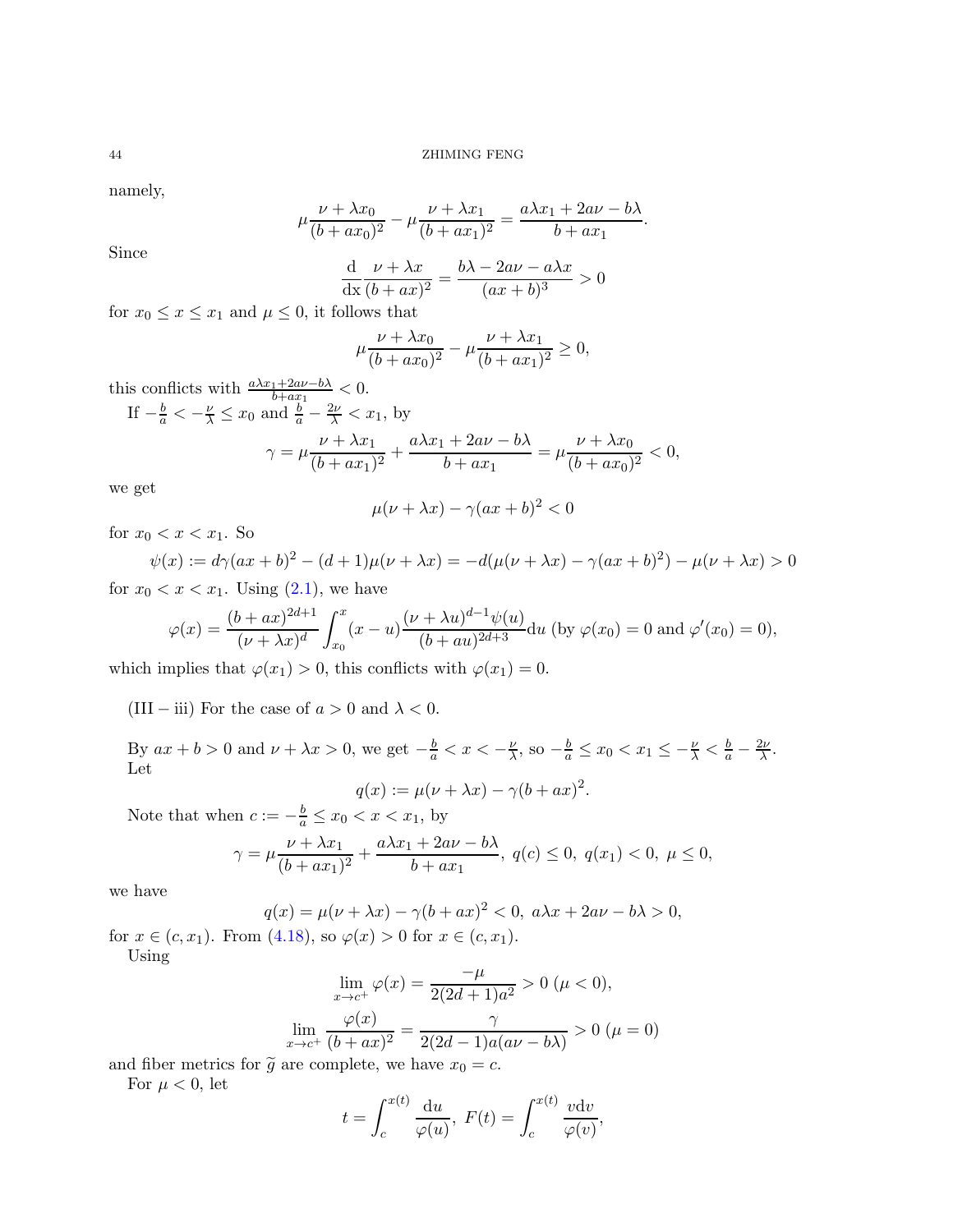by

$$
\lim_{x \to x_1^-} \frac{\varphi(x)}{x_1 - x} = 1,
$$

then

$$
\lim_{x \to x_1^-} t(x) = +\infty, \ \lim_{x \to c^+} t(x) = 0.
$$

This shows that the metric  $g_F$  is defined on  $M = \{(z, w) \in \Omega \times \mathbb{C}^r : 1 < e^{\lambda \phi(z)} ||w||^2 \}$ . Since

$$
\int_{x_0}^{\frac{x_0+x_1}{2}} \frac{1}{(b+ax)\sqrt{\varphi(x)}} \mathrm{d}x = +\infty,
$$

it follows that any fiber metric for  $\tilde{g}$  is complete.

For  $\mu = 0$ , let

$$
t = \int_{\frac{x_0 + x_1}{2}}^{x(t)} \frac{\mathrm{d}u}{\varphi(u)}, \ F(t) = \int_{\frac{x_0 + x_1}{2}}^{x(t)} \frac{v \mathrm{d}v}{\varphi(v)},
$$

by

$$
\lim_{x \to c^{+}} \frac{\varphi(x)}{(x - c)^{2}} = \frac{a\gamma}{2(2d - 1)(a\nu - b\lambda)} > 0, \lim_{x \to x_{1}^{-}} \frac{\varphi(x)}{x_{1} - x} = 1,
$$

then

$$
\lim_{x \to x_1^-} t(x) = +\infty, \ \lim_{x \to c^+} t(x) = -\infty.
$$

This shows that the metric  $g_F$  is defined on  $M = \{(z, w) \in \Omega \times \mathbb{C}^r : 0 < e^{\lambda \phi(z)} ||w||^2 \}$ . Since

$$
\int_{x_0}^{\frac{x_0+x_1}{2}} \frac{1}{(b+ax)\sqrt{\varphi(x)}} \mathrm{d}x = +\infty,
$$

it follows that any fiber metric for  $\tilde{g}$  is complete.

(III – iv) For the case of  $a < 0$  and  $\lambda > 0$ .

By  $ax + b > 0$  and  $\nu + \lambda x > 0$ , we get  $-\frac{\nu}{\lambda} < x < -\frac{b}{a}$  $\frac{b}{a}$ , so  $\frac{b}{a} - \frac{2\nu}{\lambda} < -\frac{\nu}{\lambda} \leq x_0 < x_1 \leq -\frac{b}{a}$ . By  $\varphi(x_0) = \varphi'(x_0) = 0$  and  $(2.2)$ , we obtain  $\gamma = \frac{\mu(\nu + \lambda x_0)}{(b + ax_0)^2}$  $\frac{a(\nu+\lambda x_0)}{(b+ax_0)^2}$  and

$$
\varphi(x) = \frac{(b+ax)^{2d+1}(a\lambda x + 2a\nu - b\lambda)}{(\nu+\lambda x)^d} \int_{x_0}^x \frac{(\nu+\lambda u)^d (\mu(\nu+\lambda u) - \gamma(b+au)^2)}{(b+au)^{2d+2}(b\lambda - 2a\nu - a\lambda u)^2} du
$$

for  $x \in (x_0, x_1)$ .

When  $x_0 < x < c := -\frac{b}{a}$  $\frac{b}{a}$ , from

$$
b\lambda - 2a\nu - a\lambda x > 0, \frac{\nu + \lambda x_0}{(b + ax_0)^2} \ge 0, \ \nu + \lambda x - \frac{\nu + \lambda x_0}{(b + ax_0)^2}(b + ax)^2 > 0,
$$

it follows that

$$
\mu(\nu + \lambda x) - \gamma (b + ax)^2 = \mu \left( \nu + \lambda x - \frac{\nu + \lambda x_0}{(b + ax_0)^2} (b + ax)^2 \right) \le 0.
$$

Hence  $\varphi(x) < 0$  for  $\mu < 0$  and  $x \in (x_0, c)$ , and  $\varphi(x) = 0$  for  $\mu = 0$  and  $x \in (x_0, c)$ . This is in contradiction with  $\varphi(x) > 0$  for  $x \in (x_0, x_1)$ .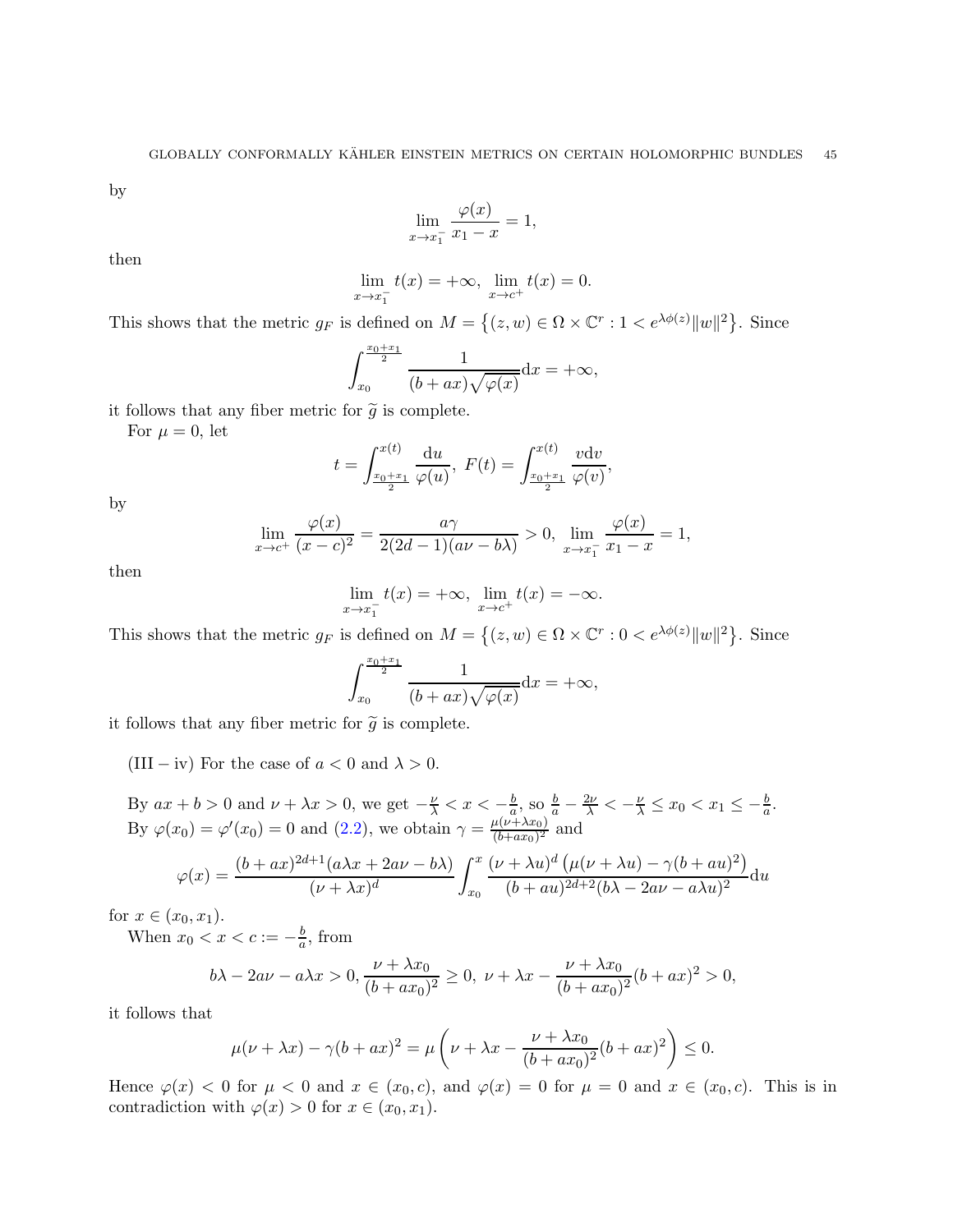Part (IV)

Since  $a \neq 0$ , from  $(2.3)$ , we get  $\nu = 0$ .

By Remark [2.1,](#page-8-0) when  $\nu = 0$  and  $r > 1$ , there must be  $\lambda > 0$  and  $x = F'(t) > 0$ . By  $(2.3)$ , using  $\varphi(x_1) = 0$ , we get

(4.22) 
$$
\varphi(x) = \frac{(ax+b)^{2n-1}(ax-b)}{x^{n-1}} \int_{x_1}^x \frac{u^{n-1}(\mu u - r(b+au)^2)}{(b+au)^{2n}(au-b)^2} du
$$

for  $x \in (x_0, x_1)$ . Then

<span id="page-45-0"></span>
$$
-1 = \varphi'(x_1) = \lim_{x \to x_1^-} \frac{\varphi(x)}{x - x_1} = \frac{\mu x_1 - r(ax_1 + b)^2}{(ax_1 + b)(ax_1 - b)}.
$$

So

$$
\mu = \frac{(ax_1 + b)(r(ax_1 + b) - (ax_1 - b))}{x_1}.
$$

Since  $\mu \le 0$ ,  $x_1 > 0$  and  $ax_1 + b > 0$ , we have  $r \le \frac{ax_1 - b}{ax_1 + b}$ .

(IV – i) For the case of  $a > 0$  and  $\lambda > 0$ .

By  $ax + b > 0$  and  $\nu + \lambda x > 0$ , we get  $x > \max\{-\frac{b}{a}, 0\}$ , so  $x_1 > x_0 \ge \max\{-\frac{b}{a}, 0\}$ .

(IV – i – 1) If  $b \le 0$ , namely  $-\frac{b}{a} \ge 0 \ge \frac{b}{a}$ . By  $1 < r \leq \frac{ax_1-b}{ax_1+b}$ , we have  $b < 0$  and  $x_1 \leq -\frac{(r+1)b}{(r-1)a}$ . Let

$$
q(x) = \mu x - r(b + ax)^2.
$$

Note that when  $c := -\frac{b}{a} < x < x_1$ , by  $\mu \leq 0$ ,  $q(-\frac{b}{a})$  $\frac{b}{a}$ )  $\leq 0$  and  $q(x_1) < 0$ , we get  $ax - b > 0$  and  $\mu x - r(b + ax)^2 \leq -r(b + ax)^2 \leq 0$ ,

so  $\varphi(x) > 0$  for  $x \in (c, x_1)$  by  $(4.22)$ . Using

$$
\lim_{x \to c^{+}} \varphi(x) = \frac{-\mu}{2(2n - 1)a^2} \ge 0,
$$
  

$$
\lim_{x \to c^{+}} \frac{\varphi(x)}{(b + ax)^2} = \frac{-r}{2(2n - 3)ab} > 0 \text{ (for } \mu = 0)
$$

and fiber metrics for  $\tilde{g}$  are complete, we have  $x_0 = c$ .

For  $\mu < 0$ , let

$$
t = \int_{c}^{x(t)} \frac{\mathrm{d}u}{\varphi(u)}, \ F(t) = \int_{c}^{x(t)} \frac{v \mathrm{d}v}{\varphi(v)},
$$

by

$$
\lim_{x \to c^{+}} \varphi(x) = \frac{-\mu}{2(2d+1)a^2} > 0
$$

and  $\lim_{x \to x_1^-}$  $\frac{\varphi(x)}{x_1-x} = 1$ , we have

$$
\lim_{x \to x_1^-} t(x) = +\infty, \ \lim_{x \to c^+} t(x) = 0.
$$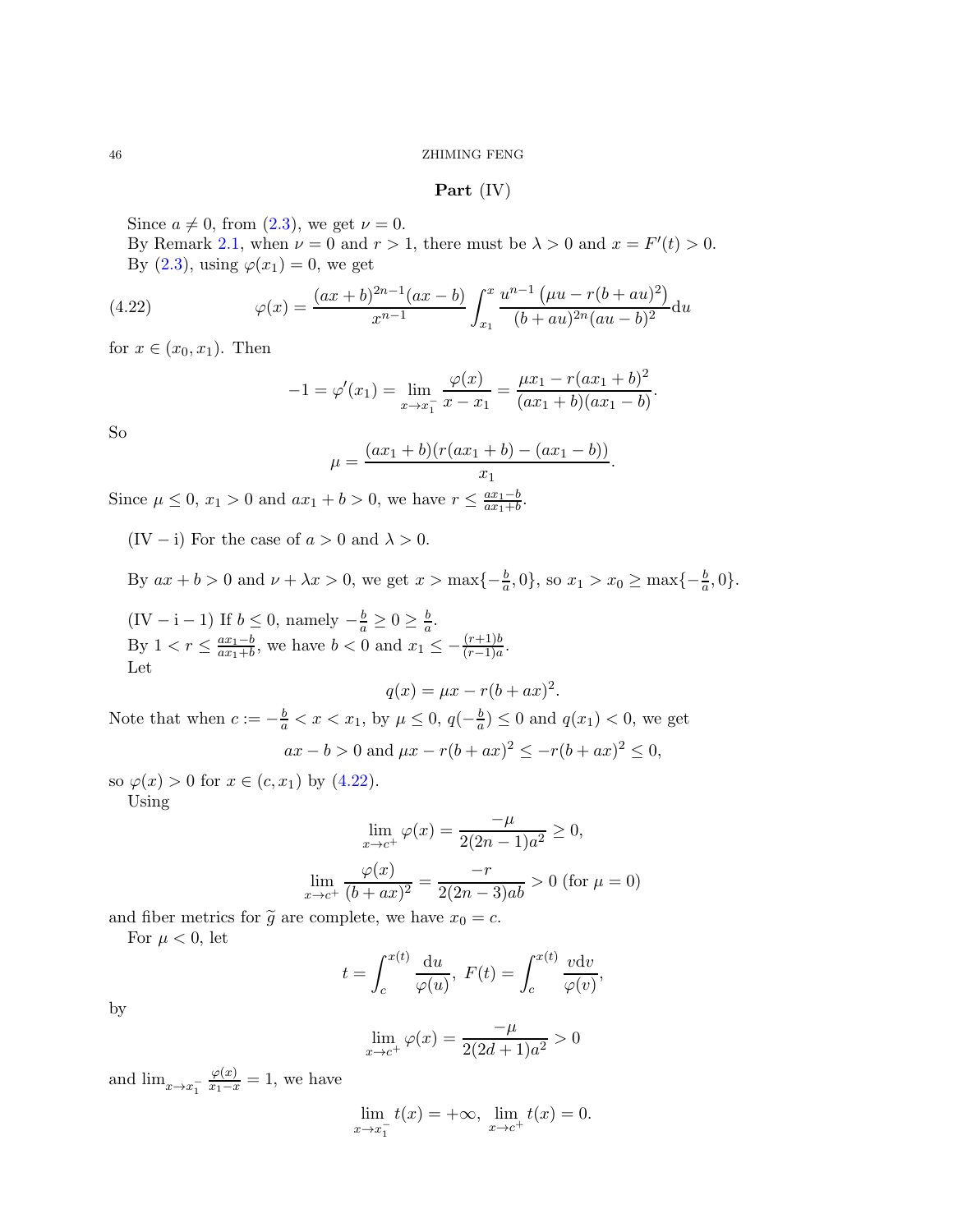### GLOBALLY CONFORMALLY KÄHLER EINSTEIN METRICS ON CERTAIN HOLOMORPHIC BUNDLES  $\quad$  47  $\quad$

This shows that the metric  $g_F$  is defined on  $M = \{(z, w) \in \Omega \times \mathbb{C}^r : 1 < e^{\lambda \phi(z)} ||w||^2 \}$ . Since

$$
\int_{x_0}^{\frac{x_0+x_1}{2}} \frac{1}{(b+ax)\sqrt{\varphi(x)}} \mathrm{d}x = +\infty,
$$

it follows that any fiber metric for  $\tilde{g}$  is complete at  $x = x_0$ .

For  $\mu = 0$ , let

$$
t = \int_{\frac{x_0 + x_1}{2}}^{x(t)} \frac{du}{\varphi(u)}, \ F(t) = \int_{\frac{x_0 + x_1}{2}}^{x(t)} \frac{v dv}{\varphi(v)},
$$

by

$$
\lim_{x \to c^{+}} \frac{\varphi(x)}{(b+ax)^{2}} = \frac{-r}{2(2n-3)ab} > 0 \text{ and } \lim_{x \to x_{1}^{-}} \frac{\varphi(x)}{x_{1}-x} = 1,
$$

we get

$$
\lim_{x \to x_1^{-}} t(x) = +\infty, \ \lim_{x \to c^{+}} t(x) = -\infty.
$$

This shows that the metric  $g_F$  is defined on  $M = \{(z, w) \in \Omega \times \mathbb{C}^r : 0 < e^{\lambda \phi(z)} ||w||^2 \}$ . Since

$$
\int_{x_0}^{\frac{x_0+x_1}{2}} \frac{1}{(b+ax)\sqrt{\varphi(x)}} \mathrm{d}x = +\infty,
$$

it follows that any fiber metric for  $\tilde{g}$  is complete at  $x = x_0$ .

 $(IV - i - 2)$  If  $b > 0$ , then

$$
\mu = \frac{(ax_1 + b)(r(ax_1 + b) - (ax_1 - b))}{x_1} > 0.
$$

This conflicts with  $\mu \leq 0$ .

(IV – ii) For the case of  $a < 0$  and  $\lambda > 0$ .

By  $ax + b > 0$  and  $\nu + \lambda x > 0$ , we get  $0 < x < -\frac{b}{a}$  $\frac{b}{a}$ , so  $b > 0$  and  $0 \le x_0 < x_1 \le -\frac{b}{a}$ . Using  $\varphi(x_0) = \varphi'(x_0) = 0$  and  $(2.3)$ , we obtain  $\mu = \frac{r(ax_0 + b)^2}{x_0}$  $\frac{x_0+0}{x_0} > 0$ . This conflicts with  $\mu \leq 0$ .  $\Box$ 

Acknowledgement. This work is partially supported by NSFC (No.12071354) and the Scientific Research Fund of Leshan Normal University (No.DGZZ202024)..

#### **REFERENCES**

- <span id="page-46-4"></span>[1] V. Apostolov, D. M. J. Calderbank, P. Gauduchon: The geometry of weakly self-dual Kähler surfaces, Compositio Math. 135 (2003), 279-322.
- <span id="page-46-3"></span>[2] V. Apostolov, D. M. J. Calderbank and P. Gauduchon: Hamiltonian 2-forms in Kähler geometry, I general theory. J. differential geometry, 73 (2006), 359-412.
- <span id="page-46-0"></span>[3] V. Apostolov, D. M. J. Calderbank and P. Gauduchon: Ambitoric geometry I, Einstein metrics and extremal ambikähler structures, J. Reine Angew. Math., 721 (2016), 109-147.
- <span id="page-46-1"></span>[4] V. Apostolov, D. M. J. Calderbank and P. Gauduchon: Ambitoric geometry II, extremal toric surfaces and Einstein 4-orbifolds, Ann. Sci. Éc. Norm. Supér.  $(4)$ ,  $48$   $(2015)$ ,  $1075-1112$ .
- <span id="page-46-2"></span>[5] V. Apostolov, G. Maschler: conformally Kähler, Einstein-Maxwell geometry, J. Eur. Math. Soc. 21 (2019), 1319-1360.